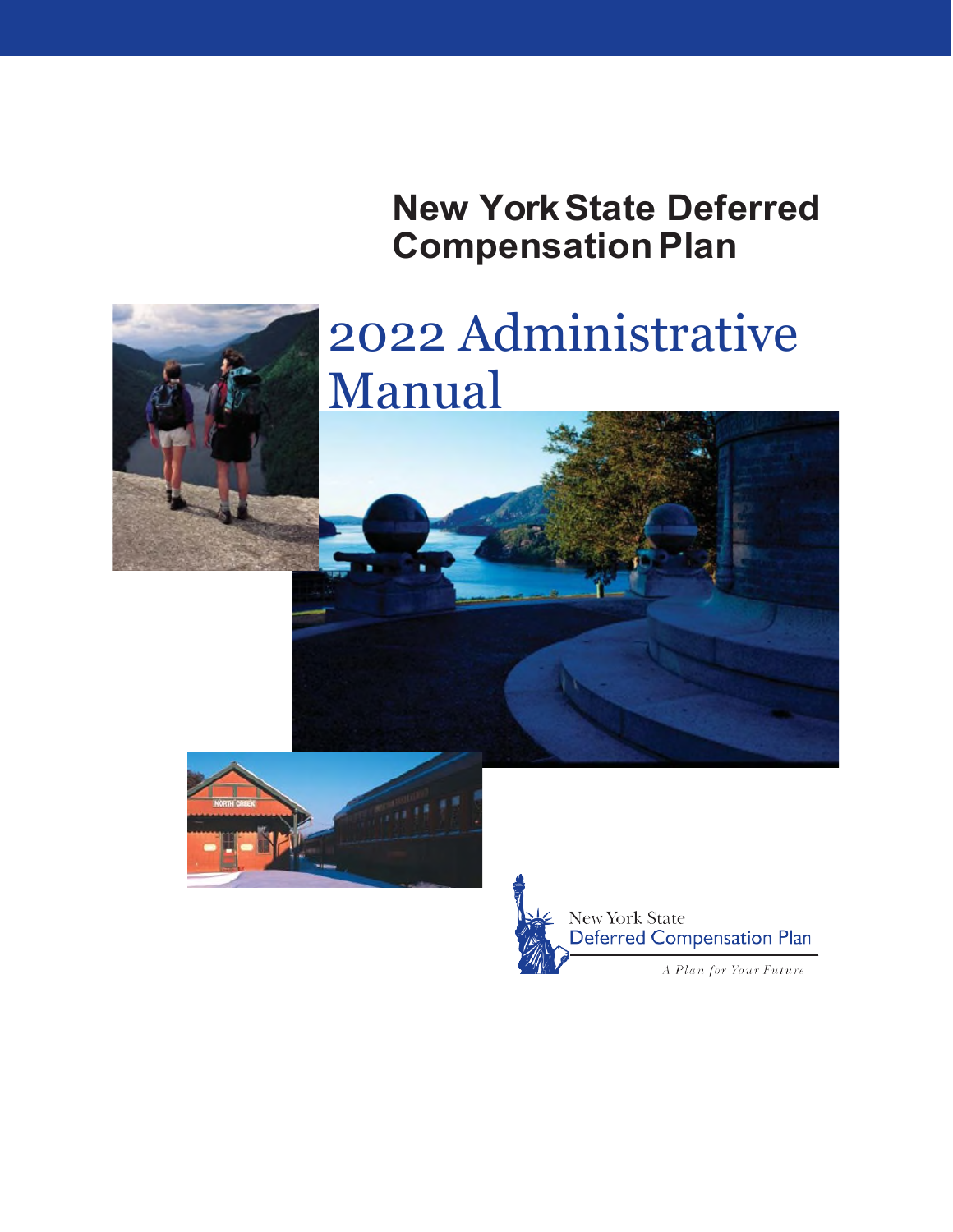

## **Table of Contents**

| ADMINISTRATIVE FEES & ADMINISTRATIVE REIMBURSEMENTS 9 |  |
|-------------------------------------------------------|--|
|                                                       |  |
|                                                       |  |
|                                                       |  |
|                                                       |  |
|                                                       |  |
|                                                       |  |
|                                                       |  |
|                                                       |  |
|                                                       |  |
|                                                       |  |
|                                                       |  |
|                                                       |  |
|                                                       |  |
|                                                       |  |
|                                                       |  |
|                                                       |  |
|                                                       |  |
|                                                       |  |
|                                                       |  |
|                                                       |  |

 $\mathbf{1}$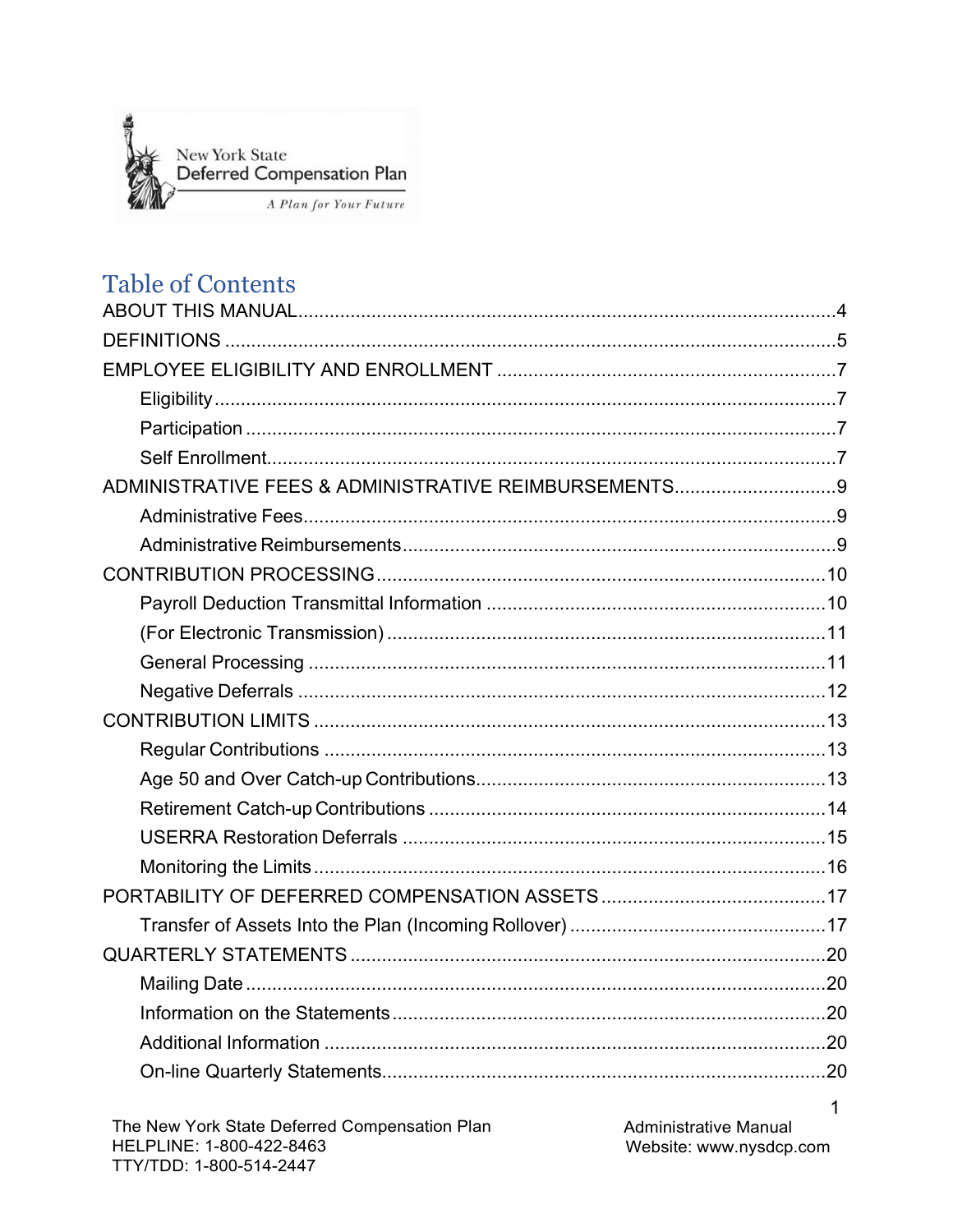| Procedures for Distribution after a Participant's Death (see RMD Age above)25   |  |
|---------------------------------------------------------------------------------|--|
|                                                                                 |  |
|                                                                                 |  |
|                                                                                 |  |
|                                                                                 |  |
|                                                                                 |  |
| Public Safety Officers - Health or Long Term Care Insurance Premium Payments 29 |  |
|                                                                                 |  |
|                                                                                 |  |
|                                                                                 |  |
|                                                                                 |  |
|                                                                                 |  |
|                                                                                 |  |
|                                                                                 |  |
|                                                                                 |  |
|                                                                                 |  |
|                                                                                 |  |
|                                                                                 |  |
|                                                                                 |  |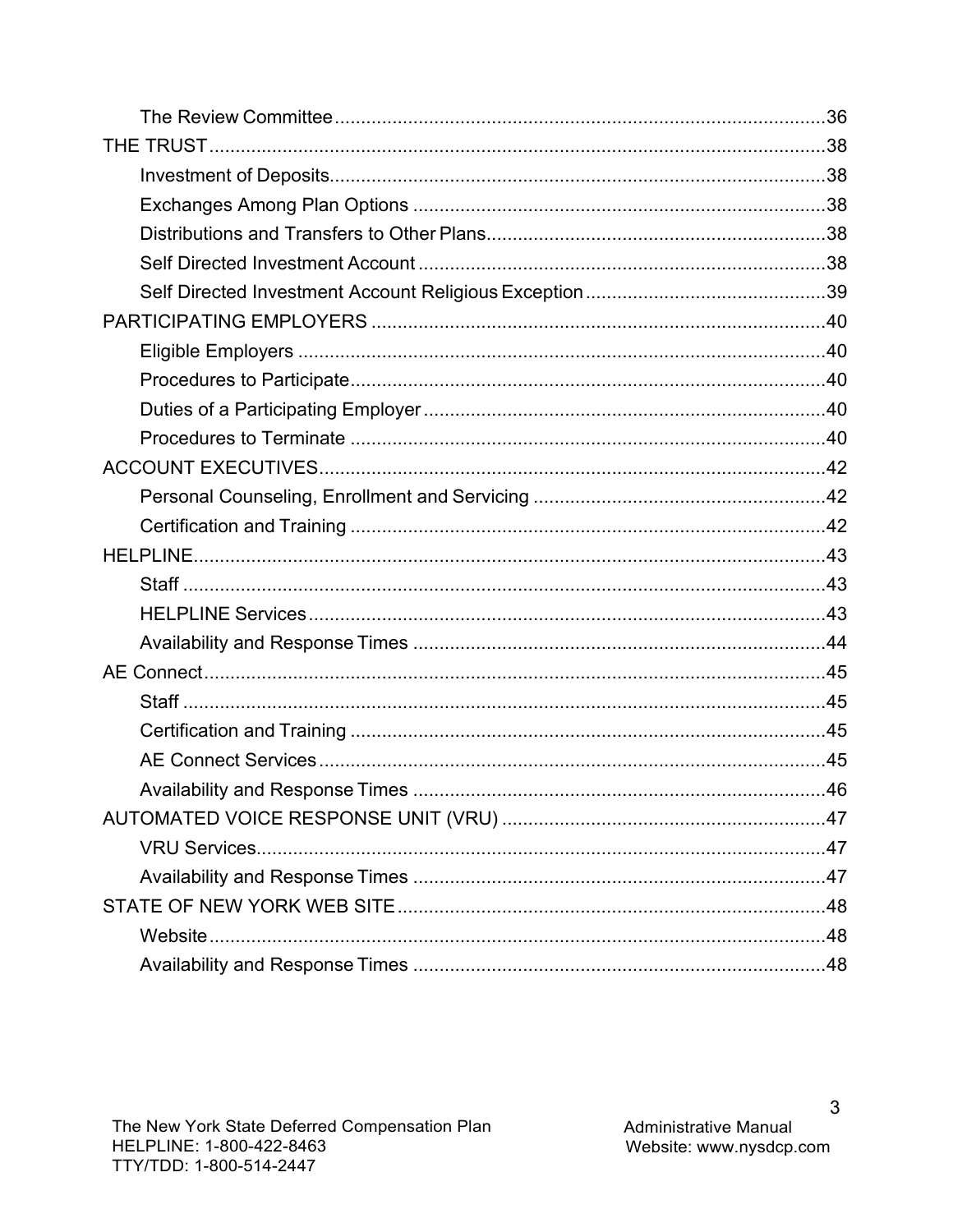## **ABOUT THIS MANUAL**

<span id="page-4-0"></span>This manual describes the administrative procedures the Plan's Administrative Service Agency follows in performing services for The New York State Deferred Compensation Plan. The Manual is general in nature and does not describe all Plan administration tasks. For those tasks that are described, it may not describe the task completely. Also, to make this Manual easier to understand we've tried to avoid technical and legal language. Nothing in this manual can change the provisions of the Plan, any Plan Investment Option, or the terms of the Administration Service Agreement or New York law.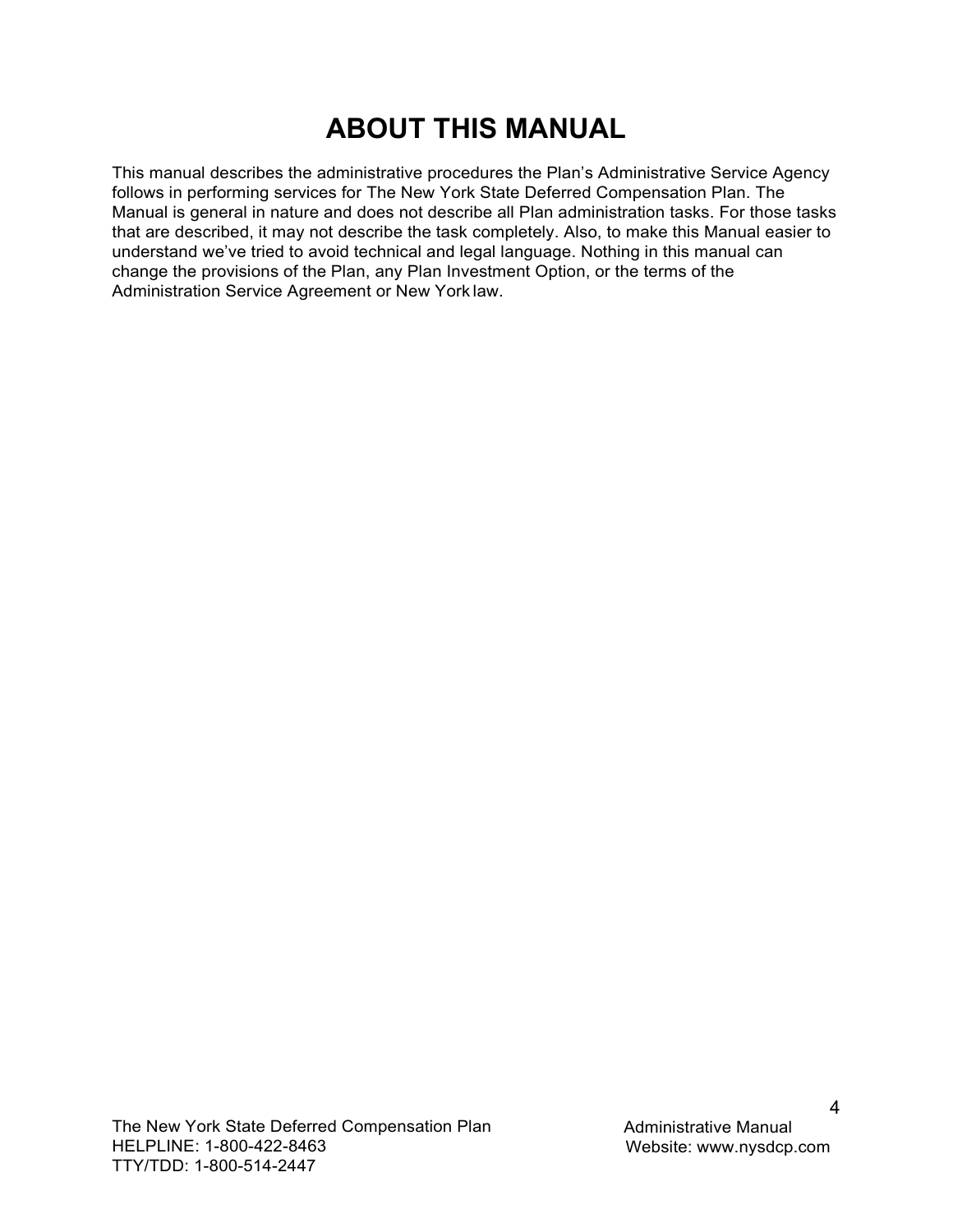## **DEFINITIONS**

<span id="page-5-0"></span>Throughout this Manual, each of the following words or terms has the meaning stated or provided below.

**457 Plan** means an eligible deferred compensation plan as defined under Section 457(b) of the Code.

**Account** means each separate account established and maintained for each Participant, Beneficiary or Alternate Payee and includes each pre-tax deferral account, designated Roth account, and rollover accounts.

**Account Executives** means an employee of the Administrative Service Agency who meets the criteria and performs the duties described in the Account Executives section of this manual.

**Account Participant** means each Participant, Beneficiary, Surviving Spouse, Alternate Payee or other individual with an account.

**Alternate Payee** means any spouse, former spouse, child or other dependent of a Participant who is recognized by a qualified domestic relations order as having a right to receive all, or a portion of, the benefit payable under the Plan with respect to such Participant.

**Administrative Service Agency** means the Administrative Service Agency engaged by the Board to provide administrative services to the Plan under the terms of the Administrative Service Agreement effective April 1, 2016.

**Beneficiary** means the person (or persons) designated by a Participant or a surviving spouse of a Participant to receive the amount payable on the Participant's or surviving spouse's death.

**Board** means the New York State Deferred Compensation Board.

**Business Day** means a day that is not a Saturday, Sunday or other day on which the New York Stock Exchange is closed, except Good Friday.

**Code** means the Internal Revenue Code of 1986 as it may be amended from time to time.

**Contract Year** means the 12-month period beginning April 1<sup>st</sup> and ending the next March 31<sup>st</sup>.

**Employer** means the State and each Participating Employer.

**Financial Organization** means an organization satisfying the Board's criteria for a Financial Organization that is selected by the Board to provide Investment Options for the Plan.

**HEART Act** means the provisions of the Heroes Earnings Assistance and Relief Tax Act of 2008.

**In Plan Roth Rollover** means a conversion of funds from pre-tax account(s) to a Roth Account.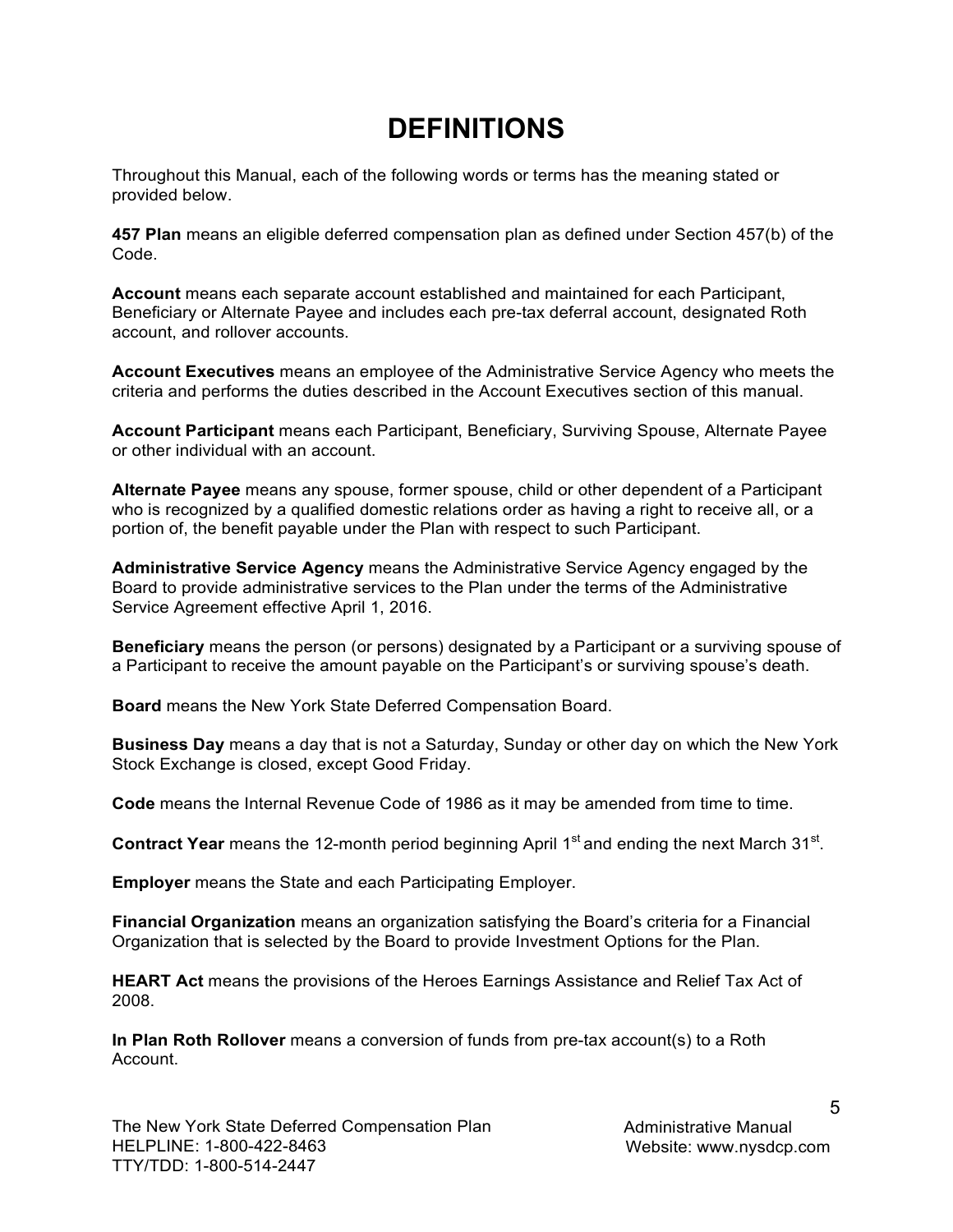**Investment Option** means an investment alternative selected by the Board which is available to Participants for investment of some of all of the assets allocated to their accounts.

**Manual** means this document which describes the Administrative Service Agency's administrative procedures. The Administrative Service Agency delivers an updated draft of the Manual to the Board by January  $15<sup>th</sup>$  preceding each Contract Year and a final version by the first day of the contract year.

**Participant** means an employee or former employee who has a Plan account.

**Participating Employer** means a public employer as defined in Section 5 of the State Finance Law which has elected to join the Plan.

**Participation Agreement** means an agreement, in either a written or electronic format, between an employee and an Employer in which the employee elects to reduce his or her compensation and to have the amount deferred contributed to the Plan.

**Plan** means the Deferred Compensation Plan for Employees of the State of New York and other Participating Public Jurisdictions.

**Qualified Domestic Relations Order** means any judgment, decree or order including but not limited to approval of a property settlement agreement which has been determined by the Administrative Service Agency to meet the requirements of a qualified domestic relations order within the meaning of Section 414(p) of the Code.

**Resolution** means a course of action determined or decided on.

**Review Committee** means the committee designated by the Board to review claims under the Plan as described in the Claims Decisions and Review section of the Manual.

**Roth Contribution** means employee deferral contributions to the Plan that are designated as Roth contributions and are not deducted from the participant's taxable income.

**State** means the State of New York.

**Tax Sheltered Annuity** means a retirement plan that qualifies under Section 403(b) of the Code and includes both annuity and custodial arrangements.

**Trustee** means the Trustee or Trustees of the Plan as selected by the Board.

**USERRA** means the provisions of the Uniformed Services Employment and Reemployment Rights Act of 1994.

**Vesting** means the non-forfeitable portion of a Participant's account. Each participant account shall be 100 percent vested at all times.

**Voice Response Unit** (VRU) means the automated Voice Response Unit.

**WRERA** means the provisions of the Worker, Retiree, Employer Recovery Act of 2008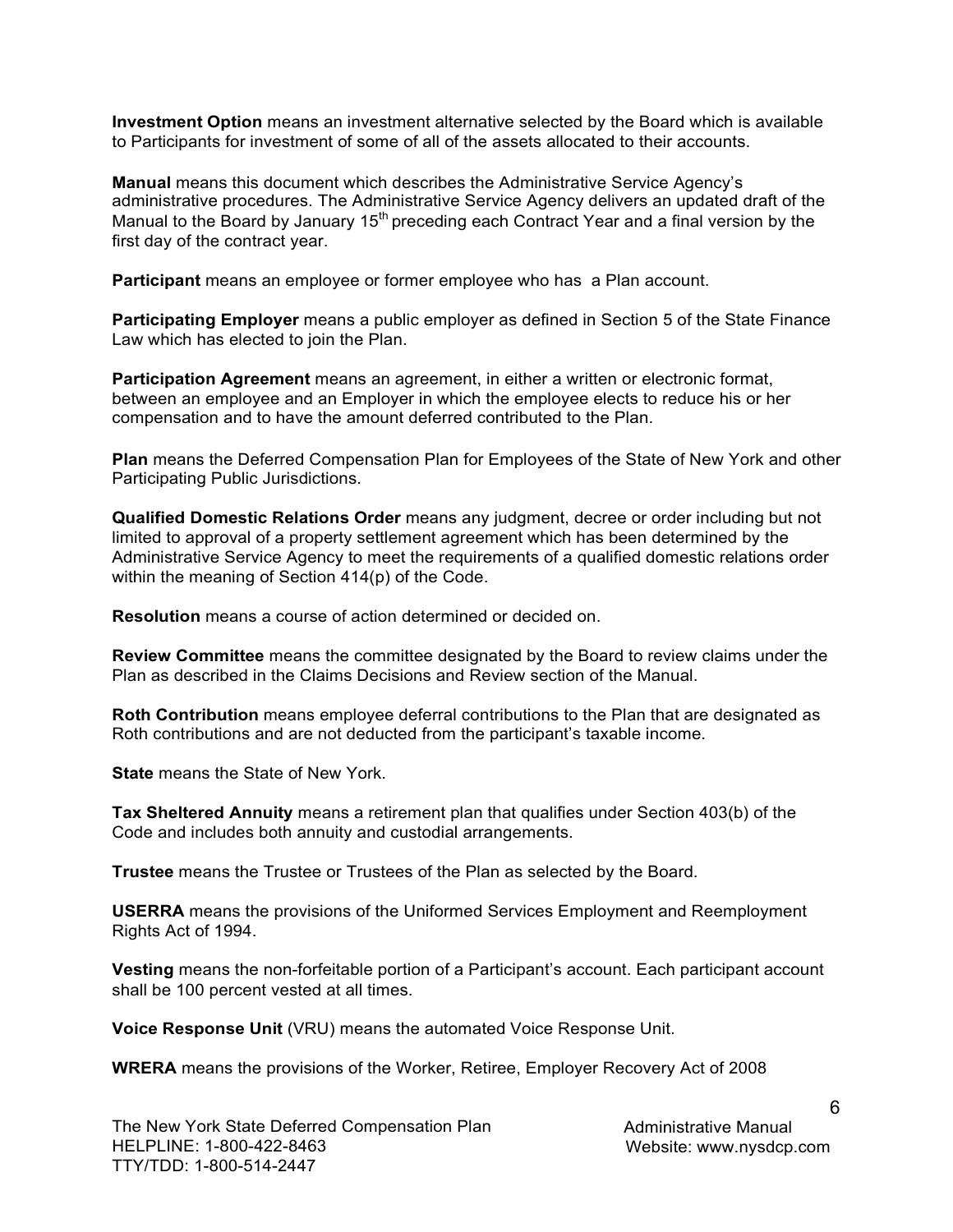## <span id="page-7-0"></span>**EMPLOYEE ELIGIBILITY AND ENROLLMENT**

## <span id="page-7-1"></span>**Eligibility**

An individual employed either by the State or a Participating Employer is eligible to elect to participate in the Plan. This includes:

- An elected or appointed officer or employee;
- An officer or employee of an institution under the management and control of Cornell or Alfred University, as a representative of the Board of Trustees of the State University; or
- An employee covered by a collective bargaining agreement providing for participation in the Plan.

Temporary and part-time employees are eligible to elect to participate in the Plan.

There is no maximum or minimum age requirement for eligibility nor is there a service requirement.

An independent contractor is not eligible to participate in the Plan.

### <span id="page-7-2"></span>**Participation**

An eligible employee may elect to begin participation at any time following their date of hire.

### **Account Executive Assistance**

Account Executives are available to assist eligible employees through the enrollment process.

### <span id="page-7-3"></span>**Self Enrollment**

Eligible employees may enroll in the Plan using the online application. The application walks users through identification of the key information required for establishing an account including their employer and affiliated employer number in the Plan. It also provides assistance to the user in determining a contribution amount/percentage and appropriate investment allocation.

An employee may choose not to meet with an Account Executive or use the online application, and instead may request an enrollment kit from the Employer, from the Plan's HELPLINE or download one from the Plan Web site. The enrollment form is enclosed in the kit and is also available in a fillable PDF format on the Plan web site. The Administrative Service Agency mails enrollment kits by the third business day following the date the request is received. The kit contains the appropriate forms and instructions.

If an employee has any questions while completing the enrollment forms, the employee may call the HELPLINE for assistance. Upon completion, the Participant may fax the form to 877-677- 4329 or mail the enrollment form to the Administrative Service Agency at:

7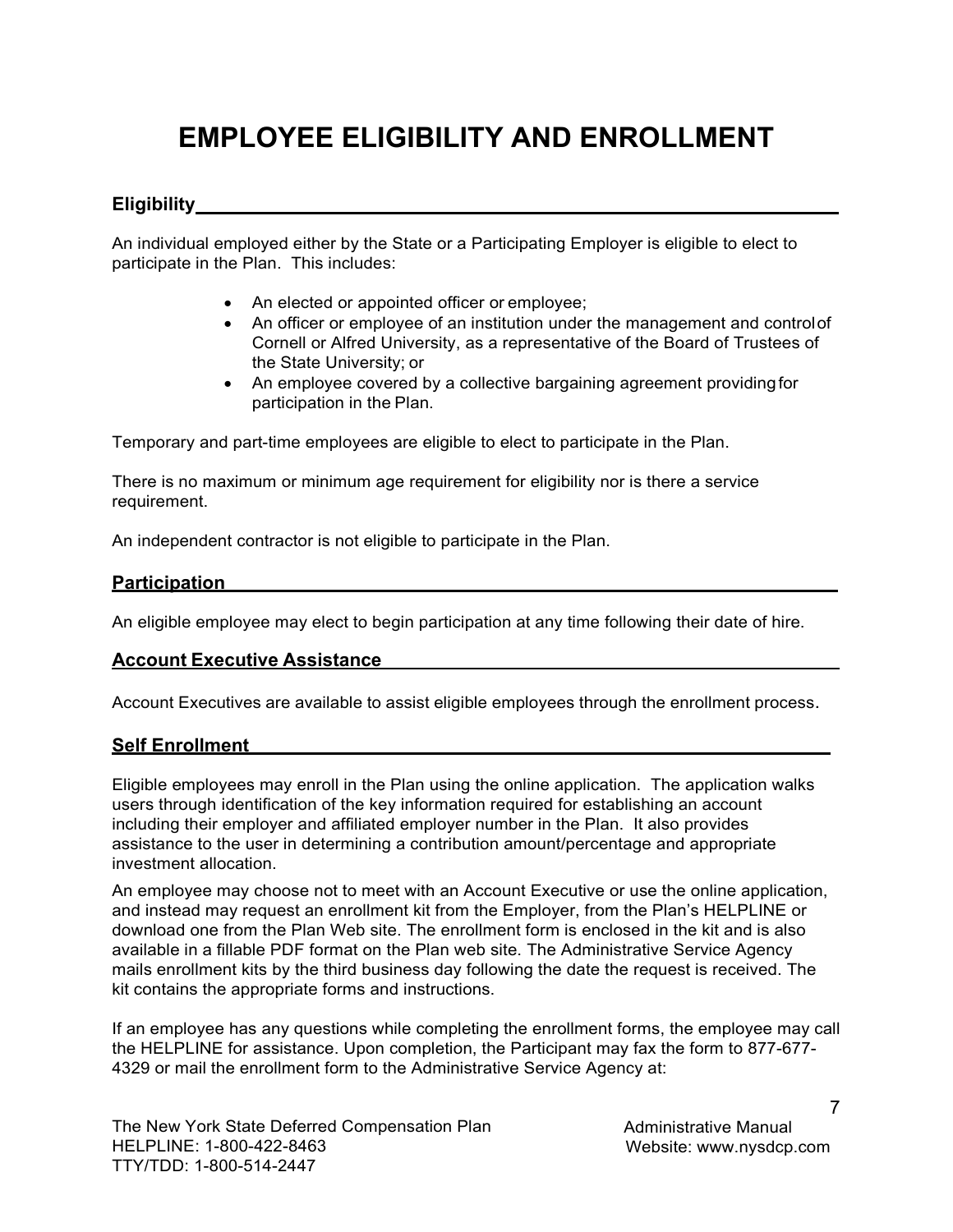#### **The New York State Deferred Compensation Plan Administrative Service Agency P.O. Box 182797 Columbus OH 43218-2797**

#### **Review and Confirmation**

After the employee decides the appropriate level and type of deferral and chooses Plan investment vehicles, they may complete an enrollment form providing personal information, investment options, beneficiary designations and deferral amount. All enrollment documents are forwarded to the Plan's Administrative Service Agency for completion of the enrollment process. Enrollments in good order are processed within two business days of receipt.

Copies of original documents may be retrieved by calling the HELPLINE.

The Administrative Service Agency's Participant Enrollment Services department reviews all documents received for completeness and internal consistency. After confirming the enrollment transaction, the Administrative Service Agency performs a Good Order Review to verify that the enrollment is complete and accurate. When processing is complete, the Participant receives a written confirmation from the Administrative Service Agency of their enrollment in the Plan.

When an application is incomplete or contains an internal inconsistency, the Administrative Service Agency will notify the employee of the information that is necessary to complete the enrollment process within 2 business days.

The Administrative Service Agency will provide a report to the participating employer prior to commencement of regular payroll deductions. The report will include the Participant's name, social security number and the type and amount or percentage of deferral.

Deferrals should commence in the month following the receipt of the enrollment application. Any initial and subsequent deferral request must be made no later than the last day of the month prior to the month it is to take effect. An exception exists for a new employee who makes an election to defer compensation prior to their first day of service. Participants who submit an enrollment application by the 10<sup>th</sup> day of the month will generally have deferrals commence by the first payroll period of the following month.

8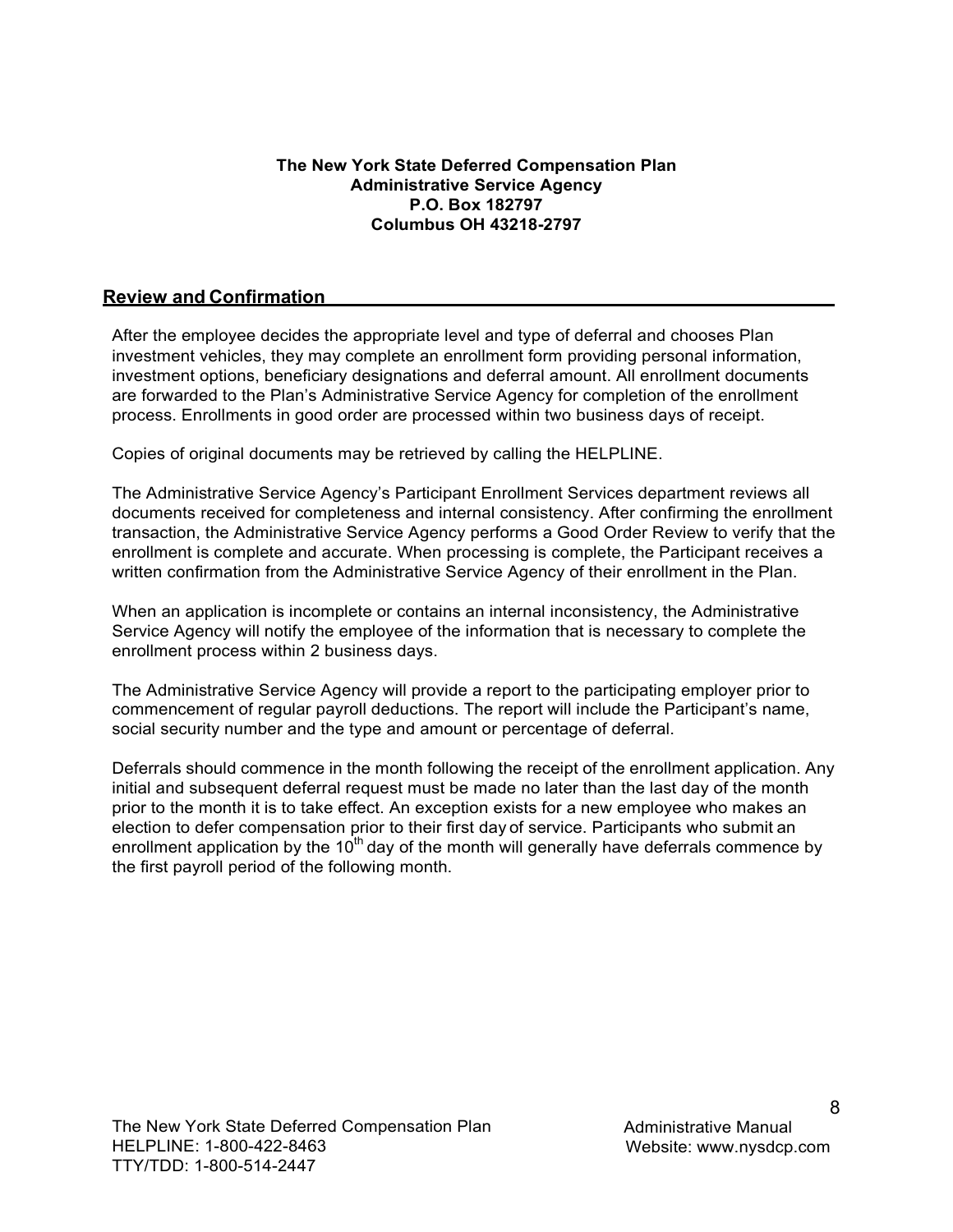## <span id="page-9-0"></span>**ADMINISTRATIVE FEES & ADMINISTRATIVE REIMBURSEMENTS**

## <span id="page-9-1"></span>**Administrative Fees**

The Plan collects an administrative fee from each participant's account every April and October. The annual fee is equal to \$20 per participant account plus an asset-based fee as determined by the Board. The asset-based fee applies to all assets in a participant's account including loans and assets held in the PCRA window. Accounts with less than \$20,000 in assets are exempted from the asset-based fee. The asset-based fee is not applied to that portion of account balances that exceed \$200,000.

## <span id="page-9-2"></span>**Administrative Reimbursements**

Mutual fund reimbursements paid to the Plan are payable to the participants who are invested in the mutual fund that pays the reimbursement on the day the reimbursement is confirmed. These reimbursements will be credited to accounts as soon as administratively feasible. Not all investment options pay reimbursements to the Plan.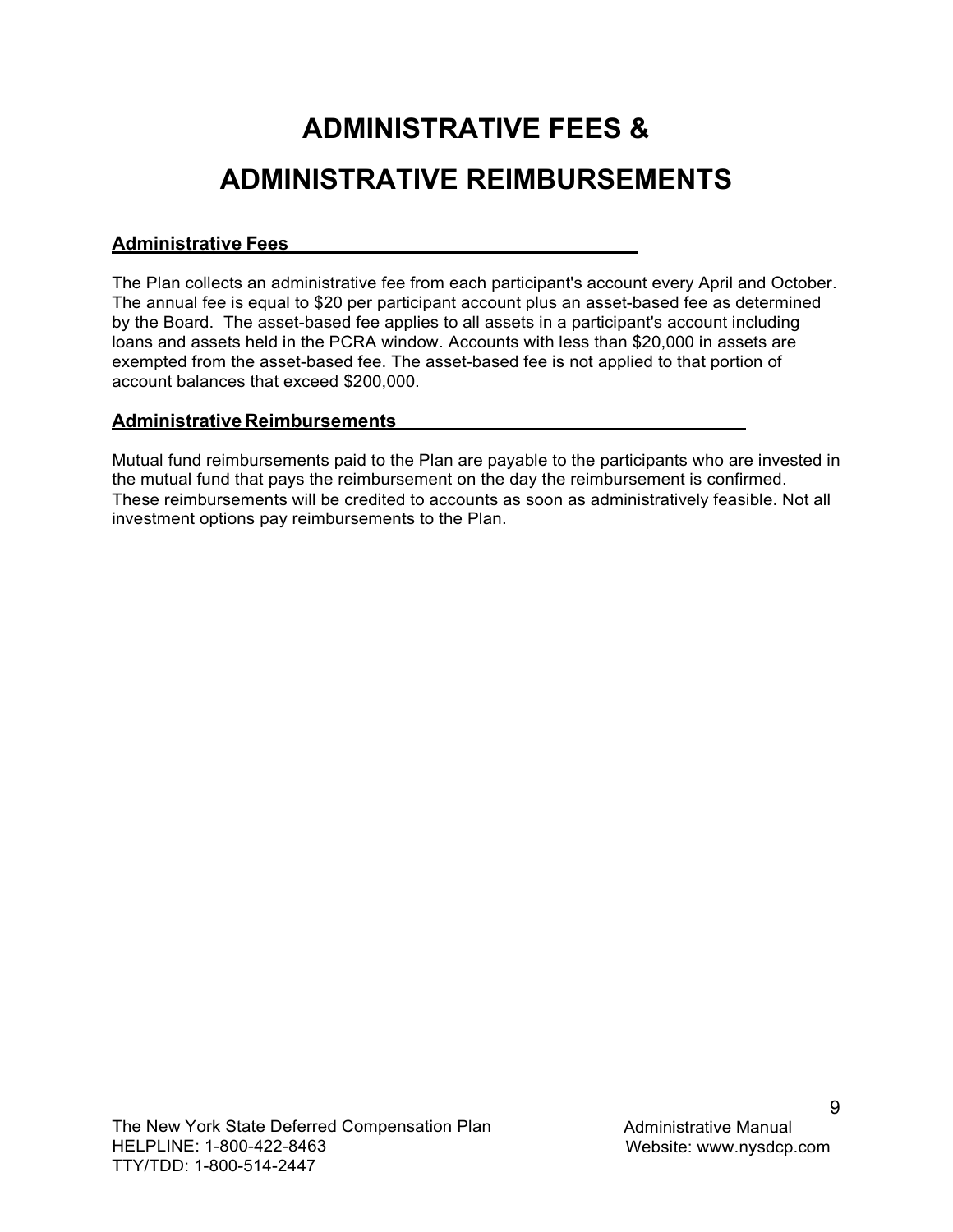## **CONTRIBUTION PROCESSING**

## <span id="page-10-1"></span><span id="page-10-0"></span>**Payroll Deduction Transmittal Information**

Funds may be remitted to the Trustee in accordance with the Employer's payroll schedule either by electronic transfer or check. Funds should be transferred to the Trustee as promptly as possible, but no later than two business days after the applicable payroll date.

We offer FastPay remittance and ACH (debit or credit) transfers to complete your payroll deductions online, through paperless transactions and filing. The system is easy to use and intuitive with no special software required. To set up FastPay, please contact our HELPLINE at 800-422-8463**. Fastpay is the preferred method of submission and should be used unless it is not administratively feasible. Sending physical checks is strongly discouraged due to longer processing times and a high margin of error.**

Checks are made payable to "New York State Deferred Compensation Plan" and are mailed to the following address:

#### **New York State Deferred Compensation Plan 75 Remittance Drive Dept. 6771 Chicago, IL 60675-6771**

Any *overnight* mail via Airborne, Fed Ex, or UPS should be sent to the address that is shown above:

Wire/ACH instructions:

#### **State Street Bank & Trust Co., Boston ABA # 011000028 Beneficiary Acct # 10574895 Beneficiary Name: New York State Deferred Comp Plan Fund Name: Contribution Account Fund #: NNBI Attn: NYSDCP Client Service**

The Administrative Service Agency can receive payroll details using, electronic transfer or hard copy. If a hard copy detail and a check are to be submitted together, both should be mailed to the lock box:

#### **The New York State Deferred Compensation Plan 75 Remittance Drive Dept. 6771 Chicago, IL 60675-6771**

Hard copy detail without a check can be faxed to 877-677-4329 or mailed to:

**The New York State Deferred Compensation Plan Administrative Service Agency P.O. Box 182797 Columbus OH 43218-2797** 

The New York State Deferred Compensation Plan HELPLINE: 1-800-422-8463 TTY/TDD: 1-800-514-2447

Administrative Manual Website: [www.nysdcp.com](http://www.nysdcp.com/)

 $1<sup>1</sup>$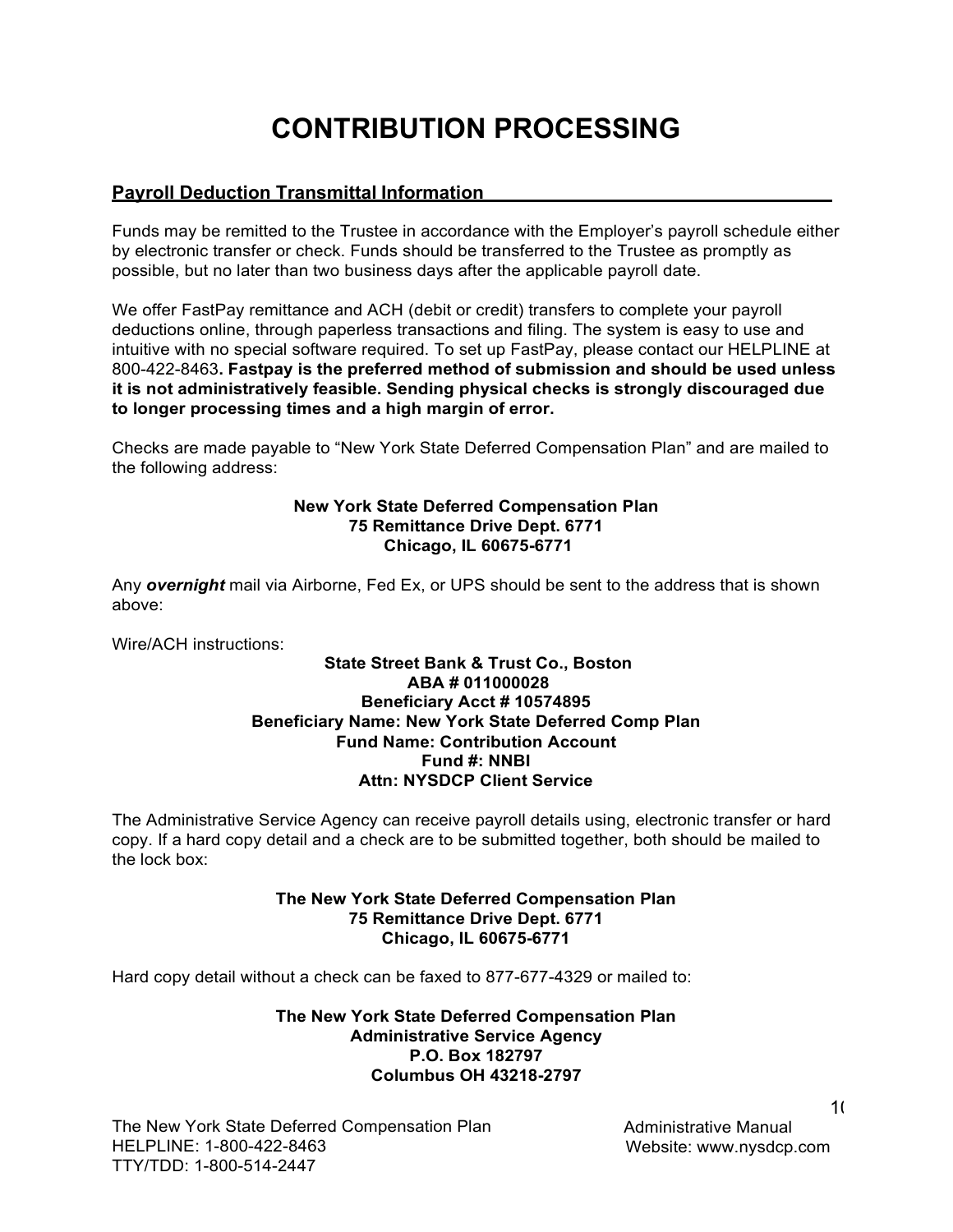### **Overnights:**

### **The New York State Deferred Compensation Plan Administrative Service Agency DSPF-F2 3400 Southpark Place, Suite A Grove City, OH 43123-4856**

### **Email:**

Currently, email submission is not a viable option due to security concerns. If email is the desired option, please contact the HELPLINE or contact the payroll processing department directly at [NDCRECV@nationwide.com \(](mailto:NDCRECV@nationwide.com)the email address must use capital letters as shown).

**Fax:** 

**(877) 677-4329** (faxes least desirable method, as difficult to read)

#### **Questions:**

**Employer Hotline 1-877-334-3424** 

#### **Format**

A hard copy remittance format should include the name, full social security number, and the dollar amount of deferral of each Participant including the amount of pre-tax deferrals and the amount of designated Roth contributions, with the Participants listed by social security number with the respective pay date. A separate sheet is required for Roth Contributions. Separate totals should be included on both sheets (Employee Pre-tax and Roth Contributions), but a single check, wire or EFT can be used for dollar submission.

For electronic transmission, the format is either a flexible format compatible for use by the Administrative Service Agency or in the Administrative Service Agency's standard format (see below).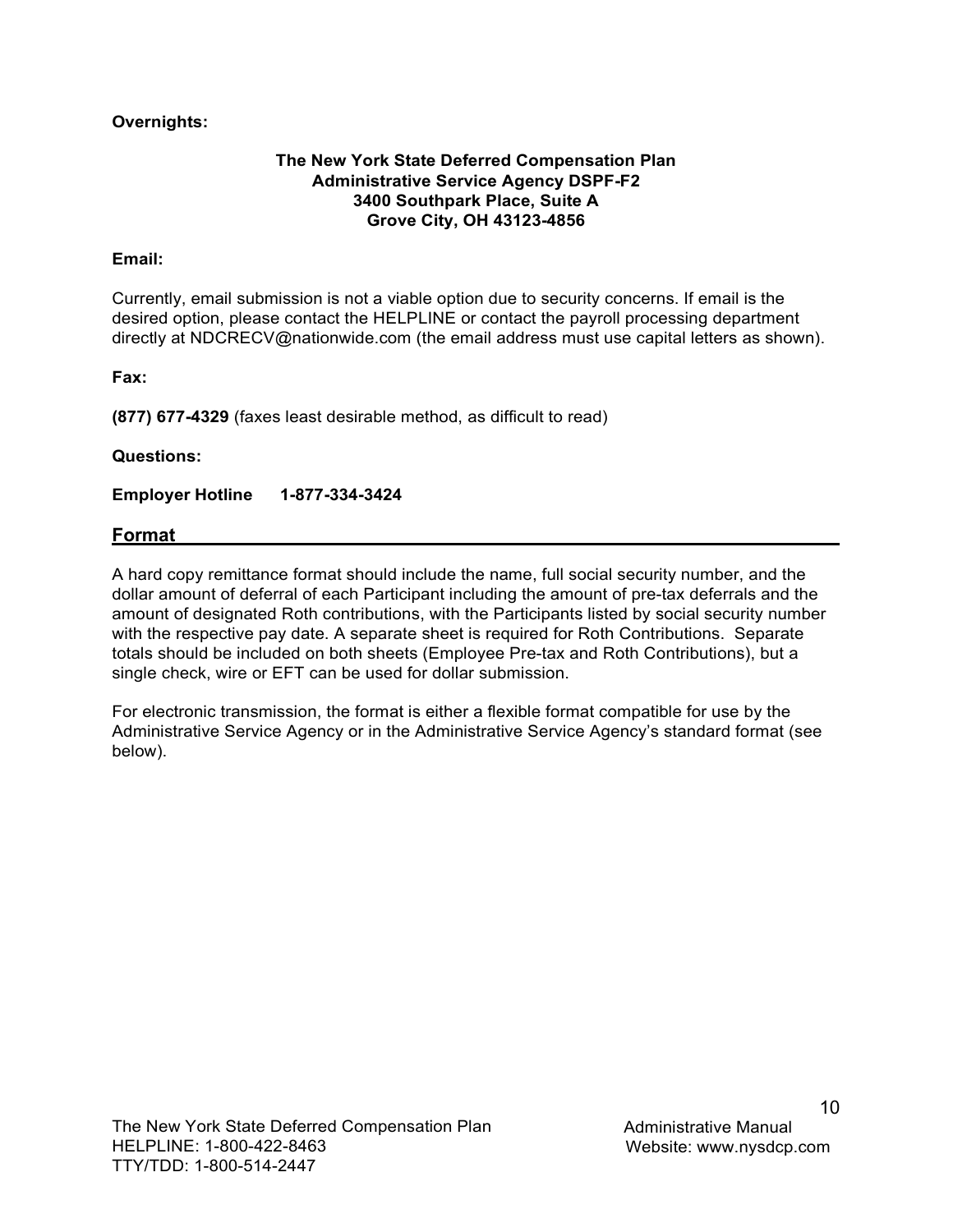## **Standard Format**

## **(For Electronic Transmission)**

<span id="page-12-0"></span>

| <b>Field Name</b>       | <b>Field Size</b> | <b>Field</b> | <b>Field</b> | Format   | <b>Picture Comments</b>           |
|-------------------------|-------------------|--------------|--------------|----------|-----------------------------------|
|                         | (Bytes)           | <b>Start</b> | <b>Type</b>  |          |                                   |
| <b>DETAIL RECORDS</b>   |                   |              |              |          |                                   |
| Employer ID             | 5                 | 01           | N            | 9(5)     | <b>REQUIRED</b>                   |
| Pay Cycle               | 2                 | 06           | C            | X(2)     | N/A                               |
| <b>IRS Code</b>         | 4                 | 08           | C            | X(4)     | N/A                               |
| Money Type              | 2                 | 12           | С            | X(2)     | N/A                               |
| Social Security Number  | 9                 | 14           | C            | X(9)     | <b>REQUIRED</b>                   |
| Pay Date                | 6                 | 23           | N            | 9(6)     | <b>REQUIRED YYMMDD</b>            |
| Employee Dept. #        | 10                | 29           | С            | X(10)    | N/A                               |
| <b>Employee Number</b>  | 10                | 39           | C            | X(10)    | N/A                               |
| <b>Participant Name</b> | 23                | 49           | C            | X(23)    | Any order, but usually Last,      |
|                         |                   |              |              |          | First, M                          |
| <b>Deduction Amount</b> | 9                 | 72           | N            | S9(7)V99 | <b>REQUIRED</b> (implied decimal) |

#### **Notes:**

| $N/A$ :                  | Not applicable but allowed.                                 |
|--------------------------|-------------------------------------------------------------|
| <b>Employer ID:</b>      | Supplied (last five digits of 6-digit employer code)        |
| Pay Cycle:               | 01                                                          |
| <b>IRS Code:</b>         | 457b                                                        |
| <b>Money Type:</b>       | $'01'$ = Pre-Tax, $'02'$ = Roth Contributions               |
| Pay Date:                | YYMMDD                                                      |
| <b>Employee Dept. #:</b> | Employer supplied department number (may be blank).         |
| Employee #:              | Employer supplied Employee # (may be blank)                 |
| <b>Participant Name:</b> | Any order, but usually Last, First, MI                      |
| <b>Deduction Amount:</b> | Contribution amount (nine total characters including cents) |
| <b>Field Types:</b>      | C=Character (alpha numeric, left justified)                 |
|                          | N=Numeric (zoned, signed, decimal implied, right-justified) |

### <span id="page-12-1"></span>**General Processing**

The Administrative Service Agency correlates the receipt of payroll detail and the remittance of funds from each Employer for each payroll period. If either is received without the other, an inquiry is made to the Employer and further processing is suspended until the missing item is received.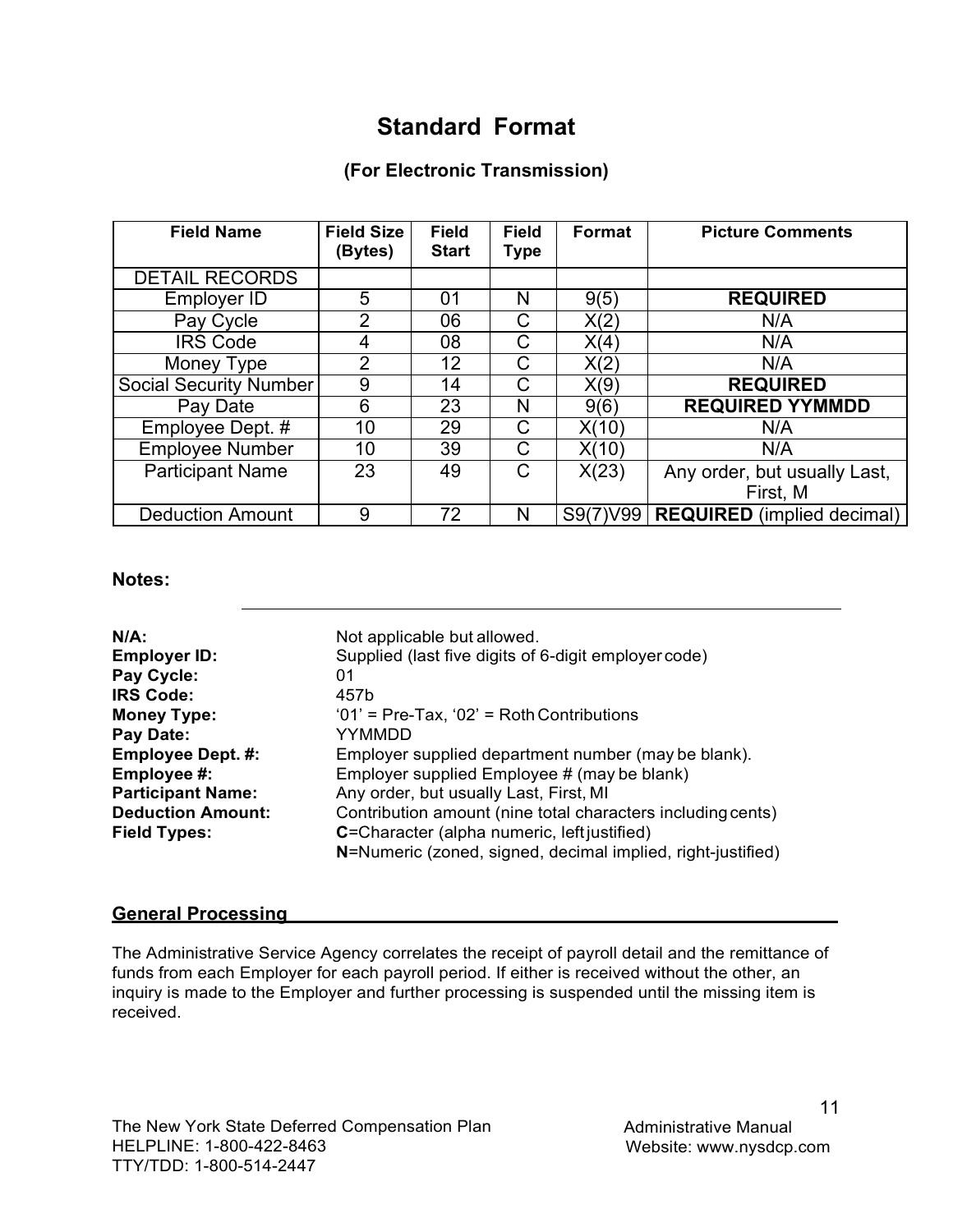Upon receipt of payroll detail, the Administrative Service Agency audits the Participant data versus the data on the system for quality control. This involves verifying that the individual Participant data supplied by the Employer matches the Participant data previously captured on the system through the enrollment process. The data verified includes items such as Employer name, Participant name, social security number, etc. The Administrative Service Agency contacts the Employer for assistance with any discrepancies.

The detail summary total is reconciled to the funds received by the Trustee. The Employer is contacted for assistance with any discrepancy.

Once the payroll has been edited and reconciled, it is processed through the system. Every Participant's pre-tax deferral and designated Roth contribution, if applicable, is allocated to the appropriate investment option based on the allocation information stored on the system and posted to the Participant's account.

The Administrative Service Agency processes payroll detail received in good order and gives investment direction to the Trustee and appropriate investment option providers within two business days of the date of receipt of both payroll detail and funds.

Participant accounts are reconciled and updated for all income, gains, losses, distributions and expense charges on a daily basis. Processing of dividends may be delayed by one or two business days.

### <span id="page-13-0"></span>**Negative Deferrals**

Negative deferrals will be accepted in relation to a participant's account where the participant is an active employee of the employer submitting the negative deferral and the participant's account balance is equal to or greater than the negative deferral amount. An employer may not submit a negative deferral in relation to any employee later than 30 days after the employee has terminated his or her employment with the employer, except as provided below.

Negative deferrals submitted later than 30 days after the participant's termination date will only be accepted if the account balance in the participant's account is equal to or greater than the negative deferral amount or, in the event that the account balance of the participant's account is less than the negative deferral amount, if the employer submits documentation that is acceptable to the Administrative Service Agency that explains the extraordinary circumstances that require the negative deferral to be accepted.

When a participant requests a distribution, the Administrative Service Agency will request the termination of employment date from the employer. The Administrative Service Agency will remind the employer that no negative deferrals may be submitted on behalf of such participant later than 30 days after the participant's termination date.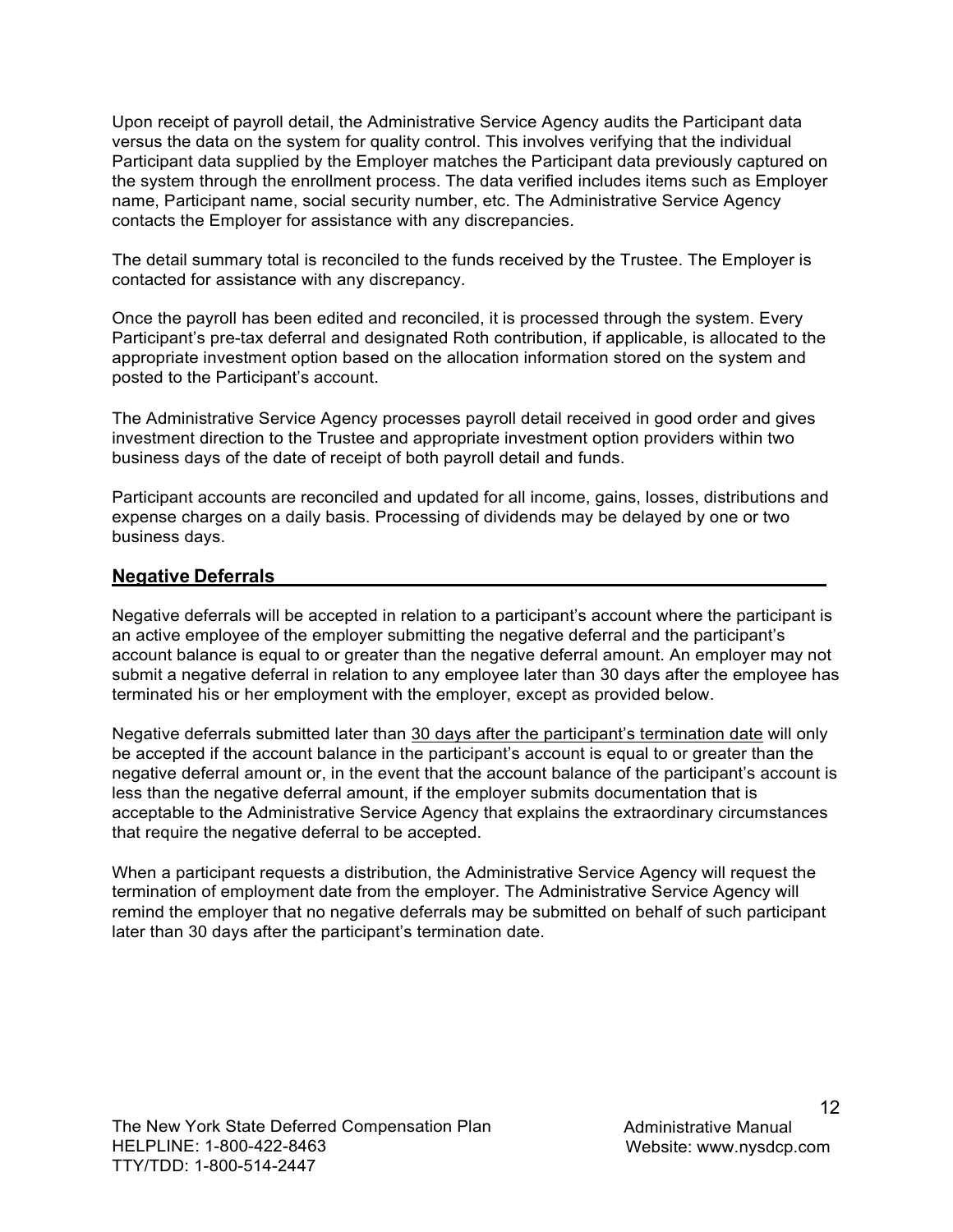## **CONTRIBUTION LIMITS**

## <span id="page-14-1"></span><span id="page-14-0"></span>**Regular Contributions**

Participants in the Plan are allowed to make regular contributions up to 100% of salary after required salary deductions such as FICA taxes, other pre-tax deductions, retirement system contributions, health insurance premiums, union dues, etc, are made.

The minimum is 1% of salary but must be at least \$10 per pay period for an annual minimum of \$260 if enrolled for the entire calendar year. For OSC-paid employees, the elected percentage is applied to the participant's gross compensation less any pre-tax deductions, subject to the limitations above.

#### **Example:**

A Participant with a gross compensation of \$25,000 must defer at least \$260, the greater of (a) \$250 (1% of gross compensation) or (b) \$260.

The maximum dollar contribution is \$20,500 in 2022. Differential pay for participants who are on qualifying active military duty is eligible to be deferred to the Plan.

Contributions made by non-New York residents may be subject to the income taxes in the state where they live. Non-New York residents should carefully review the income tax laws of their state of residence.

Roth designated contributions are deducted from a participant's pay on an after-tax basis unlike regular pre-tax deferral contributions that reduce the gross taxable income. Roth contributions need to be designated separately and cannot be re-classified as a regular pre-tax deferral once made. Both Roth and pre-tax 457 contributions are combined in order to determine the maximum contribution limit. Roth designated contributions can only be accepted from employees of employers who have elected to allow Roth designated contributions.

### <span id="page-14-2"></span>**Age 50 and Over Catch-up Contributions**

In the calendar year in which a Participant reaches age 50 and each year thereafter, a Participant may make Age 50 and Over Catch-up Contributions. For the calendar year 2022, the Age 50 and Over Catch-up contribution limit is \$6,500; therefore, a Participant who will be age 50 or over during 2022 may contribute a combined maximum of \$27,000 between regular contributions and Age 50 and Over Catch-up contributions.

The Age 50 and Over Catch-up contributions are in addition to regular contributions but may not be made in any year in which Retirement Catch-up contributions are being made.

The participant is only required to submit the Age 50 and Over form once.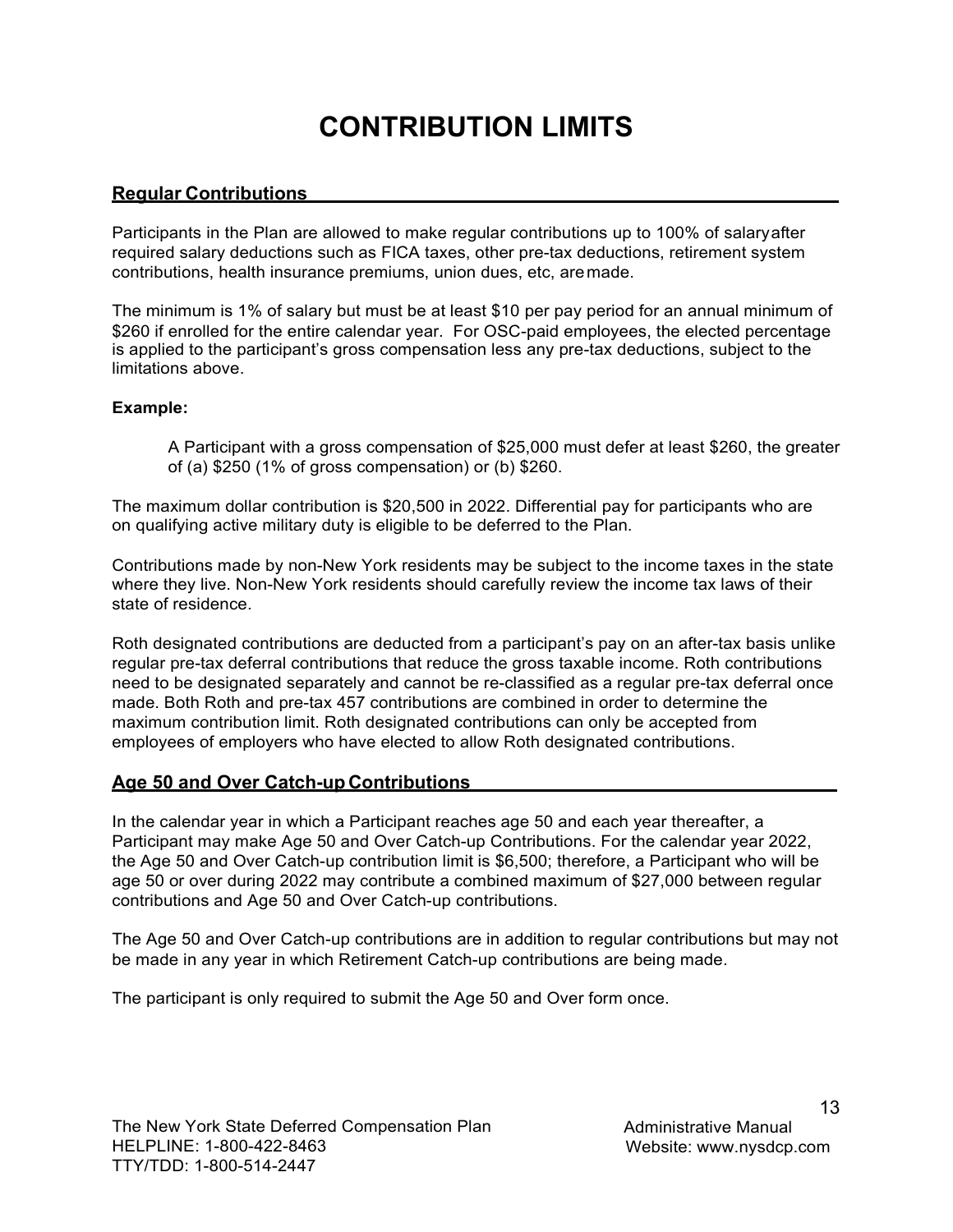### <span id="page-15-0"></span>**Retirement Catch-up Contributions**

A Participant may make Retirement Catch-up contributions to the Plan during any three consecutive years prior to a year in which the Participant may retire without a reduction in retirement benefits. Retirement Catch-up contributions are in addition to regular contributions.

The maximum Retirement Catch-up contribution that may be made in 2022 is \$20,500 for a combined total of \$41,000 between regular contributions and Retirement Catch-up contributions.

The Retirement Catch-up provision cannot be used at the same time as the Age 50 and Over Catch-up provision. However, if the maximum deferral permitted under the Age 50 and Over Catch-up provision is greater than their Retirement Catch-up amount, deferrals up to the Age 50 and Over Catch-up maximum deferral may be made.

#### **Retirement Catch-up Eligibility**

To be eligible to make Retirement Catch-up contributions, the Participant must designate a "Retirement Catch-up Age", (RCA), and determine the amount by which contributions to the Plan in previous years was less than the maximum annual contribution limit that the Participant was eligible to defer (Underutilization).

A Participant wishing to designate an RCA and determine their underutilization of the prior years' contribution limits should contact a Helpline Representative or an Account Executive to obtain the necessary Retirement Catch-up paperwork.

The Participant must complete, sign and return the forms to the Administrative Service Agency. Although a Helpline Representative or Account Executive may assist the Participant in completing the Retirement Catch-up forms, the Participant remains solely responsible for ensuring that their Retirement Catch-up contributions comply with the applicable limitations.

#### **Retirement Catch-up Age**

The Participant must designate an RCA that is any year in which the Participant may retire without a reduction in pension benefits from the retirement system of which he/she is a member. However, Retirement Catch-up Age may be no later than the year the Participant will become age 72 or, if the Participant is a police officer or firefighter, no earlier than age 40. A participant may not make Retirement Catch-Up contributions in their designated RCA year or the year they turn 72 or later. If the Participant is not a member of the retirement system, then their RCA can be any age between 65 and 72. The Participant does not have to retire in the year he/she designates as their RCA. The designation of an RCA is only made once and is irrevocable even if the catch-up limit is not used.

#### **Example:**

A Participant who will be eligible to retire in 2024 without a reduction in retirement benefits is eligible to make Retirement Catch-up contributions during 2021, 2022 and 2023. A Participant who does not participate in the retirement plan can designate any age, between age 65 to 72, as his or her RCA. If the Participant designates age 65 as their RCA, and they will attain age 65 in 2024,

Administrative Manual Website: [www.nysdcp.com](http://www.nysdcp.com/)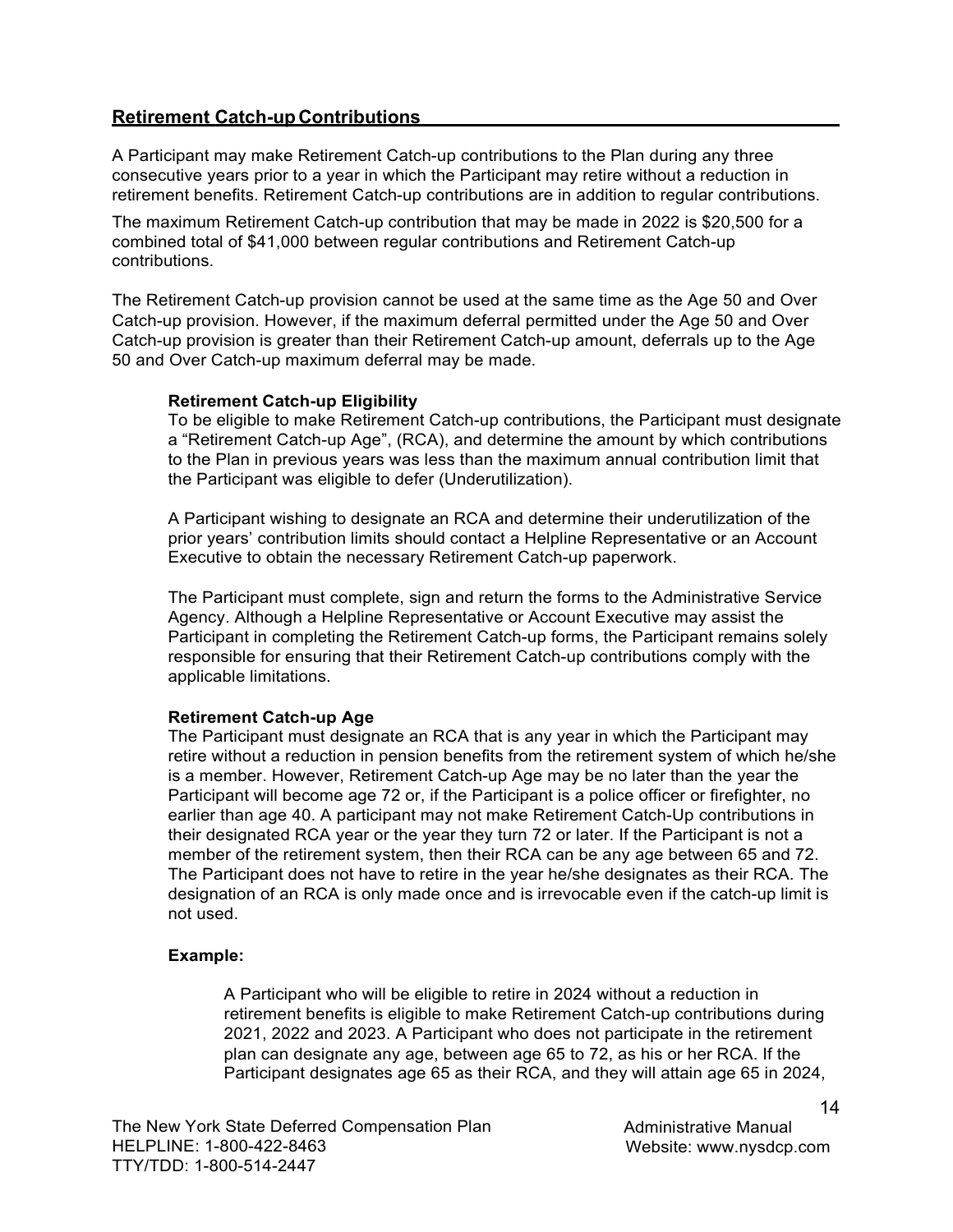they are eligible to make Retirement Catch-up contributions in 2021, 2022 and 2023.

#### **Retirement Catch-up Limits**

In each of the three Retirement Catch-up years, a Participant's Retirement Catch-up contributions are limited to the lesser of (a) the maximum permissible amount for that year \$20,500 in 2022 or (b) is the amount by which contributions to the Plan in previous years was less than the maximum that the Participant was eligible to contribute (Underutilization).

#### **Example:**

A Plan Participant applies to make Retirement Catch-up contributions. It is determined that during the years he/she was eligible to participate in the Plan, They could have contributed \$45,000 but contributed only \$20,000. Their Plan underutilization of regular contributions is therefore \$25,000. They may make Retirement Catch-up contributions in each of the three consecutive years prior to their designated RCA in an amount not to exceed the amount allowable in that year (\$20,500 in 2022) and not to exceed the full \$25,000 over the threeyear period.

The determination of the maximum Retirement Catch-up deferral amount is limited to the Plan years during which the Participant was eligible to participate in the Plan. An increase in the regular contribution limit (and therefore the Retirement Catch Up limit) may require a recalculation of the maximum Retirement Catch Up deferral amount. The Administrative Service Agency will notify participants in the Quarterly Newsletter or with a posting on the Website in the event that the maximum Retirement Catch Up deferral amount is increased as a result of an increase in the regular contribution limit. If the participant wants to use the increased Retirement Catch Up amount, They will need to notify the HELPLINE and sign an amended Retirement Catch-Up form.

### <span id="page-16-0"></span>**USERRA Restoration Deferrals**

A Participant who is re-employed after a period of qualified military service as that term is defined in USERRA may make restoration deferrals in excess of the regular and catch-up limits. The maximum amount of restoration deferrals is the amount of deferrals the Participant could have made during his or her period of qualified military service if the Participant had continued employment with the Employer.

For the purpose of calculating the maximum restoration deferral, the Participant's average compensation during the 12-month period preceding the qualified military service is used.

The time limit for making restoration deferrals is the lesser of (a) the period of qualified military service times three or (b) 5 years.

A Participant who believes he or she is eligible to make restoration deferrals may obtain the appropriate forms by calling the HELPLINE, through the Plan Web site or from an Account Executive. Although an Account Executive may assist the Participant in calculating his or her restoration deferral limit, the Participant remains solely responsible for ensuring that such contributions comply with the applicable limitations.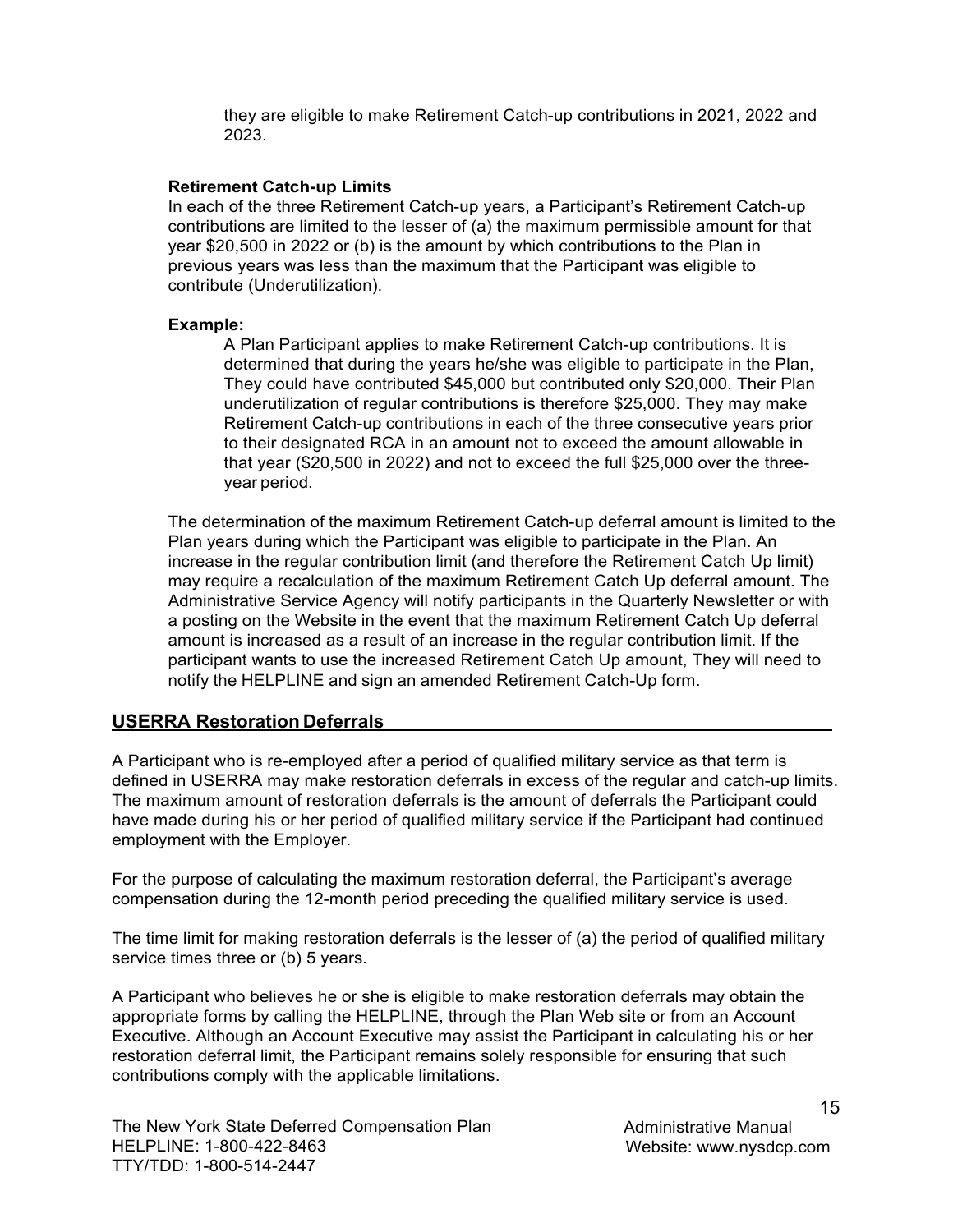## <span id="page-17-0"></span>**Monitoring the Limits**

The Administrative Service Agency provides a quarterly report beginning with the second quarter of the calendar year listing those Participants whose rate of contributions would, on an annual basis, exceed the regular and/or Catch-up limits. The report is provided to the Board, the State and to each participating Employer within 15 business days of the beginning of the second, third and the fourth quarter of the calendar year.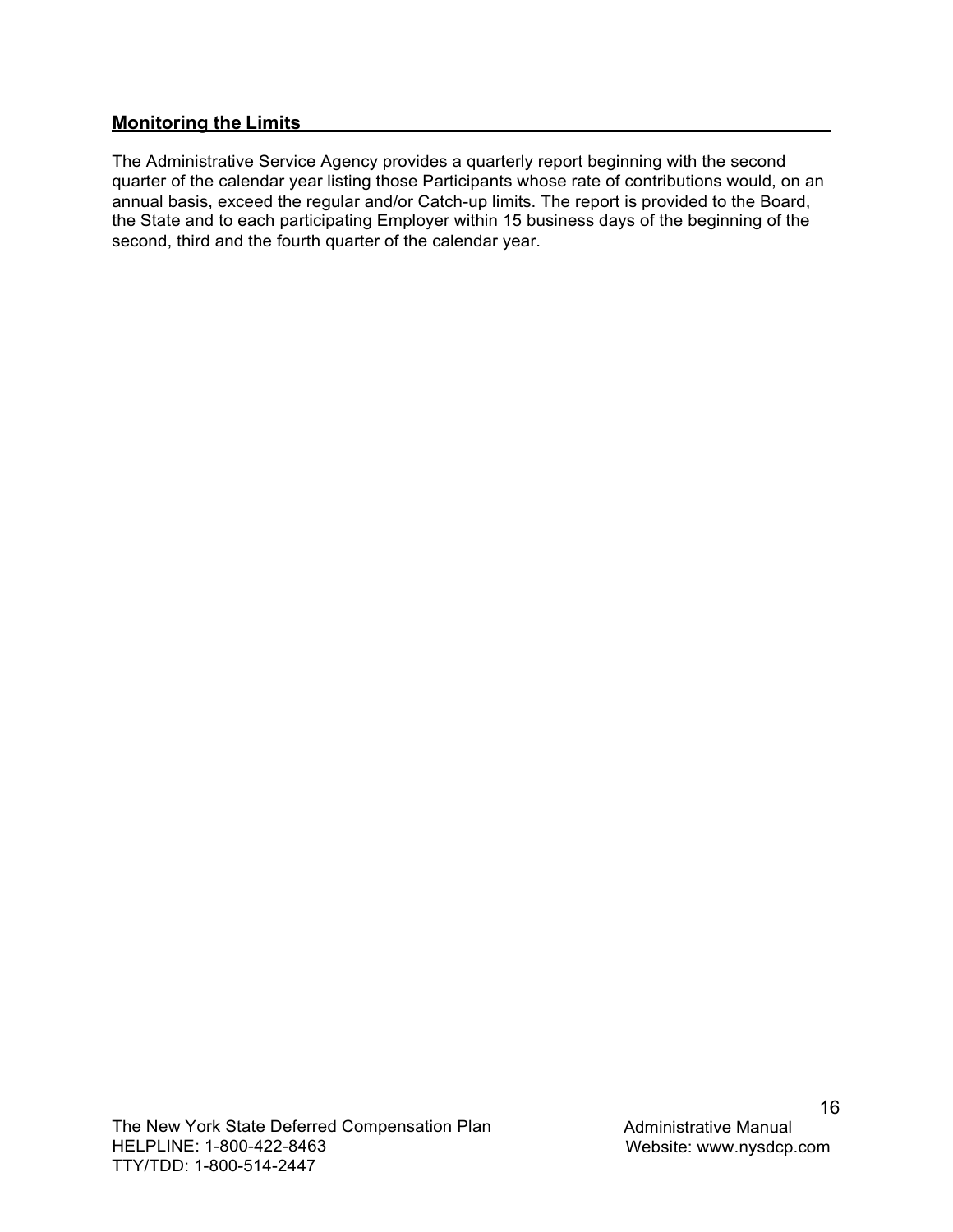## <span id="page-18-0"></span>**PORTABILITY OF DEFERRED COMPENSATION ASSETS**

## <span id="page-18-1"></span>**Transfer of Assets Into the Plan (Incoming Rollover)**

A Plan Participant can transfer all or part of an account established under another deferred compensation plan, a 401(a), 401(k) or 403(b) plan, Keogh Plan, traditional IRA or conduit IRA to the Plan. The Participant is solely responsible for ensuring that the amount to be transferred to the Plan was deferred under a governmental 457 Plan or contributed pursuant to the 401(a) or 401(k) or 403(b) plan or to the Keogh Plan, traditional IRA or conduit IRA pursuant to Internal Revenue Code guidelines as appropriate. If the account transferred to the Plan is from a governmental 457(b) plan, the distributions from the rollover account will be treated as the other distributions from this Plan. The Plan only accepts rollover of pre-tax amounts from the aforementioned types of plans, except as provided below.

Effective July 1, 2011, the Plan accepts rollovers of Roth designated accounts from other plans that offer a Roth feature, including other governmental 457 plans and 401(k) plans. Only participants whose employer has elected to allow Roth designated contributions may elect to roll in Roth designated contributions from other plans. Rollover of Roth designated contributions must be directly rolled over the Plan.

Record-keeping procedures will vary depending on whether the rollover is a direct or indirect rollover. In the case of a direct rollover, the distributing plan will be required to provide information regarding the tax status of the distribution and other relevant information. These rules are discussed in the following section.

Participants may request the appropriate transfer request form from the HELPLINE, the Plan web site or an Account Executive.

Transfers may be sent directly by the former Administrator or IRA institution into the NYSDCP.

The completed form and check from the other Plan should be made out to the New York State Deferred Compensation Plan, for the benefit of (FBO) the Participant and mailed to:

#### **The New York State Deferred Compensation Plan 75 Remittance Drive Dept. 6771 Chicago, IL 60674-6771**

## **Transfers from the Plan (Outgoing Rollover)**

A Participant who is eligible for a distribution of benefits and enrolls in another governmental 457 plan or a 401(a), 401(k) or 403(b) plan or a Keogh plan, traditional IRA or conduit IRA, may transfer all or part of their pre-tax New York State Deferred Compensation Plan account to the other plan, as long as the other plan accepts such transfer. A participant aged 59½ or older who continues to be employed by the State or a participating employer is eligible for a distribution, and therefore, may transfer all or part of their Plan account to another plan. Beneficiaries of the Plan participant may transfer their beneficiary assets to an IRA.

The New York State Deferred Compensation Plan HELPLINE: 1-800-422-8463 TTY/TDD: 1-800-514-2447

Administrative Manual Website: [www.nysdcp.com](http://www.nysdcp.com/)

17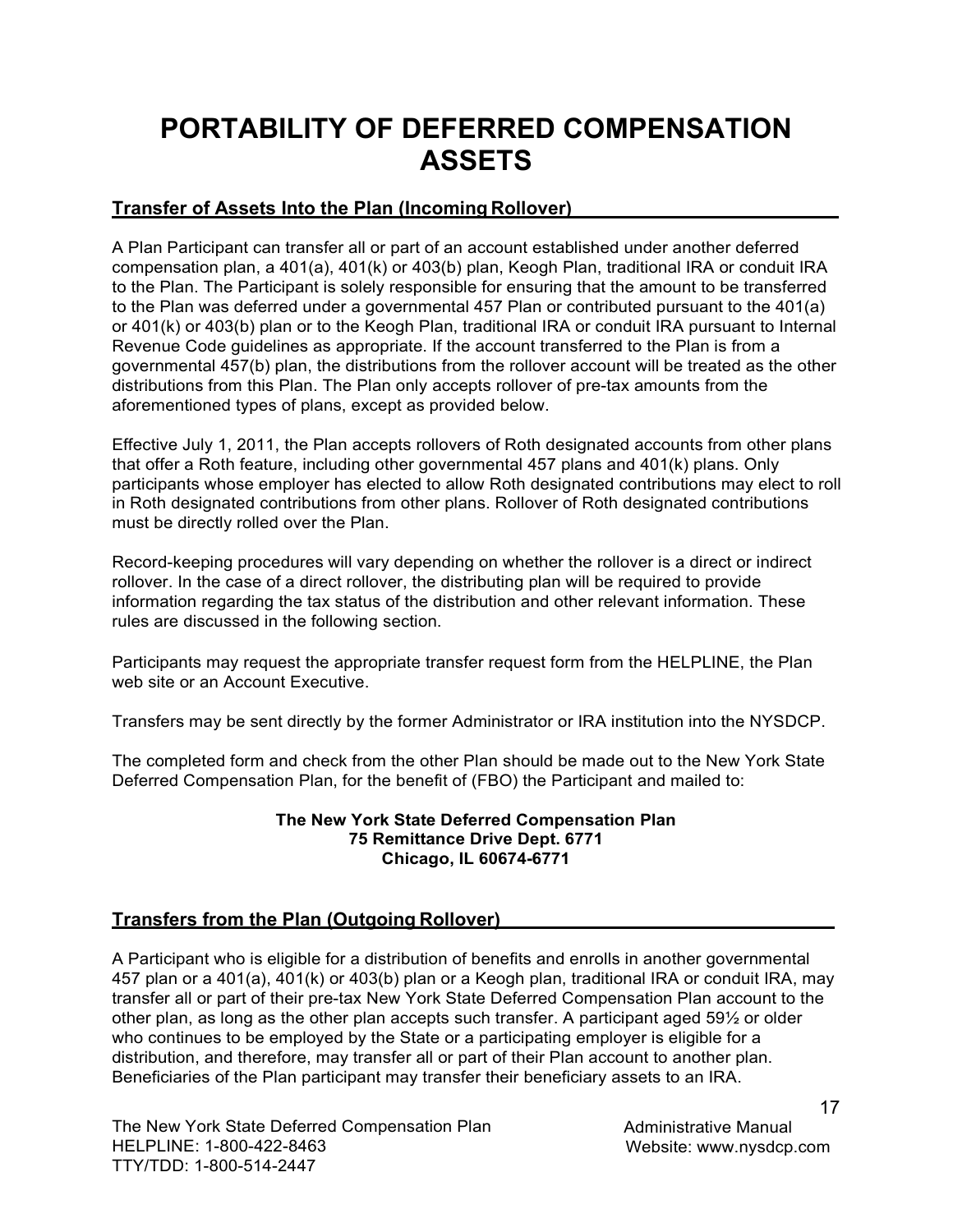The Participant may request the appropriate transfer request form and materials from the HELPLINE, the Web site or an Account Executive. The Plan to which Plan assets are being transferred may also require the Participant to complete a transfer request form.

The Participant is not liable for the payment of income taxes on assets that are transferred provided the assets are transferred directly from the plan to the other governmental 457 plan, a 401(a), 401(k), 403(b) plan or a Keogh Plan, traditional IRA or conduit IRA. The participant would be liable for payment of income taxes on assets directly rolled over to a Roth IRA.

If the Participant is subject to a Required Minimum Distribution (RMD), the RMD must be met before the transfer or rollover request is processed.

A participant who is eligible to take a regular distribution may be able to roll Roth designated funds to a Roth IRA or another employer plan offering a Roth program. In most cases, they would be eligible to receive a distribution after separation of service, attainment of age 59½, as a Small Inactive Account Distribution or a distribution under the HEART Act. Unforeseeable Emergency withdrawals, RMDs, and periodic payments of ten years of more do not qualify as a rollover distribution.

Roth Rollovers to other employer plans that offer a Roth feature can be direct or indirect. If the distribution does not meet the conditions to be a Qualified Roth distribution, the Plan will supply the amount that would be taxable if not rolled over, the age of the participant and the year of the first Roth deferral. This allows the receiving plan to give credit for any years already earned toward meeting the five-year holding period. Qualified distributions will be rolled over and recorded on a tax-free basis in the receiving plan.

Roth Rollovers can also be made to Roth IRA accounts. The required five-year holding period to be a Qualified Roth distribution starts in the tax year the rollover is made regardless of the number of years of participation under the distributing plan. However, if the taxpayer had previously established any Roth IRA accounts, including the account receiving the rollover, the year the Roth IRA(s) was established would be used as the first tax year for determination of Qualified distributions. A direct rollover would be the preferred approach.

Indirect rollovers occur when the participant takes possession of the distribution instead of a direct plan to plan rollover. This method is generally not advantageous since the only amount that can be rolled over would be the portion that is subject to income tax if not rolled over and the participant would not get credit for any years of participation under the previous plan. Indirect rollovers are also subject to mandatory federal withholding taxes.

The Plan allows In-Plan Roth Conversions for participants whose employer has elected to allow Roth designated contributions. In-Plan Roth Rollovers are only available from pre-tax balances and for amounts eligible to be received as a regular distribution. This includes payments due to separation of service, attainment of age 59½, or a distribution under the HEART Act.

Any pre-tax balance is eligible for an In-Plan Roth Rollover. RMDs, outstanding loans or periodic distributions over 10 years are not eligible. The In-Plan Roth Rollover does not require an actual distribution of funds and is accomplished by an internal transfer of funds to an In-Plan Roth Rollover Account. Indirect rollovers are possible but an eligible distribution must be rolled back into the Plan within 60 days (not the preferred method.) Only a Participant, Surviving

The New York State Deferred Compensation Plan HELPLINE: 1-800-422-8463 TTY/TDD: 1-800-514-2447

Administrative Manual Website: [www.nysdcp.com](http://www.nysdcp.com/)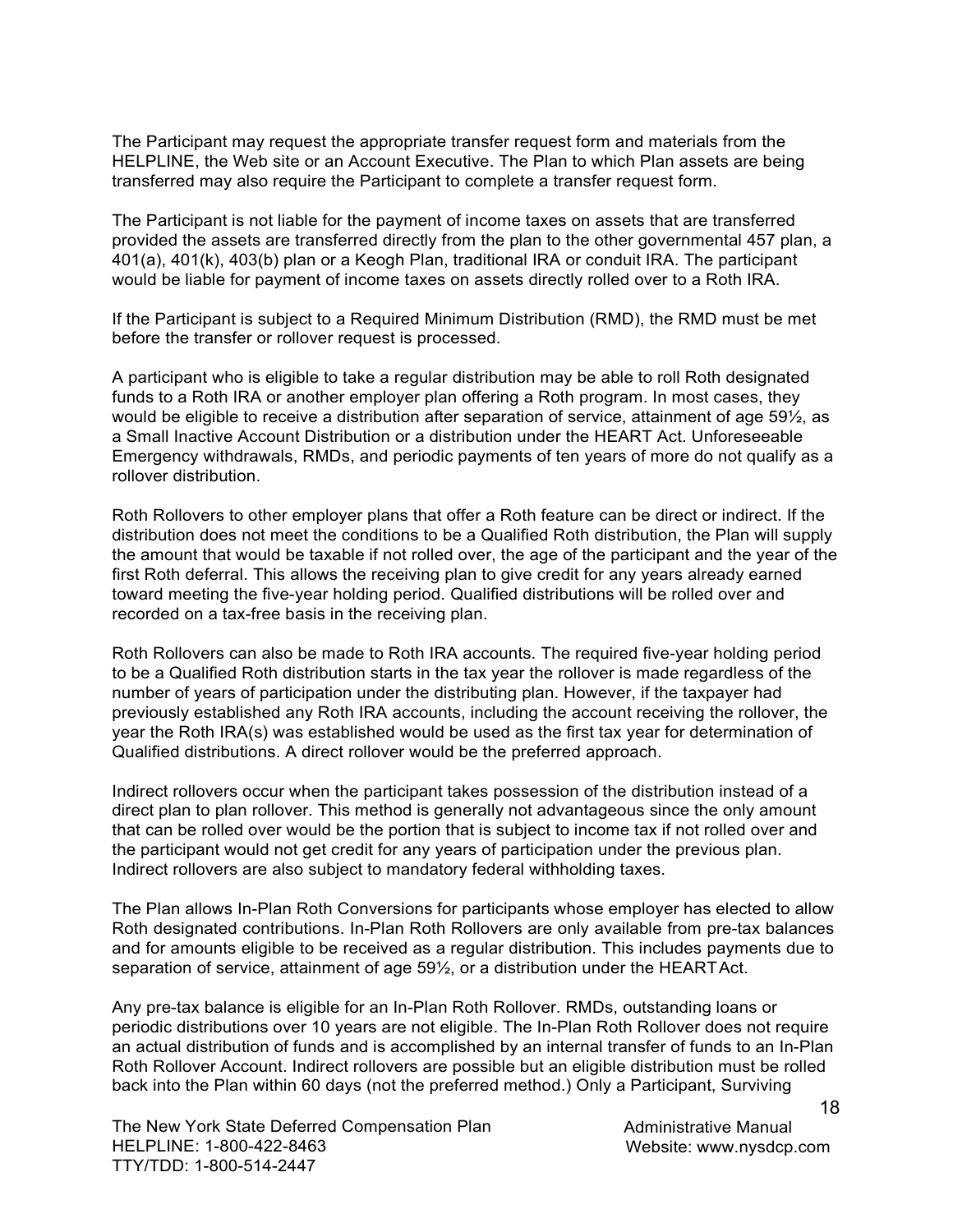Spouse or Spousal Alternate payee accounts are eligible. The amount of the In-Plan Roth Rollover is subject to ordinary income taxes. The decision to create an In Plan Roth Rollover is irrevocable and may not be reversed. It is highly recommended that any participant who is contemplating an In Plan Roth Rollover consult with their own tax advisor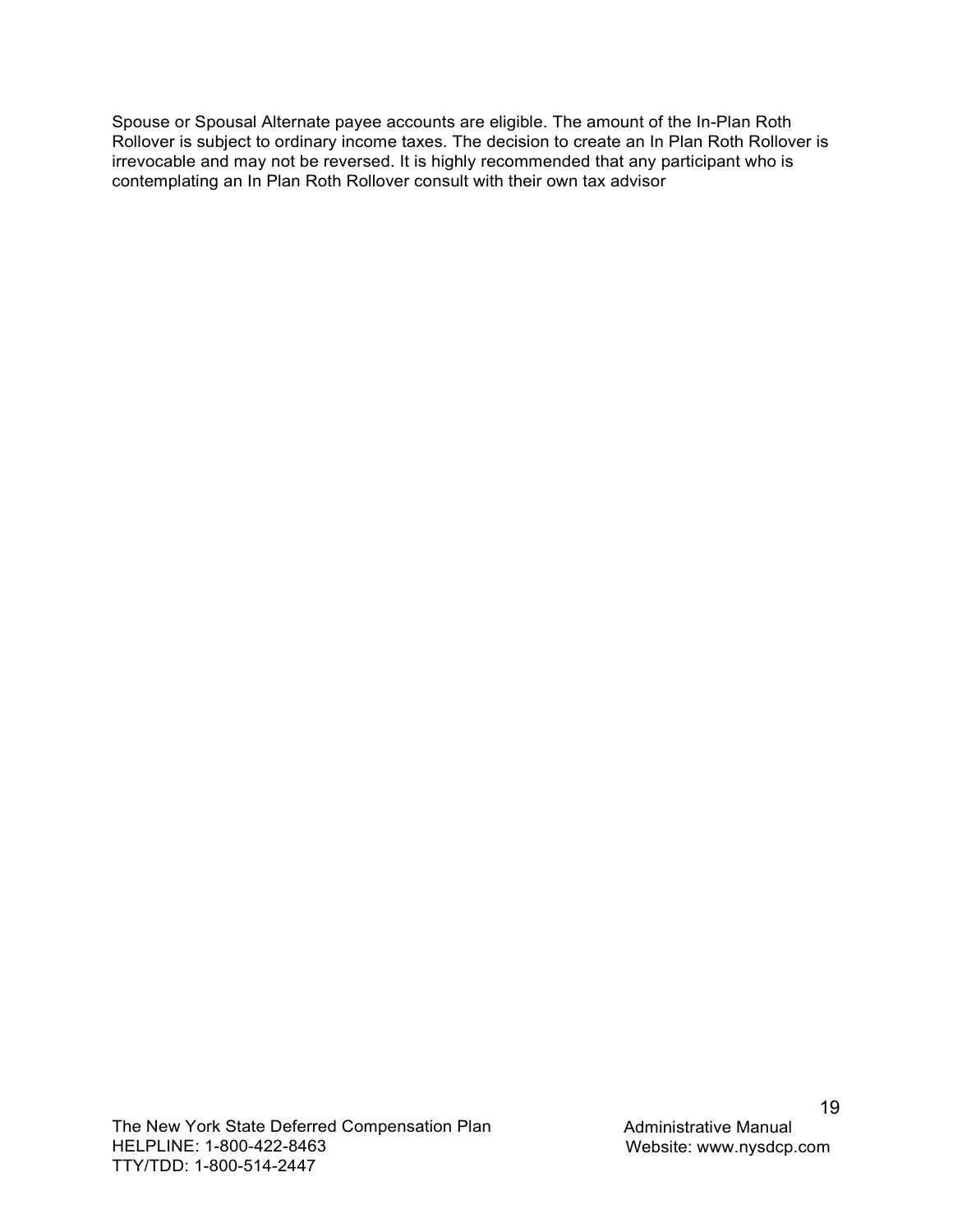## **QUARTERLY STATEMENTS**

## <span id="page-21-1"></span><span id="page-21-0"></span>**Mailing Date**

The Administrative Service Agency mails an individual account statement to each Participant's address of record no later than the  $15<sup>th</sup>$  business day following the last day of each calendar quarter. Upon participant request or decision to "opt-out", a notification of availability of account statements on the Plan Web site may be delivered electronically in lieu of conventional mail.

## <span id="page-21-2"></span>**Information on the Statements**

The statement will, among other items, list beginning and ending balances during that quarter.

### <span id="page-21-3"></span>**Additional Information**

In addition to the statement, the quarterly mailing of a hard copy or electronic statement will include a copy of the New York State Deferred Compensation Plan Newsletter and a performance summary of the Plan's investment options and other materials of interest to Participants.

### <span id="page-21-4"></span>**On-line Quarterly Statements**

Quarterly Participant statements are available in the secure portion of the Plan web site.

### <span id="page-21-5"></span>**Employer Statements**

The quarterly employer statement provides a snapshot of the activity that has occurred during the quarter. The primary purpose of the employer statement is to detail the investment activity related to the employer and to create an investment record. Upon employer request, employer statements may be electronically delivered to the employer.

### <span id="page-21-6"></span>**Hardcopy Statement Opt Out**

Participants may elect to opt out of receiving hardcopy statements at the time of enrollment or by completing an "opt out" form and returning it to the HELPLINE, or registering online. The Paperless Statement Agreement form is available online or by contacting the HELPLINE. Each quarter, the participant will receive an email indicating their statement is available for viewing on the Plan website. If the announcement email is returned as undeliverable, a letter will be mailed to the participant requesting an updated email address. If no response is received, they will be removed from the email list, but their statements will continue to be viewable on the Plan website.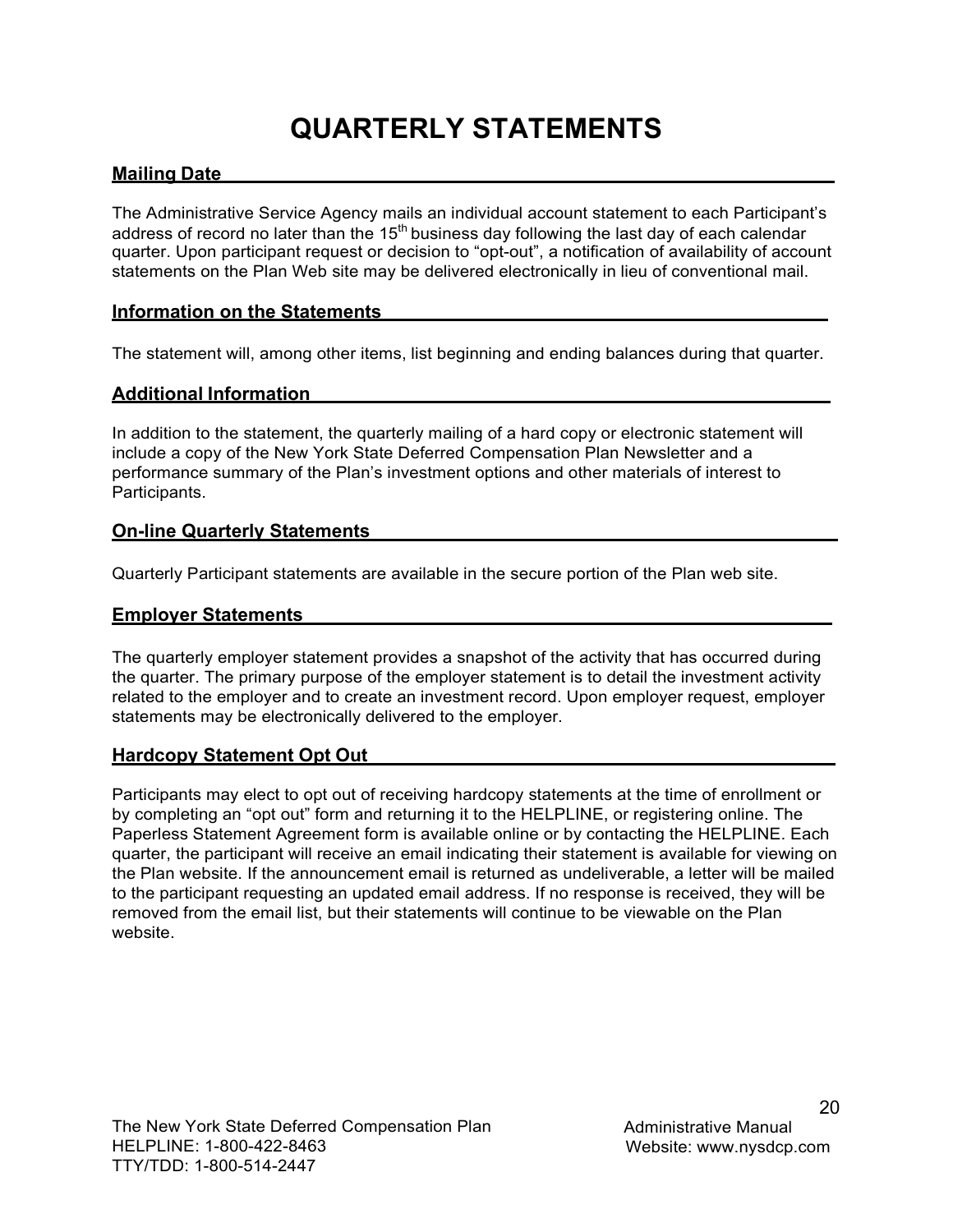## **ADMINISTRATIVE PROCESSING**

## <span id="page-22-1"></span><span id="page-22-0"></span>**Deferral Changes**

A Participant may increase, decrease, suspend or discontinue pre-tax deferrals or designated Roth contributions by calling the HELPLINE and using the Automated Voice Response Unit or by speaking to a HELPLINE Representative, through the Plan web site, or by completing a deferral change form and mailing it to the Administrative Service Agency. The Administrative Service Agency will advise the Participant's employer of the deferral change so that it can be reflected on the Participant's paycheck. When processing is complete, the Participant will receive a written confirmation of the deferral change. The Participant is solely responsible for reviewing the confirmation and ensuring that the contribution change is in accordance with the Participant's instructions.

Deferrals should commence within the month following the request after processing is complete. However, any deferral change request must be made no later than the last day of the month prior to the month it is to take effect. An exception exists for a new employee who makes an election to defer compensation prior to their first day of service. Participants who submit an enrollment application by the  $10<sup>th</sup>$  day of the month will generally have deferrals commence by the first payroll period of the following month.

Designated Roth contribution amounts are separately accounted from pre-tax contributions.

## <span id="page-22-2"></span>**Allocation Changes (Investment of Future Contributions)**

A Participant may change the allocation of future deferrals by calling the HELPLINE and using the Automated Voice Response Unit or by speaking to a HELPLINE Representative or through the Plan web site. Designated Roth contributions must be invested using the same investment directions as pre-tax contributions. The Participant is solely responsible for reviewing the confirmation and ensuring that the allocation change is in accordance with the Participant's instructions. Errors found by the Participant must be brought to the attention of the Administrative Service Agency within sixty (60) days.

Allocation changes will be processed on the day of receipt, if received prior to the close of the New York Stock Exchange, or the next ensuing business day.

## <span id="page-22-3"></span>**Exchanges Between Existing Assets**

A Participant may exchange all or part of any existing Plan account, in any multiple of one percent or in whole dollars, among one or more of the Plan's investment options.

A Participant may exchange assets by calling the HELPLINE and using the Automated Voice Response Unit or by speaking to a HELPLINE Representative or through the Plan web site. A request for an exchange between investment options received prior to the close of the New York Stock Exchange will be processed with that day's closing fund share price. Requests received after the close of the New York Stock Exchange will be processed at the close of the next business day.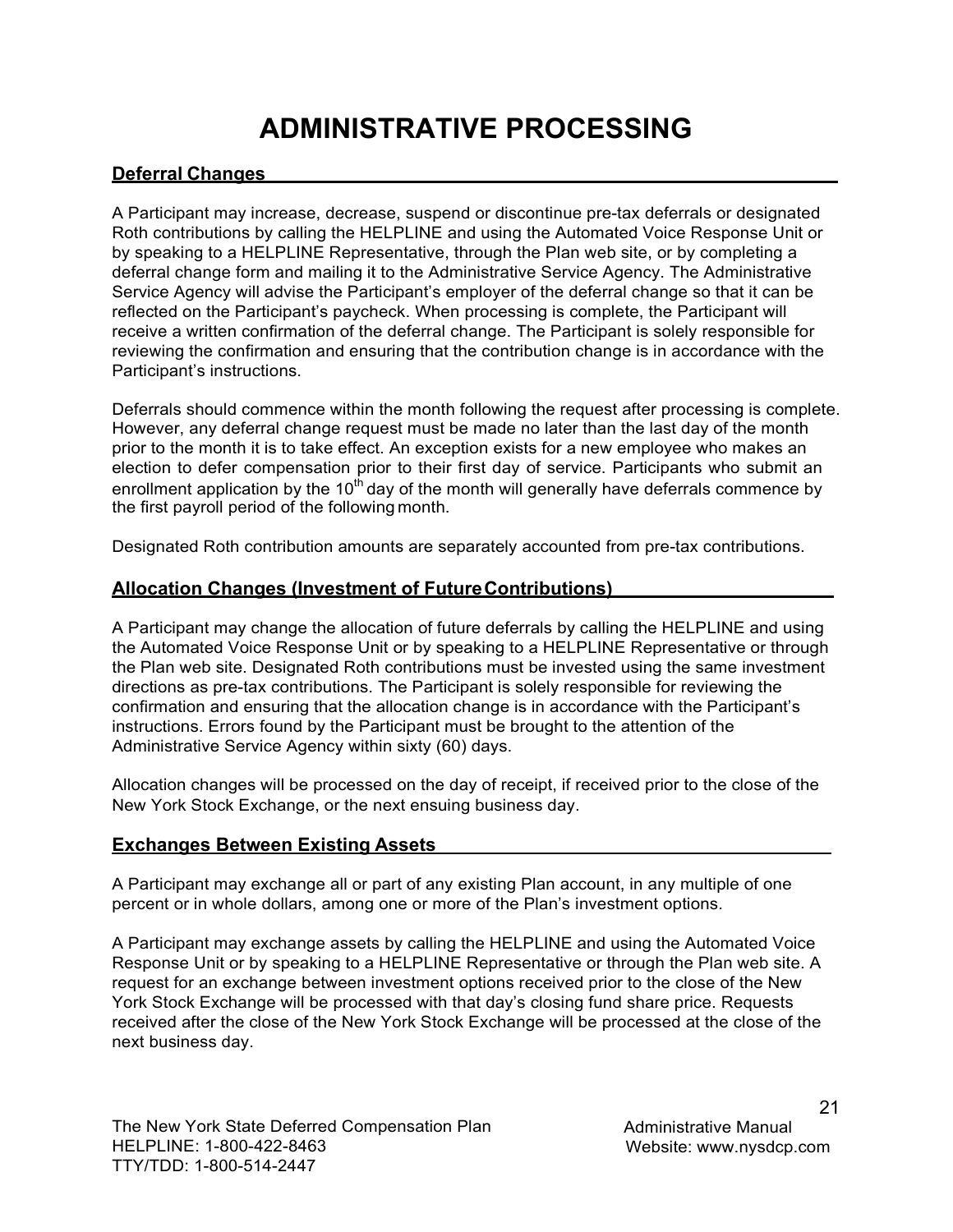A written confirmation of an exchange transaction is mailed to the Participant's address of record by the third business day following the date of transfer. The Participant is solely responsible for reviewing the confirmation and ensuring that the exchange transaction is in accordance with the Participant's instructions. Errors found by the Participant must be brought to the attention of the Administrative Service Agency within sixty (60) days.

An exchange of assets may be made on any business day. However, the following restrictions apply to requested exchanges:

1. Plan participants who exchange assets out of either of the International Equity Funds or the Morgan Stanley Emerging Markets Fund will be prohibited from exchanging any assets into either International Equity Fund or the Morgan Stanley Emerging Markets Fund for a period of sixty days since the most recent exchange out.

In addition to the exchange restrictions previously described,

- 1. Each mutual fund may impose exchange limitations that are generally included in the prospectus of the fund. Exchanges in excess of those limitations may result in restrictions being placed on the account of the Participant or the rejections of an exchange request.
- 2. In conjunction with the Administrative Service Agency, the Plan has approved a Frequent Trading Policy to prevent potential detrimental impacts of excessive trading. The policy is enforced as follows: If participants make six or more trades over one calendar quarter, they will receive a warning letter. If participants make 11 trades over two consecutive quarters, they must send their exchange requests through the U.S. mail for the remainder of that year. If participants reach 20 trades in one calendar year, all future trade requests must be submitted through the U.S. mail for the remainder of that year. At each calendar year-end, the "counter" is reset to zero for all participants.
- 3. The Administrative Service Agency may reject an investment direction from a Participant if the requested transaction would be contrary to the rules, regulations or prospectus of the investment fund.

Short Term Trade fees may be imposed by the underlying mutual fund in coordination with or in lieu of trading restrictions. Participants are advised to review the prospectus carefully.

## <span id="page-23-0"></span>**In-Plan Roth Rollover**

An employee, surviving spouse or spousal alternate payee of participating employers who have elected to allow employees to make Roth designated contributions may request an In-Plan Roth Rollover. In-Plan Roth Rollovers must be taken from pre-tax assets and made as a lump sum. A participant who has not severed employment is permitted to have all or any portion of their Plan account, not otherwise distributable under the Plan directly rolled over into a separately maintained account within his or her Roth account. Participants who have separated service, attained age 59½, receive a Small Inactive Account Distribution, distribution due to the HEART Act, or whose assets are from a rollover account that are eligible to be distributed are eligible to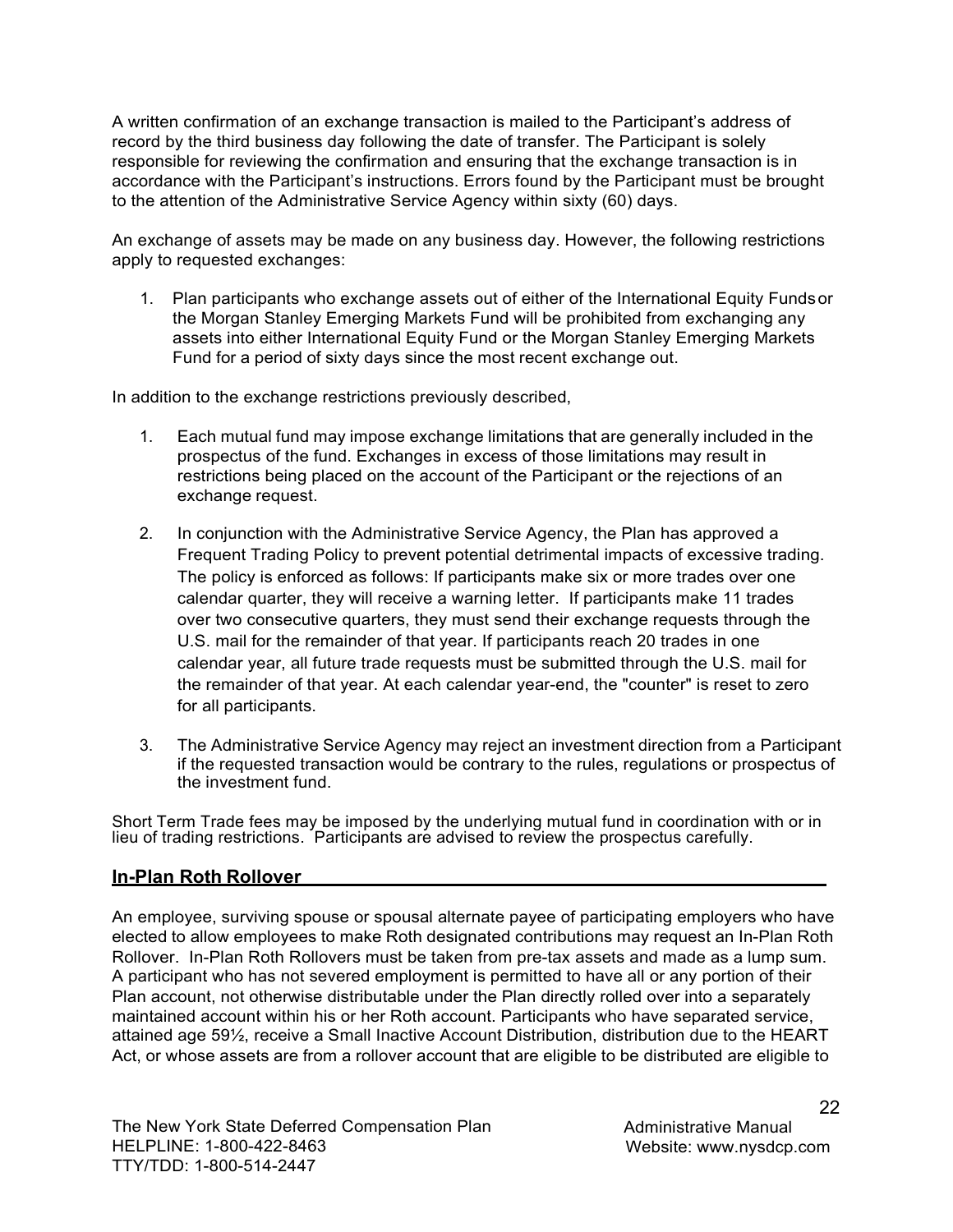request an In-Plan Roth Rollover. Beginning in 2013, any pre-tax balance will be eligible for an In-Plan Roth Rollover. Required Minimum Distributions, Unforeseeable Emergency withdrawals and distributions over 10 years or more are not eligible for an In-Plan Roth Rollover. Amounts are generally not actually distributed from the Plan but are converted internally. Indirect conversions are possible but are not preferred. Full and partial conversions are allowed. Amounts converted are subject to ordinary income taxes in the year of the conversion. Once a conversion is processed, it is irrevocable and cannot be reversed. Anyone considering an In-Plan Roth Rollover is strongly encouraged to consult with their own qualified tax adviser.

## <span id="page-24-0"></span>**Name/Address/Beneficiary Changes**

To change a name or a beneficiary designation, the Participant must complete the appropriate form. To change an address, the participant may complete a form, provide the new address to a HELPLINE representative or change their address on the Plan Web site. The form may be obtained by calling the HELPLINE and using the Automated Voice Response Unit or by speaking to a HELPLINE Representative or by using the Plan web site. The form is mailed no later than three business days following the request date.

These forms should be returned to the Plan's Administrative Service Agency at:

#### **The State of New York Deferred Compensation Plan Administrative Service Agency P.O. Box 182797 Columbus OH 43218-2797**

A confirmation will be mailed to the Participant for all address changes within three business days of the change. The confirmation will be sent to the Participant's prior address of record, as well as, the Participant's new address. The address change will be effective seven days after it is processed unless the Administrative Service Agency is notified that the address change was made in error.

Name change requests must be accompanied by the appropriate legal documentation verifying the change, for example a valid driver's license, social security card, copy of a marriage certificate or copy of a divorce decree.

Beneficiary change requests are effective as of the date the form is received in good order by the Administrative Services Agency. Beneficiary change requests received after the Participant's death are not valid. Beneficiary change forms are processed within three business days of receipt by the Administrative Service Agency. Confirmation of current beneficiary information may be obtained through the Plan Web site, may be located on the Participant's quarterly statement or may be obtained in writing by speaking to a HELPLINE Representative.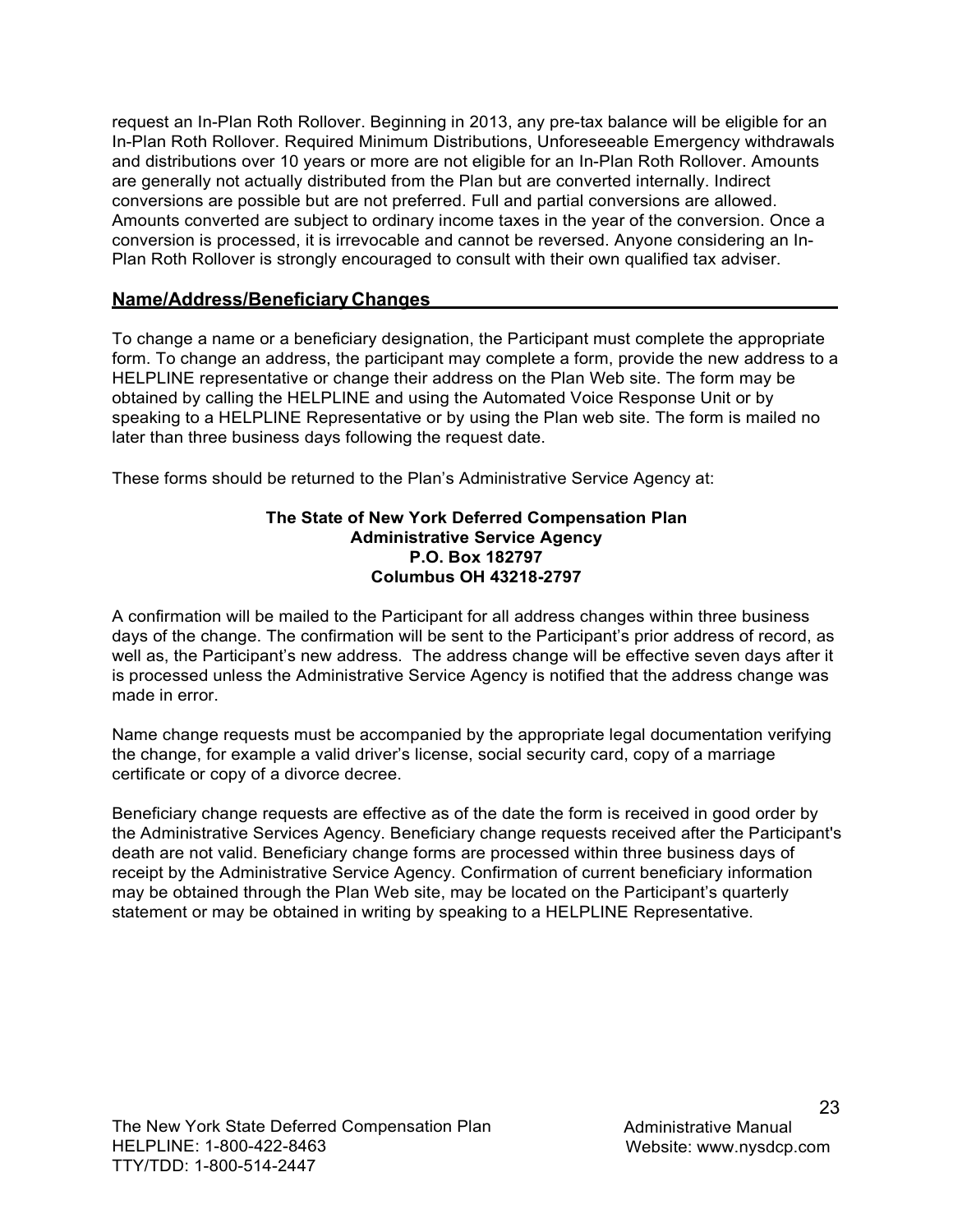## **DISTRIBUTIONS**

<span id="page-25-0"></span>Distributions may occur under the following circumstances: separation from service, attainment of age 59½, death, distribution of rollover assets, unforeseeable financial emergency, absence due to qualified military service, or, if the Participant's account qualifies, a small inactive account withdrawal.

### <span id="page-25-1"></span>**Separation from Service**

A Participant becomes eligible to elect to receive distributions as of the date the Participant voluntarily or involuntarily separates from service with their employer. Retirement is considered a separation from service for these purposes.

Distributions may commence upon receipt of the Participant's verification of separation from employment. \$500 must remain in the Plan account for 45 days from the employee's last day of employment.

### <span id="page-25-2"></span>**Age 59½**

A Participant who continues employment with the same employer from which deferrals are or were received after attaining age 59½ may elect to begin to receive distributions from their Plan benefits at any time. Required Minimum Distributions will be required after a separation from service.

### <span id="page-25-3"></span>**Required Beginning Date (RBD)**

A Participant reaches their RBD as of April 1 of the calendar year following the year in which they turn age 72 (or 70  $\frac{1}{2}$  if born before July 1, 1949) or sever from employment, whichever occurs later.

## <span id="page-25-4"></span>**Absence due to Qualified Military Service (HEART Act)**

Participants who are eligible for a distribution due to qualifying military service need not meet the 45-day requirement. Qualified military personnel are prohibited from making salary deferrals to the Plan for six months after receiving such a distribution.

## <span id="page-25-5"></span>**Procedures to Begin Distribution**

A participant who meets the criteria for a distribution may request a benefit distribution package by calling the HELPLINE or using the Automated Voice Response Unit or through the Plan web site. This package outlines the payment options and includes the necessary forms and will be mailed within three business days following the request. In addition, an Account Executive will be available to assist the Participant in choosing which payout option best fits the Participant's individual needs. Additionally, a participant may initiate a distribution by using the distributions tool in their online account.

The employer should send verification of the Participant's separation from service to the Administrative Service Agency immediately after the Participant's separation from service.

Administrative Manual Website: [www.nysdcp.com](http://www.nysdcp.com/)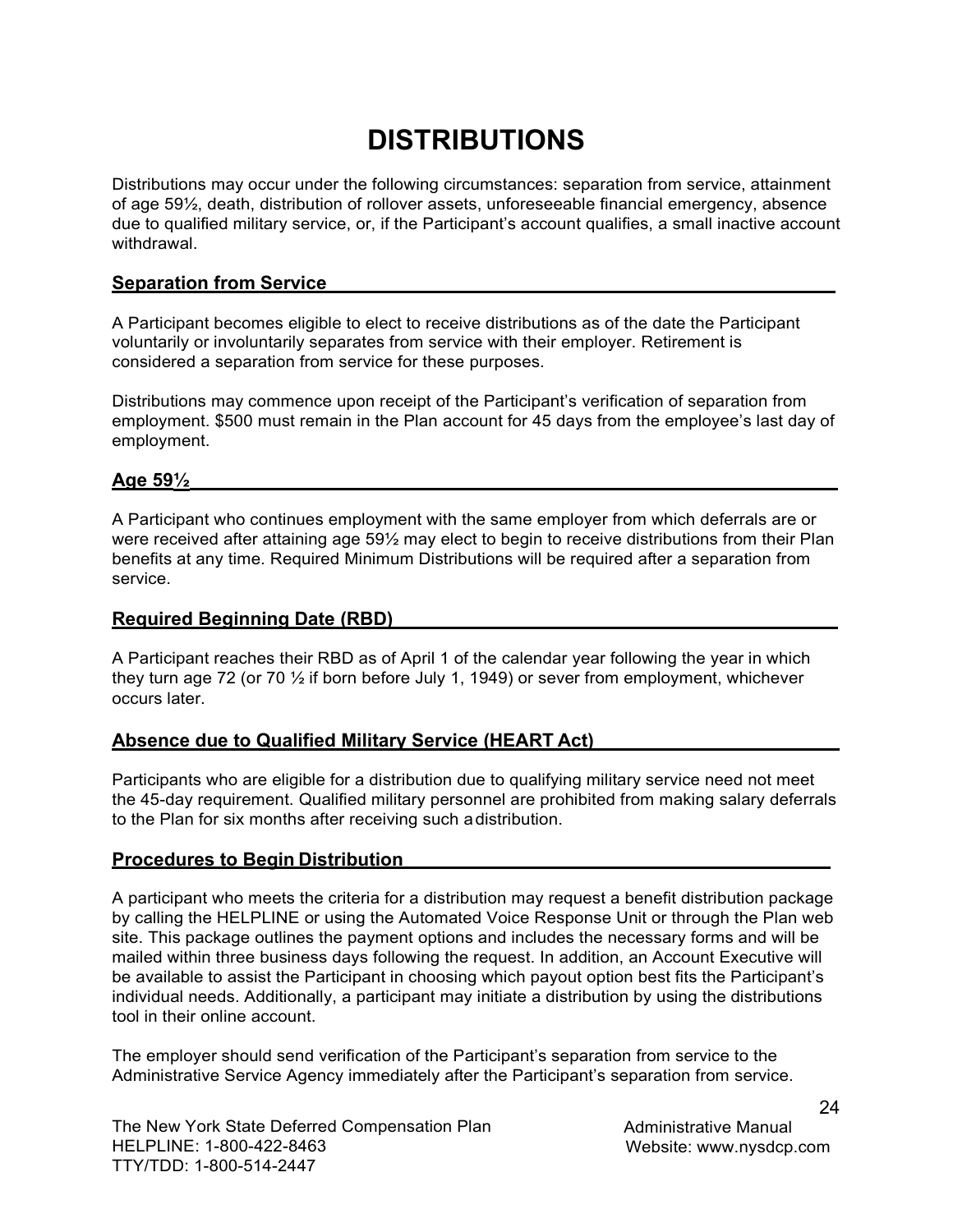When the Participant initiates a distribution request prior to the Administrative Service Agency's verification of terminated status (and the Participant has not attained age 59½) the Administrative Service Agency will send a letter to the personnel department of the Participant's employer to obtain verification of the Participant's separation from service or qualifying military service.

The Administrative Service Agency reviews the documents for completeness and accuracy. The Administrative Service Agency notifies the Participant in writing if a form is incomplete within three business days of the receipt date.

The Administrative Service Agency establishes a record on its system regarding the form of payment, the date on which distributions begin and the tax reporting associated with the distribution within five business days of the date a request is received in good order.

Distributions will be made pro-rata from each of the participant's investment options unless the participant requests that the withdrawals be made from the Stable Income Fund. Upon such request, the distribution will be made from the Stable Income Fund until the participant's Stable Income Fund assets are exhausted, and then pro-rata from the participant's remaining investment options. Subject to Board approval, changes to a distribution amount only may be accepted by calling the HELPLINE.

## <span id="page-26-0"></span>**Procedures for Distribution after a Participant's Death (see RBD above)**

Upon a Participant's death, the designated primary beneficiary(ies) may elect to receive distributions of the Participant's account balance. If all of the primary beneficiaries of record predecease the Participant, the contingent beneficiaries will be entitled to receive distributions from the Participant's account. If the Participant named more than one primary beneficiary and one or more of the primary beneficiaries predecease the Participant, then the Participant's account shall be pro-rated among the remaining primary beneficiaries. If there is no living primary or contingent beneficiary(ies), the Participant's assets will be distributed to the Participant's spouse, if any, or to the Participant's estate if there is no spouse. If the participant had attained their RMD age, and his or her required minimum distribution had not been made for the year of death, the required minimum distribution must be made by the end of the distribution year. It is calculated as if the participant had survived until the end of the year and is paid to the participant's beneficiary(s). This action must be taken prior to processing any other benefit payments.

The date when a beneficiary must begin to receive benefit payments and the maximum period over which benefits may be paid is illustrated on the next page: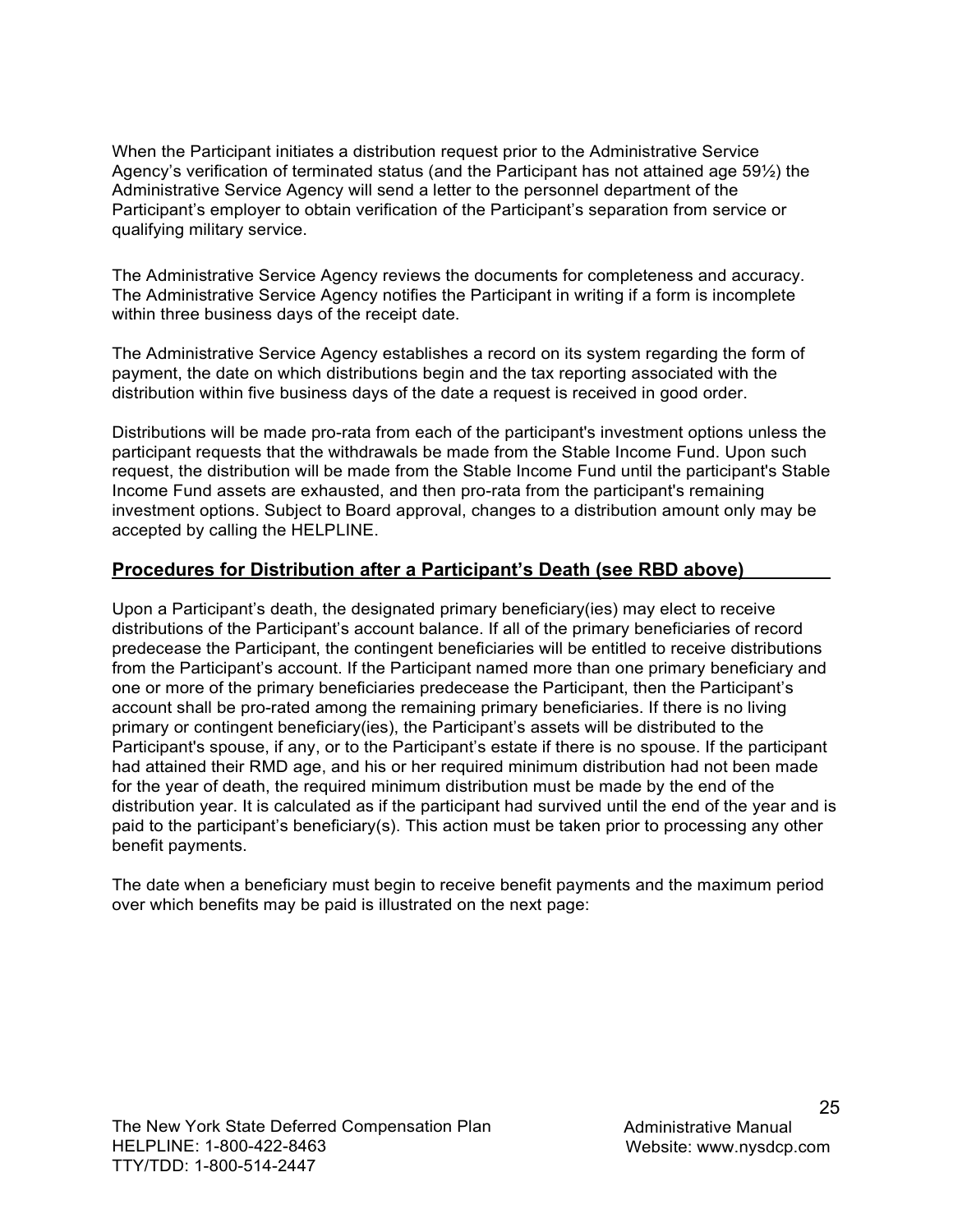|                                                                        | Participant died <b>BEFORE</b><br>reaching their RBD                                                                                                                                                                       | Participant died <b>AFTER</b><br>reaching their RBD                                                                                                                                                                                         |
|------------------------------------------------------------------------|----------------------------------------------------------------------------------------------------------------------------------------------------------------------------------------------------------------------------|---------------------------------------------------------------------------------------------------------------------------------------------------------------------------------------------------------------------------------------------|
| <b>Eligible Designated Beneficiary</b><br>(Surviving Spouse)           | Payments required to begin on<br>the later of 12/31 of the year<br>immediately following death or<br>12/31 of the year in which the<br>participant would have attained<br>age 72.                                          | Payments required to begin by<br>12/31 of the year immediately<br>following death.                                                                                                                                                          |
| <b>Eligible Designated Beneficiary</b><br>(Minor Child of Participant) | Payments required to begin by<br>12/31 of the year immediately<br>following death.<br><b>AND</b><br>The remaining account balance must<br>be distributed by 12/31 of year<br>containing the individual's 31st<br>birthday. | Payments required to begin by<br>12/31 of the year immediately<br>following death.<br><b>AND</b><br>The remaining account balance must<br>be distributed by12/31 of year<br>containing the individual's 31st<br>birthday.                   |
| <b>Eligible Designated Beneficiary</b><br>(All Other)                  | Payments required to begin by<br>12/31 of the year immediately<br>following death.                                                                                                                                         | Payments required to begin by<br>12/31 of the year immediately<br>following death.                                                                                                                                                          |
| <b>Designated Beneficiary</b>                                          | The remaining account balance<br>must be distributed by 12/31 of<br>year containing the 10th<br>anniversary of the participant's<br>death.                                                                                 | Payments required to begin by<br>12/31 of the year immediately<br>following death.<br><b>AND</b><br>The remaining account balance must<br>be distributed by 12/31 of year<br>containing the 10th anniversary of the<br>participant's death. |
| <b>Non-Designated Beneficiary</b>                                      | The remaining account balance<br>must be distributed by 12/31 of<br>year containing the 5th<br>anniversary of the participant's<br>death.                                                                                  | Payments required to begin by<br>12/31 of the year immediately<br>following death.                                                                                                                                                          |

#### **Regardless of date of death:**

A designated beneficiary of a Plan participant may roll over the Plan Account assets to a beneficiary IRA Rollover account.

If a Participant should become deceased prior to the payment of proceeds of any withdrawal or loan request, the loan or benefit payment request is deemed void as of the date of his or her death.

When a Participant dies, the beneficiary may call the HELPLINE and speak to a HELPLINE Representative to discuss the distribution options available.

The HELPLINE Representative will confirm the name and social security number (if provided) of the individual contacting the HELPLINE to ensure it is the beneficiary designated by the Participant. No account information will be provided should the individual not be the Participant's designated beneficiary.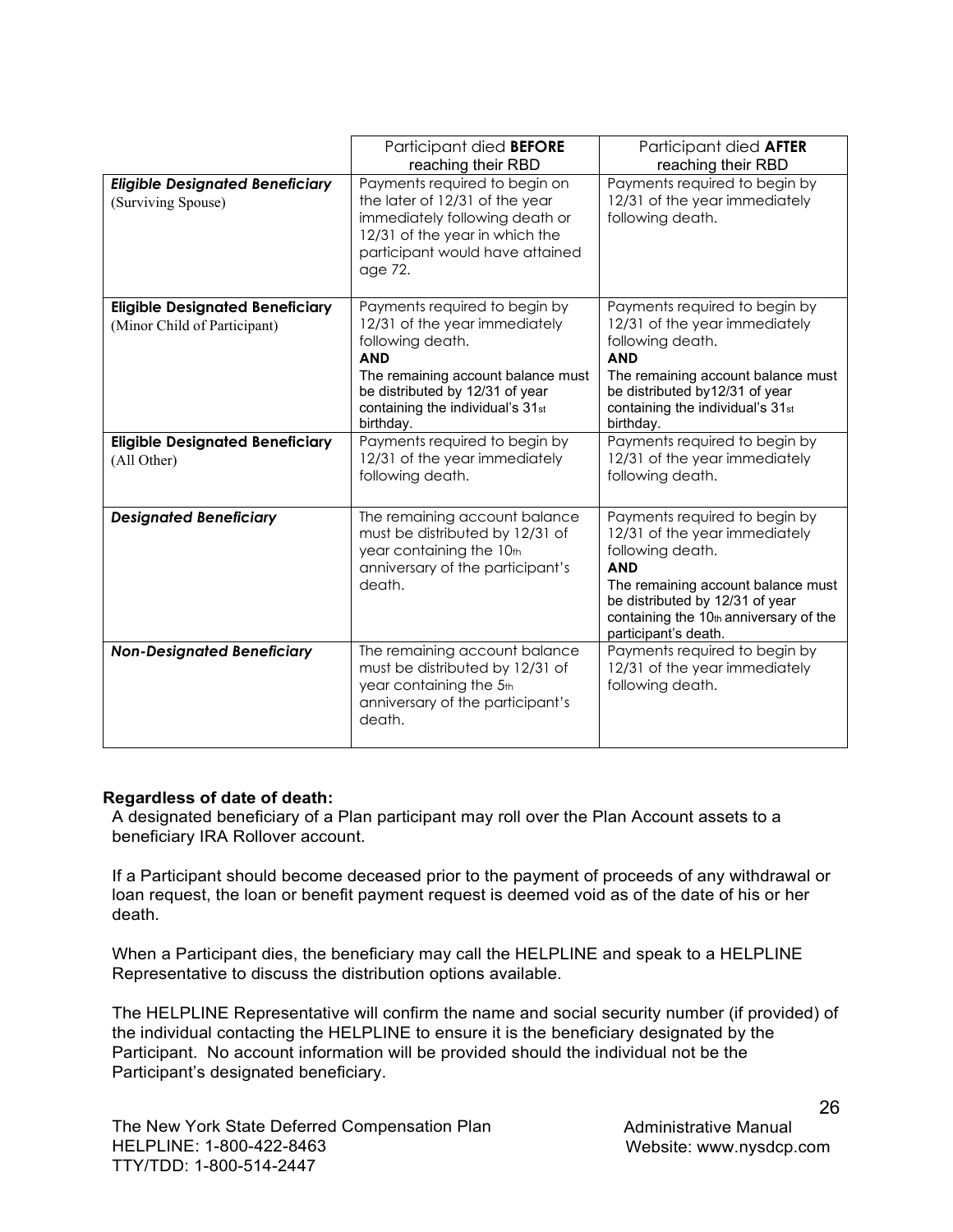A certified copy of the death certificate of the Participant and other forms are required to exercise beneficiary options. The HELPLINE Representative will review the beneficiary's options and mail forms to the beneficiary within three business days following the request date.

## <span id="page-28-0"></span>**Distributions From Designated Roth Accounts**

The Plan's distribution eligibility rules apply to designated Roth accounts. It is important not to confuse the rules defining a Qualified Roth distribution with the Plan's distribution rules requiring separation of service, attainment of age 59½, etc. Participants may also choose the sources of funds (Roth versus Pre-tax) for partial lump sum and installment distributions and Unforeseeable Emergency withdrawals.

A distribution from a Roth account is Qualified when it meets the following two requirements. The first is that a Roth contribution, or In-Plan Roth Rollover, must have been made to the Plan at least five tax-years ago. Rollovers from other plans that offer a Roth feature may count towards the five-year requirement in certain circumstances. The period starts at the beginning of the year the first Roth contribution or rollover is made and is met on the fifth anniversary of that date. For example, a participant made his or her first Roth designated contribution on July 25, 2017. The first tax-year would start on January 1, 2017. The five-year requirement would be met on January 1, 2022. The second requirement is that the distribution must be made after attainment of age 59½, death or disability. If the distribution is made under both of these conditions, it is Qualified and exempt from federal and NYS income taxes.

When a distribution from a Roth account is not Qualified, the portion attributed to the Roth contributions is not subject to income tax since it was already taxed when it was made. The growth portion of a distribution would be taxable on a pro-rata basis. For example, if 25% of the Roth designated account value was due to growth, 25% of any distribution would be considered taxable. To the extent the non qualified distribution is not rolled over, the earnings portion will be subject to the mandatory 20% withholding.

## <span id="page-28-1"></span>**Withdrawal of Rollover Assets**

The Plan permits Participants who have rolled assets into the Plan from another qualified retirement plan to receive a distribution of those assets at any time in accordance with the rules of the plan that originally held the assets. Assets transferred, but not treated as a rollover, from another governmental deferred compensation plan may not be distributed until the Participant is eligible for a distributions under the distribution rules for a governmental deferred compensation plan.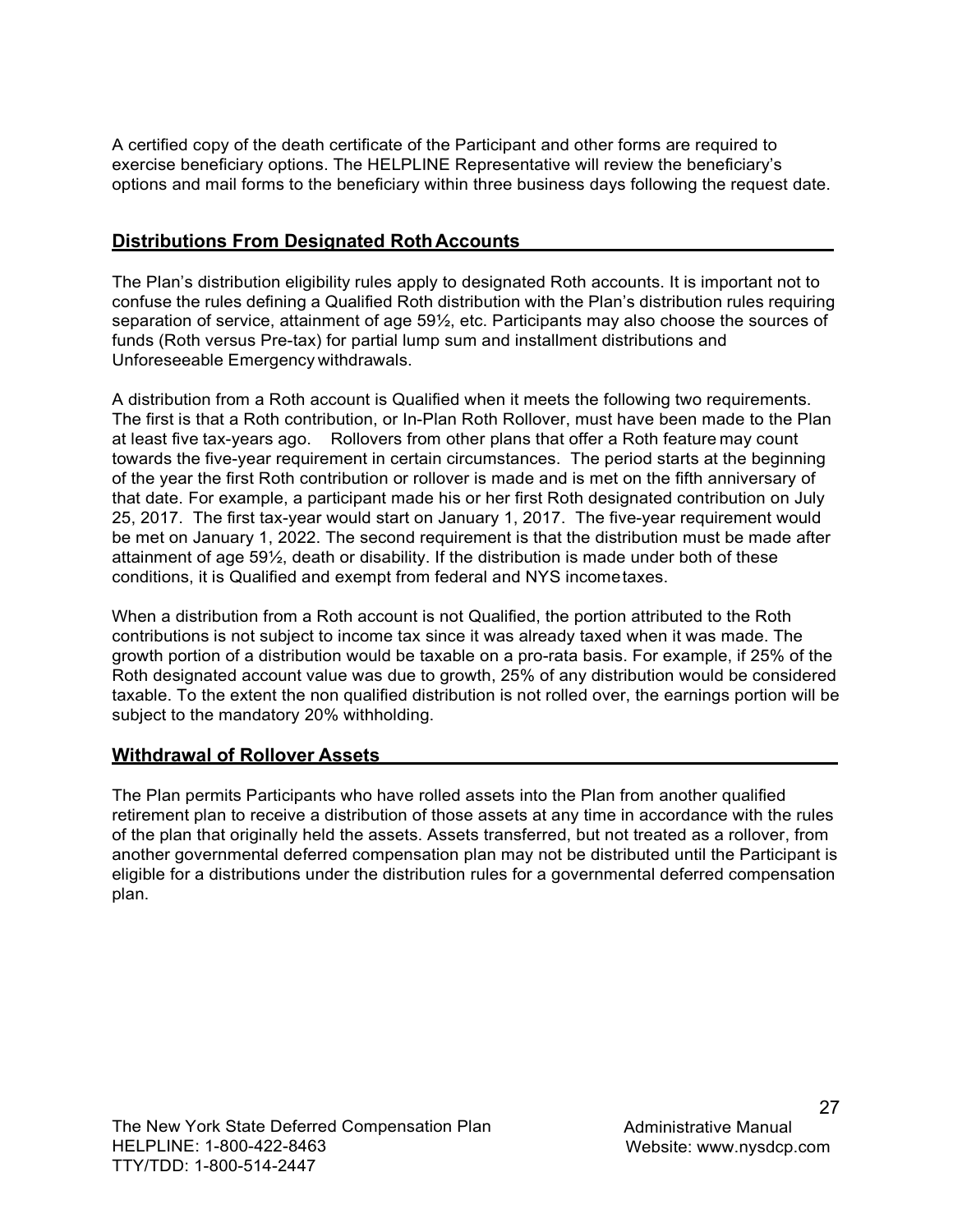## **WITHDRAWALS**

## <span id="page-29-1"></span><span id="page-29-0"></span>**Unforeseeable Emergency Withdrawals**

Unforeseeable Emergency withdrawals are paid only to Participants who apply and demonstrate an unforeseeable emergency as defined by law. Terminated employees and beneficiaries are eligible for distributions, and therefore, are not eligible for an unforeseeable emergency withdrawal. The Plan defines an unforeseeable emergency as "severe financial hardship to a Participant resulting from a sudden and unexpected illness or accident of the Participant or a dependent, as defined in Section 152(a) of the Code, of the Participant, loss of the Participant's property due to a casualty or other similar and unforeseeable circumstances arising as a result of events beyond the control of the Participant." The circumstances that will constitute an unforeseeable emergency will depend upon the facts of each case. But in any case, the Participant will have to submit written proof of the financial loss and confirm that the emergency will not be relieved through insurance reimbursement or compensation or by ending deferrals to the Plan.

Withdrawals because of an unforeseeable emergency are only permitted to the extent reasonably needed to satisfy the emergency need plus estimated income taxes.

College tuition and/or expenses and the purchase of a home are not considered to be an unforeseeable emergency.

When a Participant wishes to make an Unforeseeable Emergency withdrawal, he/she must first call the HELPLINE to make the request. A HELPLINE Representative will discuss the requirements with the Participant. If the Participant believes he/she is qualified for an unforeseeable emergency withdrawal, a hardship packet is sent within three business days following the request date.

After completing the requested information, the Participant returns the forms to the Administrative Service Agency where they are reviewed.

The Administrative Service Agency will then complete its review of the request within two business days of receipt and mail the Participant a notice of its decision within three business days of the decision. If the forms are incomplete, the Participant is informed of the deficiency within three business days with follow-up 30 days after the initial submission. If an unforeseeable emergency withdrawal request is denied, the Participant may file a written appeal with the Review Committee. The Review Committee reviews an appeal within 15 business days of its receipt and mails the results of the review to the Participant within three business days of the review.

If an Unforeseeable Emergency withdrawal request is approved, the request will be entered into the automated system within 2 business days and payment instructions will be provided to the Trustee on the next regular instruction date. Participants may choose the sources of funds for liquidation from pre-tax and designated Roth contributions. Payments shall be made within sixty days after approval of the request.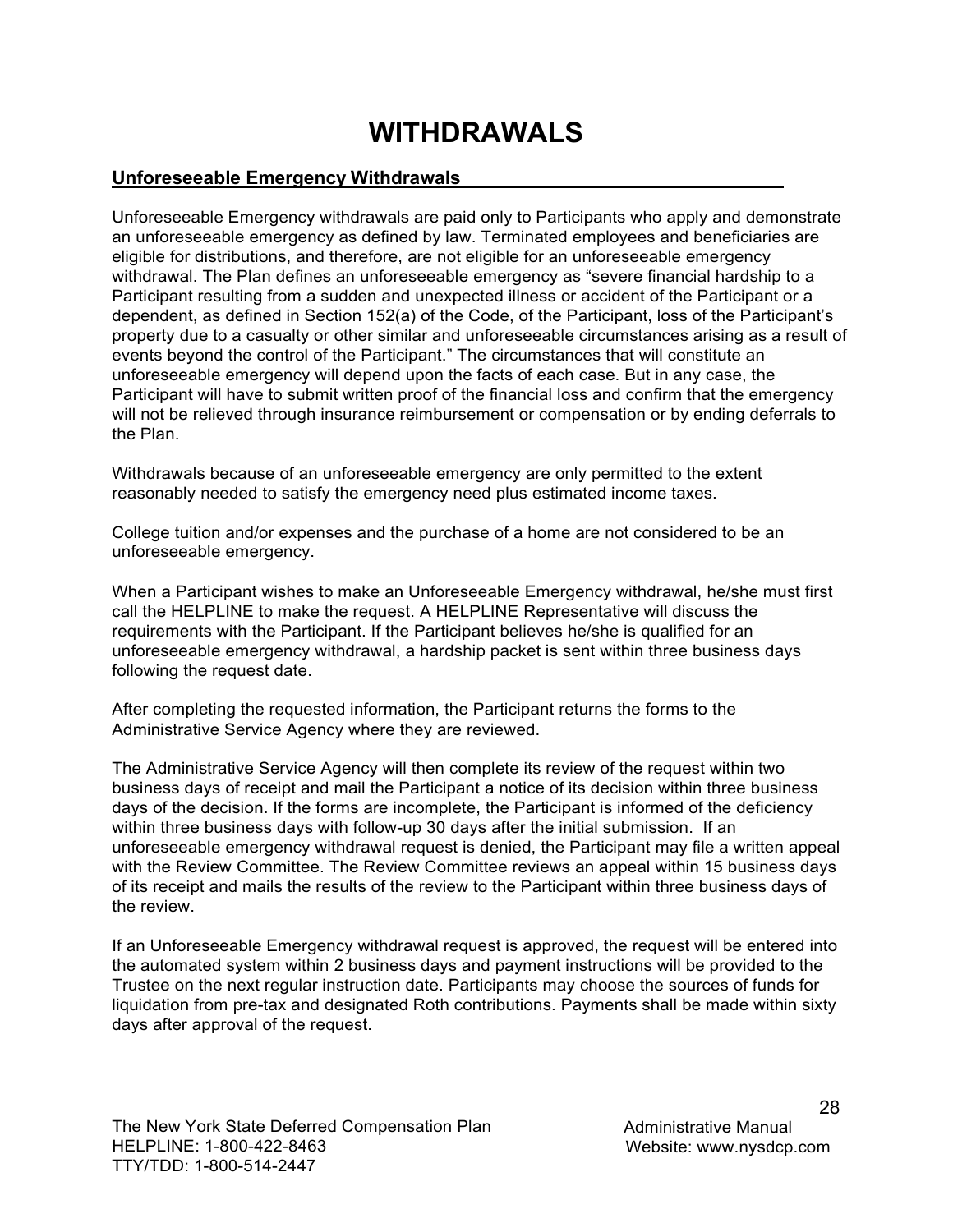## <span id="page-30-0"></span>**Small Inactive Account Withdrawals (In-Service Withdrawals)**

A Participant with an account balance of less than \$5,000, excluding rollover contributions, may withdraw up to \$5,000 provided the Participant has not made any contributions to the Plan in the two years preceding the distribution date and the Participant has never before used the Small Inactive Account Withdrawal provision.

A Participant who wishes to request a distribution under this section may call the HELPLINE. A HELPLINE Representative will review the eligibility requirements and mail a form by the third business day following the request date. A form received in good order is processed within five business days from the date of receipt.

## <span id="page-30-1"></span>**Public Safety Officers – Health or Long Term Care Insurance Premium Payments**

Public safety officers who have retired because they were eligible for a service or disability retirement benefit from the State or an employer that participates in the Plan may request a distribution of up to \$3,000 annually to pay for health insurance or qualified long-term care premiums for themselves, their spouse, or dependents. The policy must be in the name of the retired public safety officer and the distribution must be paid directly to the insurance provider.

Eligible retired public safety officers include: police officers, firefighters, parole officers, probation officers, and members of a rescue squad or ambulance crew.

### <span id="page-30-2"></span>**Loans**

A Participant may be eligible to take a loan from their account. Participants who take loans will be borrowing from their Plan account. Once a Participant takes a loan, the Participant is obligated to repay the loan, plus interest, to the Plan account in monthly installments within a specified period of time.

Criteria and Terms of Loans:

| <b>Types of Loans Permitted:</b> | <b>General Purpose and Primary Residence</b>  |
|----------------------------------|-----------------------------------------------|
| <b>Maximum Loan Period:</b>      | General Purpose: 5 years                      |
|                                  | Primary Residence: 15 years                   |
| Maximum Number of Loans:         | Only one outstanding loan at one time.        |
| Minimum Loan Amount:             | \$1,000                                       |
| Maximum Loan Amount:             | The lesser of (1) 50% of the value of the     |
|                                  | total of all of the Participant's subaccounts |
|                                  | and (2) \$50,000. The \$50,000 limit is       |
|                                  | coordinated with any other loans from         |
|                                  | retirement plans maintained by the same       |
|                                  | employer and is reduced by the highest        |
|                                  | loan value in the previous 12 months          |
|                                  | including re-paid defaulted loans.            |
| Interest Rate:                   | Each Plan loan granted shall bear a rate      |
|                                  | of interest equal to one percentage point     |
|                                  | above the prime interest rate as published    |
|                                  | in the Wall Street Journal on the last        |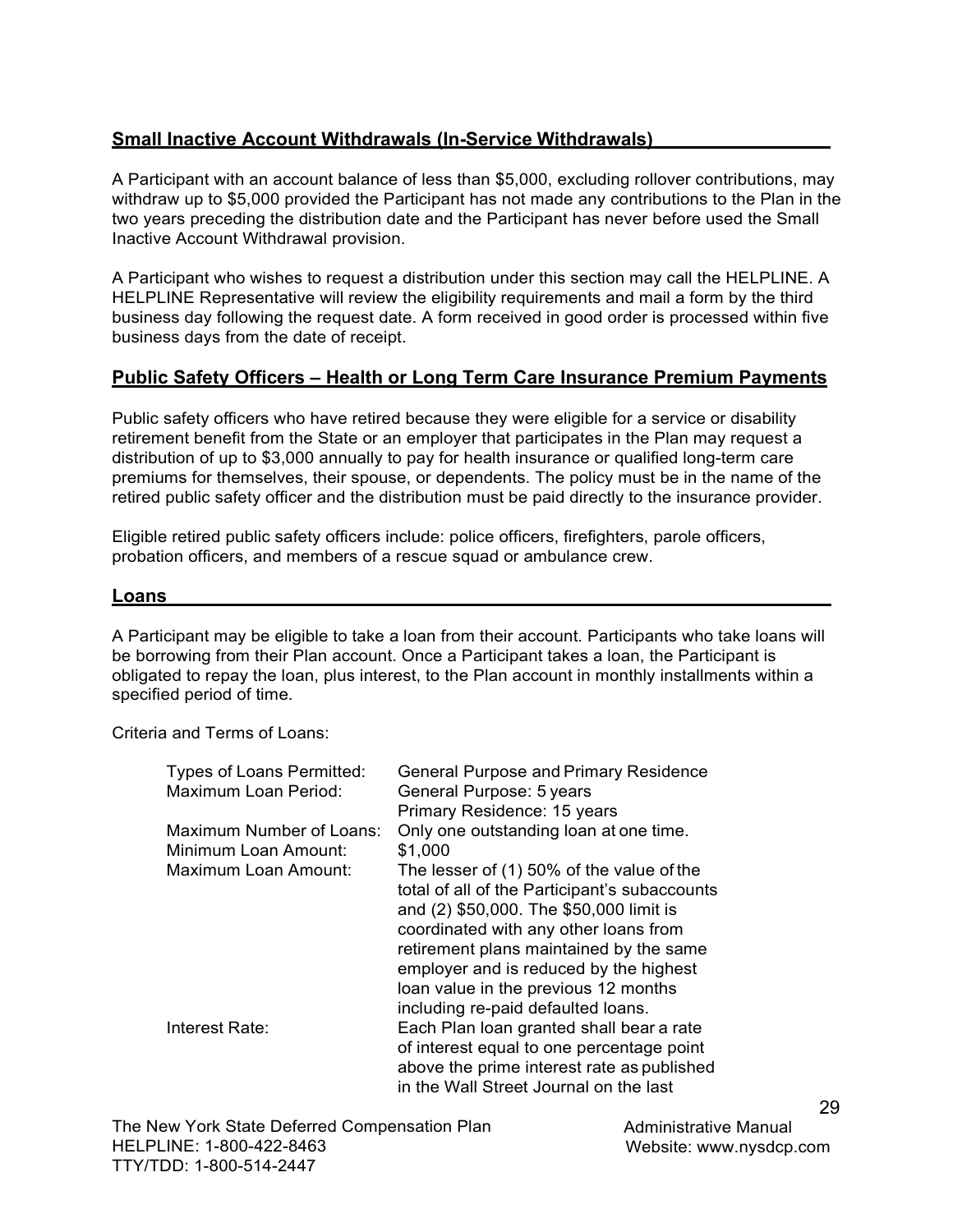Business Day of the month preceding the application for the loan, or such other reasonable rate of interest as the Board shall determine.

Participants generally qualify for a loan if they are currently employed by either the State or a Participating Employer or are on approved leave of absence from their Employer. Participants who are retired, separated from employment, or who are designated beneficiaries or alternate payees pursuant to a domestic relations order are not eligible.

A loan will be made from a Deferred Compensation account up to the maximum amount previously described. If assets are held in the Self Directed Investment Account, the Participant may be required to move funds from the Self Directed Investment Account to their core investment options so that sufficient funds are in the Deferred Compensation account to process the loan. Loans are permitted from a rollover account if the assets in the Deferred Compensation account are insufficient to meet the loan request.

The loan amount will be withdrawn from the investment options on a pro-rata basis, unless the participant requests the loan amount to be withdrawn from their Stable Income Fund.

Loans will be repaid monthly either through an ACH transaction or by mail. Participants are charged an annual \$50 fee to make manual payments. If a payment is not received, a late payment notice will be sent 30, 60, and 90 days after the payment due date if it remains unpaid. A loan that is unpaid 90 days after its scheduled payment date will be deemed to be in default. The amount of a loan deemed to be in default will be reported to the IRS and deemed to be a distribution. A loan deemed to be in default may not be reversed.

A loan will not be processed to a Participant who indicates in writing before the loan is granted that the loan should be allowed to default.

Any loan that is in default is deemed to be an outstanding loan until paid in full. The Plan will not permit a loan to a Participant who has previously defaulted on a loan, until after the amount of the original loan and accrued interest has been repaid.

Loans may be withdrawn only from pre-tax balances. For the purpose of qualifying for a loan of up to 50% of the account value, all subaccount values will be included in the calculation.

#### <span id="page-31-0"></span>**Vesting**

A participant is 100% vested in their Plan account balance at all times.

#### <span id="page-31-1"></span>**Service Credit Purchase**

A Participant is permitted to use their Plan assets to purchase Optional Retirement Service Credit in any governmental defined benefit plan. This provision is not restricted to such Plans within the State of New York.

The Participant is required to obtain documentation from their retirement system affirming their

The New York State Deferred Compensation Plan HELPLINE: 1-800-422-8463 TTY/TDD: 1-800-514-2447

Administrative Manual Website: [www.nysdcp.com](http://www.nysdcp.com/)

30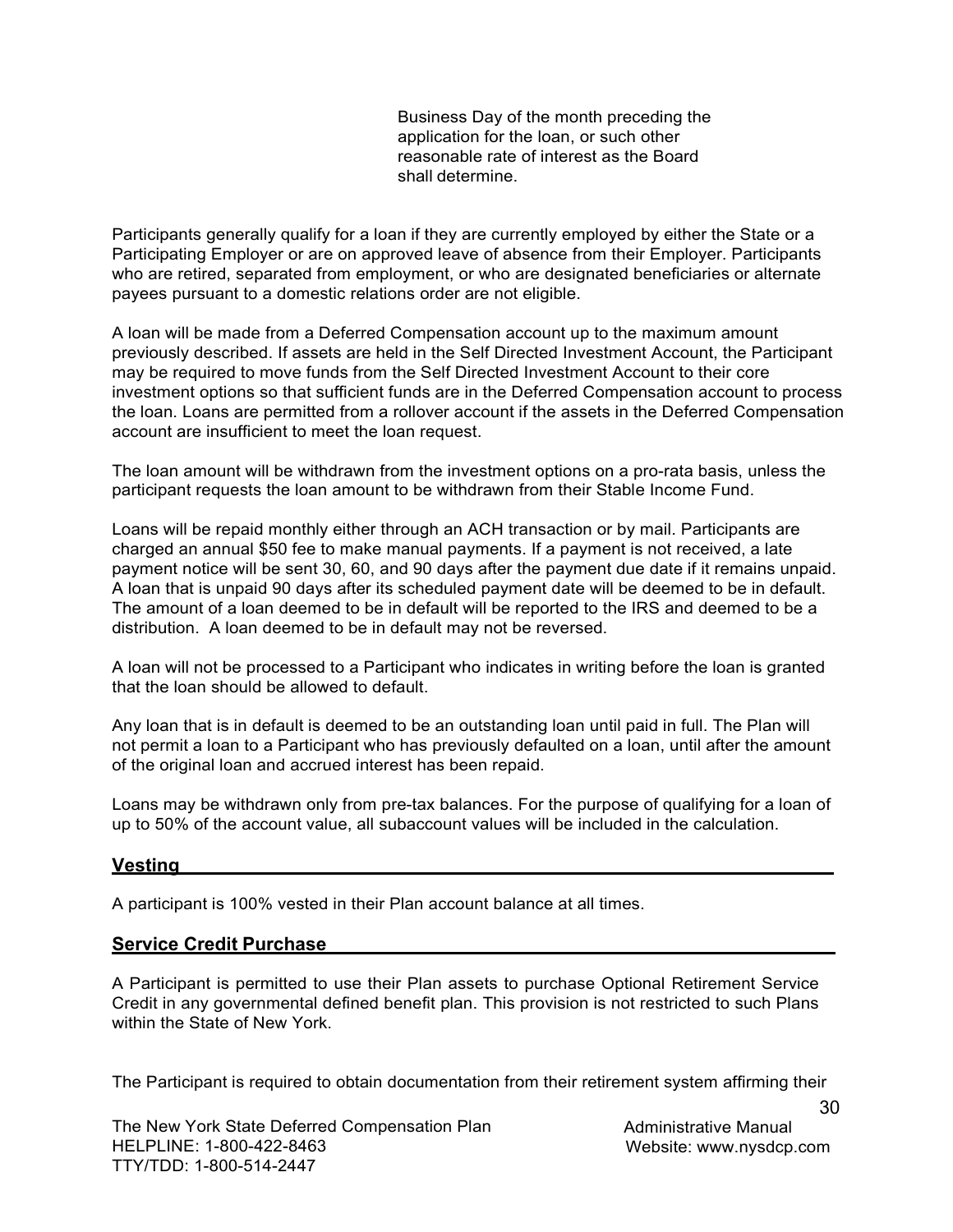eligibility to purchase prior service credit and the amount of monies necessary to purchase that service credit. The required form must be received at least 15 days prior to the expiration date of the calculation letter provided by the retirement system. Upon receipt of the required documentation from a Plan Participant, the Plan's Trustee will transmit the requested amount of assets to the Trustee of the relevant retirement system. The transfer of assets will not be subject to the imposition of state or federal income taxes.

Please note, all mandatory purchases through the New York State Retirement System must be satisfied before optional service credits may be purchased.

Retirement Service Credit may be withdrawn only from pre-tax balances.

## <span id="page-32-0"></span>**Benefit Payment Options**

An account participant may choose to have distributions paid as a one-time lump sum payment, a partial lump sum payment or establish a regular periodic payment of benefits. As long as there is a balance in the Participant's account, the payment option may be changed by filing the appropriate form. The following is a brief description of each benefit payment option.

### **Full Withdrawal**

This option provides that the Participant's account will be paid by check in one lump sum. After receiving this payment, the individual will no longer be a participant in the Plan. The ACH automatic deposit option is not available with the full withdrawal election.

### **Partial Withdrawal**

This option provides for a partial lump sum payment of a portion of the Participant's account. Partial lump sum payments are limited to 12 per year and must be at least \$100 each. The remainder may be paid out as additional partial lump sum payments at the Participant's request or paid as regular periodic payments such as, monthly, quarterly, semi-annually or annually. The ACH automatic deposit option is available with the partial withdrawal election.

### **Periodic Payments**

This option allows for a regular payment schedule of benefits either as a fixed dollar payment or a payment over a fixed number or years, but not to exceed the participant's life expectancy, or if the participant's spouse is the beneficiary of record and is more than ten years younger than the participant, the joint life expectancy of the participant and their spouse. The regular payment schedule may be monthly, quarterly, semiannually, or annually.

If a periodic payout option is selected, the following should be noted:

- A Fixed dollar payment involves the selection of a specific dollar amount to be received in a designated frequency. Payments continue in the same amount until the account balance is exhausted or the participant dies. An additional, annual payment will be paid to participants with fixed dollar payments who have not satisfied a required minimum distribution (RMD). The minimum dollar amount selected for recurring payments is \$100 per payment.
- For a Fixed Period payment, the amount of each benefit payment will be

Administrative Manual Website: [www.nysdcp.com](http://www.nysdcp.com/)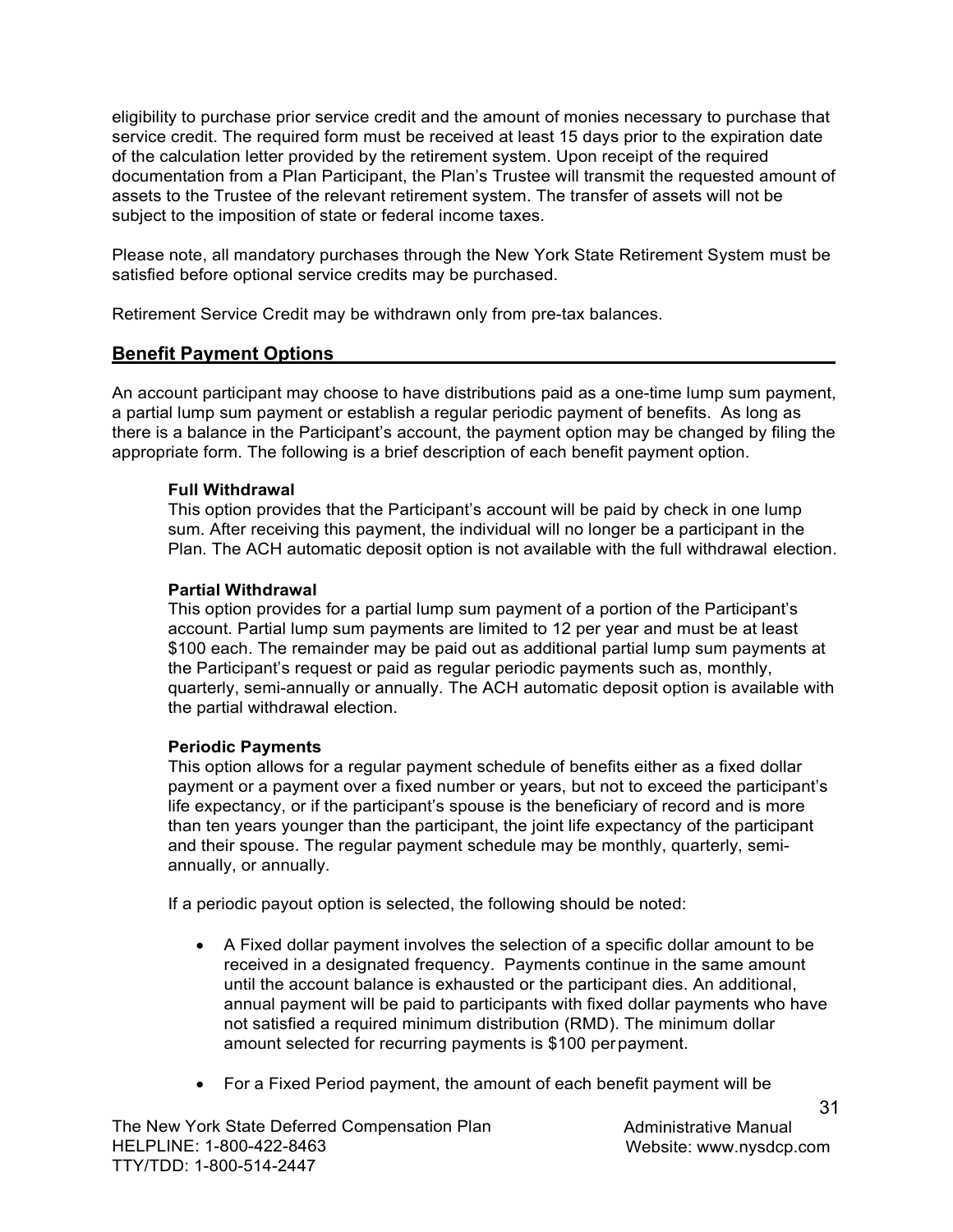calculated by dividing the Account balance on the date of the payment by the number of payments remaining. Depending on the change in the market value of your Account, the benefit payment may change with each payment. In the event the calculated payment amount is less than \$100, the payment will be \$100.

 The period of years over which benefit payments may be made cannot exceed the participant's life expectancy established in the Uniform Life Expectancy Tables that are prepared by the United States Department of the Treasury. Information regarding the life expectancy can be obtained by calling the HELPLINE at 1 800 422-8463 and speaking to a HELPLINE Representative.

Participants in the Plan may change their benefit payment schedule at any time. The schedule and/or amount of payments can be increased or decreased at any time. Also, up to 12 partial lump sum payments may be taken each year in addition to regular periodic payments.

If the Participant's account has more than one fund, the withdrawal amount is pro-rated against all funds or the participant may elect to take distributions from the Stable Income Fund portion of their account.

The Participant's account will continue to receive the investment return associated with each Plan investment. The Participant may continue to transfer the remaining amounts among the eligible investment options. The remaining account balance will remain in the investment options available under the Plan and is subject to any applicable administrative charges and asset fees.

Periodic payments may be paid, at the recipient's option, directly to the recipient's home address or by automatic electronic transfer to the recipient's bank account. The Participant may contact the HELPLINE and speak to a HELPLINE Representative to obtain the appropriate form for automatic electronic transfers.

### <span id="page-33-0"></span>**Changes to Periodic Distribution Options**

Participants may change their periodic distribution amount, timing of receipt, or frequency by calling the HELPLINE or by filing a revised Distribution Form. The Administrative Service Agency will mail, within three business days, an acknowledgement of any change to the amount, timing, or frequency of a previously established distribution option.

### <span id="page-33-1"></span>**Required Minimum Distributions**

Participants who attain RMD age as of December 31 are required to receive a required minimum distribution (RMD) unless they are employed by the employer from which deferrals to the Plan were made for the entire year. The initial RMD may be deferred until April 1 following the year in which the Participant reaches their RMD age. If the initial RMD is deferred beyond December 31 in the year that the Participant reaches their RMD age, an RMD for the year in which the Participant reaches their RMD age and for the following year must be made in the following year.

The Administrative Service Agency will identify each Participant who is or will reach their RMD

The New York State Deferred Compensation Plan HELPLINE: 1-800-422-8463 TTY/TDD: 1-800-514-2447

Administrative Manual Website: [www.nysdcp.com](http://www.nysdcp.com/)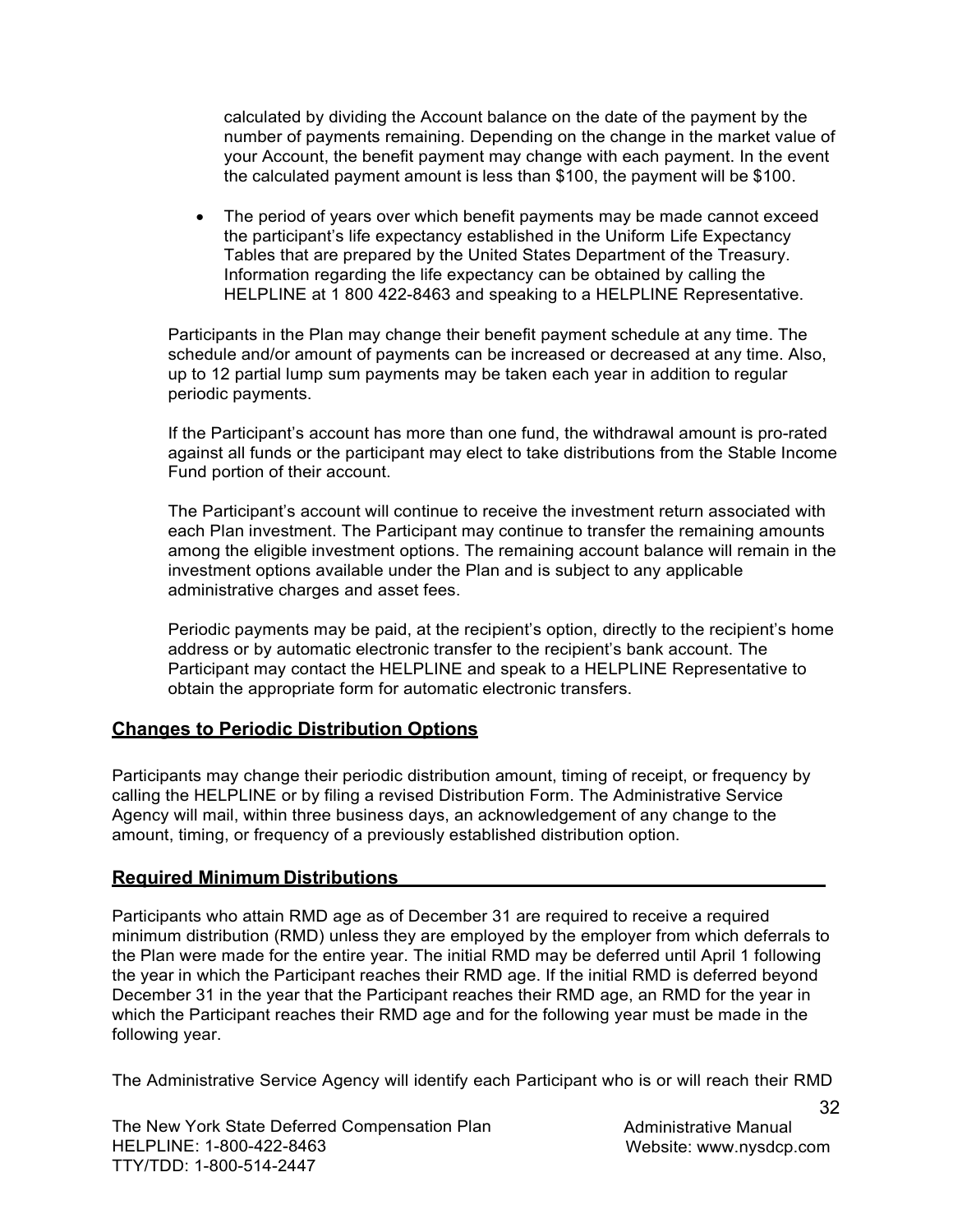age on or before December 31 and send a notice of the RMD to the Participant in sufficient time to permit the Participant to make an informed decision.

Required Minimum Distributions (RMDs) apply to both pre-tax and Roth designated subaccounts but the participant may choose to take the distributions from either or both sources. Participants may also choose the sources of funds for partial lump sum and installment distributions and Unforeseeable Emergency withdrawals.

The New York State Deferred Compensation Plan HELPLINE: 1-800-422-8463 TTY/TDD: 1-800-514-2447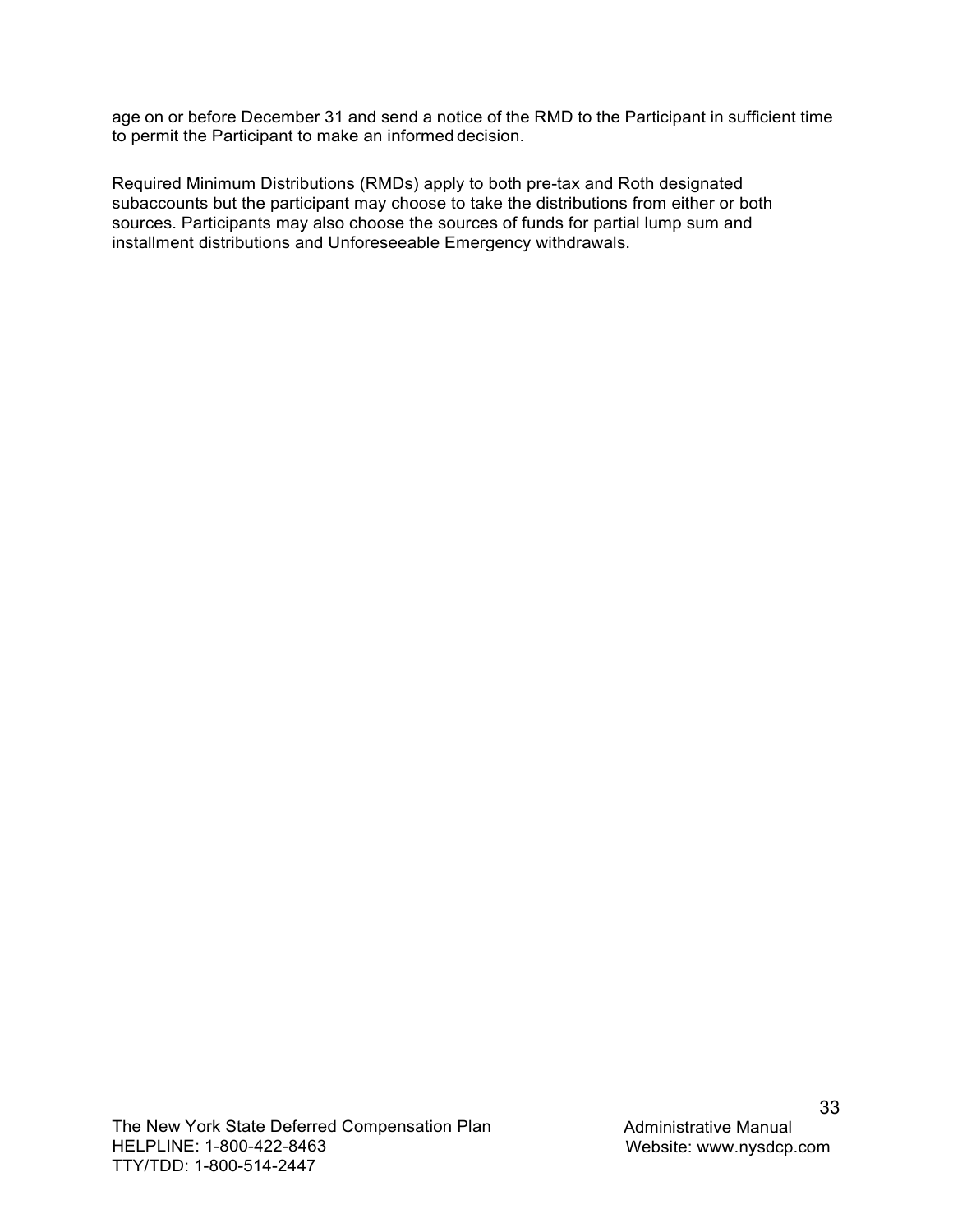## **QUALIFIED DOMESTIC RELATIONS ORDERS**

<span id="page-35-0"></span>A Qualified Domestic Relations Order, QDRO, is an order executed by a Court that allows distribution of a portion of a Participant's account generally pursuant to the property settlement of a divorce or legal separation of a Participant.

A QDRO must be certified before it can be adopted and implemented by the Plan. Starting on the date that the QDRO is received by the Administrative Service Agency, distributions from the Participant's account will be limited until the QDRO is certified or, if the certification is denied, until all reviews of the denial are complete. While the distribution limitation is in effect, distributions to the Participant cannot exceed the Required Minimum Distribution under Section 401(a)(9) of the Internal Revenue Code. The Participant may continue to provide investment direction to the Administrative Service Agency while the distribution limitation is in effect.

When a QDRO is received, the Administrative Service Agency will send an acknowledgement and a copy of the QDRO requirements to the Participant, the Alternate Payee and the lawyers for each. An initial determination to approve or deny the QDRO will be made by the Administrative Service Agency within 60 days of receipt.

If the Order is approved, the Administrative Service Agency will inform the Participant, the Alternate Payee and the lawyers for each. The letter will provide the reasons for the approval and describe review rights.

If the Order is denied, the Administrative Service Agency will inform the Participant, the Alternate Payee and the lawyers for each. The letter will provide the reasons for the denial and the review rights provided by the Plan.

If a review is requested, the Administrative Service Agency will make a reconsidered determination not later than 90 days after its receipt of the request for review. The Administrative Service Agency will notify the Board's counsel within 5 business days of the receipt of the request for review.

The Alternate Payee may elect to receive a lump sum distribution of the entire amount of the account as soon as practicable after the close of all appeals to have been exhausted, or establish an account to defer distribution until the Participant separates from service or becomes age 50, whichever is earlier.

### <span id="page-35-1"></span>**Accounts for Alternate Payees**

Upon approval of the Order, an account for the Alternate Payee will be established and the dollar amount awarded by the Order will be transferred to the account. If the Order specifies the Alternate Payee's share as a percentage, the percentage will be applied to the balance of the Participant's account as of the business day preceding the day the account is established for the Alternate Payee.

The Alternate Payee is entitled to direct the account's investment as if the Alternate Payee is a Participant. If the Alternate Payee does not provide investment instructions, the Alternate Payee's account will be invested on the day it is established in the same manner as the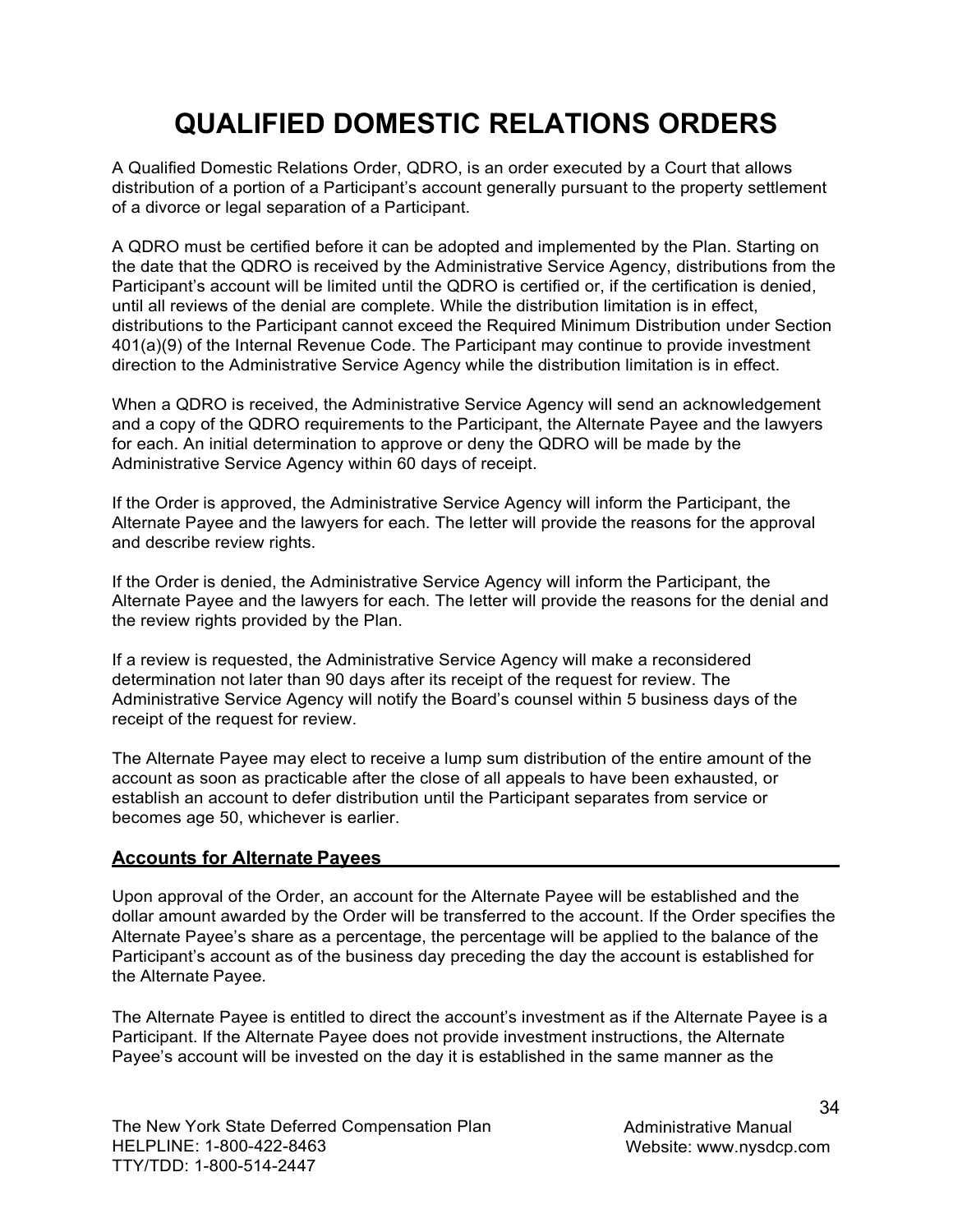Participant's account. If the Alternate Payee is a minor, the minor's guardian will direct the account's investments.

A direct rollover of assets into the Plan by an Alternate Payee may only be made by an Alternate Payee who is the spouse or former spouse of the Participant in the Plan.

While the account is maintained, the Alternate Payee will receive a quarterly statement. The Alternate Payee may request distribution once the account has been transferred into their name but will not be eligible for an Unforeseeable Emergency Withdrawal.

An Alternate Payee may not name a beneficiary on the account. In the event of an Alternate Payee's death, the account proceeds will be distributed to the Estate of the Alternate Payee.

## <span id="page-36-0"></span>**Assistance to Lawyers**

The Administrative Service Agency will supply items required for Good Order Review if a lawyer requests assistance in preparing an Order. At a lawyer's request, the Administrative Service Agency will review a draft of a QDRO to determine if the Order would be approved if executed and directed to the Plan. Any such review will provide that the review is not binding on the Plan.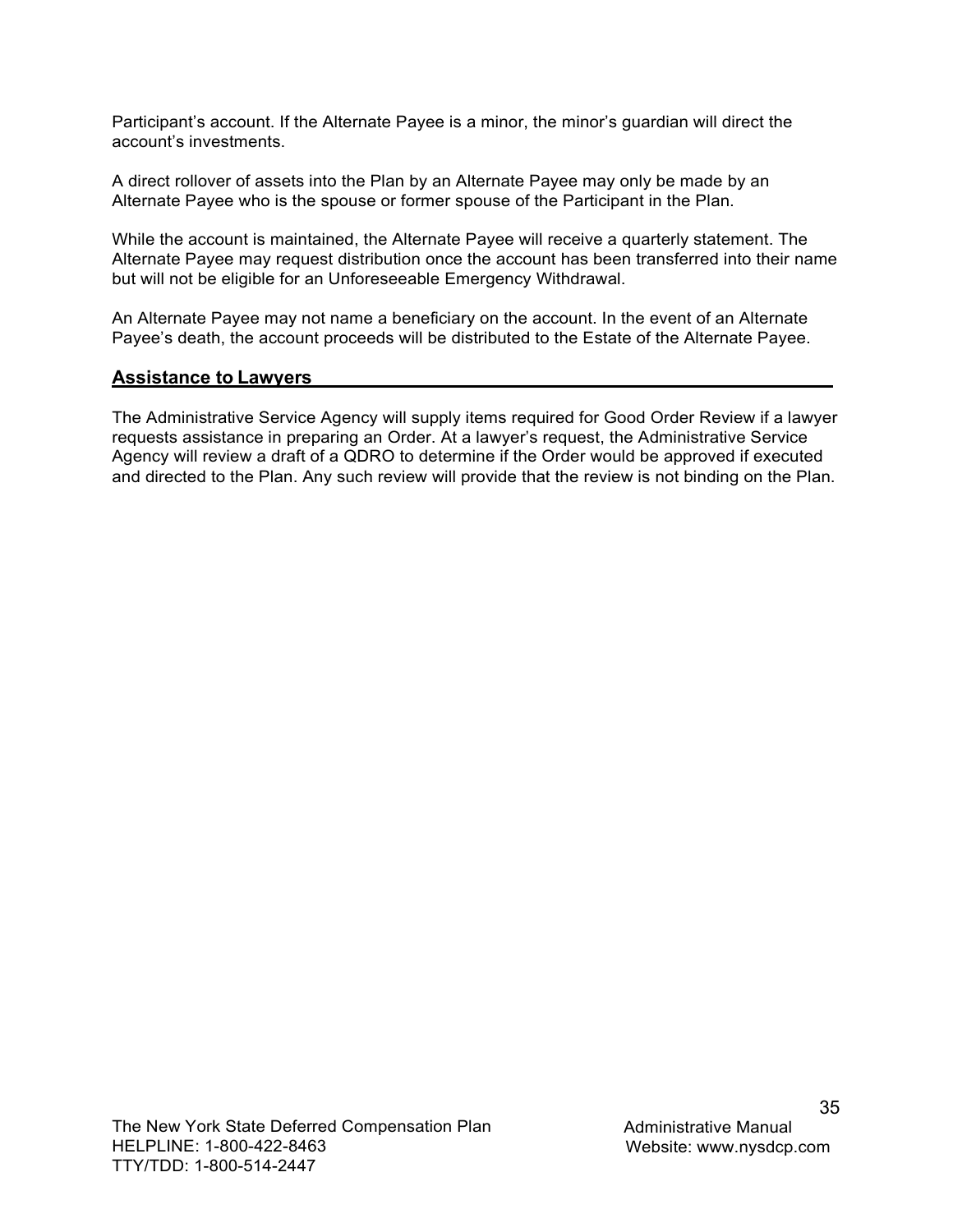## **CLAIMS DECISIONS AND REVIEW**

## <span id="page-37-1"></span><span id="page-37-0"></span>**Administrative Service Agency's Role**

The Board has delegated authority to the Plan's Administrative Service Agency to determine certain claim matters and questions under the Plan. All decisions made by the Administrative Service Agency, including those made by the Review Committee, are subject to reversal by the Board.

The Administrative Service Agency's decisions are uniformly and consistently made in accordance with its procedures. All these procedures are subject to Board review. An employee of the Administrative Service Agency who is closely related to a claimant, Participant or Alternate Payee must excuse him/herself from any decision relating to the relative.

The Administrative Service Agency, including the Review Committee, is entitled to rely on needed information provided by the Employer and has no duty to verify this information. It is also entitled to rely on needed information provided by a Participant, Beneficiary or Alternate Payee or other interested party unless it has actual knowledge to the contrary. It has no duty to verify this information.

### <span id="page-37-2"></span>**General Claims Procedures**

The Administrative Service Agency will respond to a written claim request within 60 days. The response, in writing, will notify the claimant that the request is granted or denied and explain the claimants review rights. If the claim is denied, the response will explain the reasons for the denial.

### <span id="page-37-3"></span>**The Review Committee**

Within 30 days of the receipt of the Administrative Service Agency's determination, a claimant may request in writing a review of the decision by the Review Committee. Within 90 days of the receipt by the Review Committee of the review request, it will advise the claimant that the request has been granted or denied. The Review Committee may extend the period of review by an additional 120 days, but to do so, it must notify the claimant of its intention to do so before the original 90-day period ends. If the decision is a denial, the notice to the claimant will include the specific reasons for the denial.

If the claim concerns a payment from the Plan, until the Review Committee provides notice of its decision, no distribution from the Account involved in the claim is permitted, except amounts that are required to be distributed under Section 401(a)(9) of the Internal Revenue Code. The Review Committee consists of three officers of the Administrative Service Agency, appointed by its President. Alternate members will also be appointed by the Administrative Service Agency's Senior Vice President to take an absent regular member's place. Actions of the Review Committee are by majority vote. Two members will comprise a quorum. If only two members of the Review Committee are present, actions are by unanimous vote.

All matters presented to the Review Committee are confidential to the fullest extent permitted by law.

The New York State Deferred Compensation Plan HELPLINE: 1-800-422-8463 TTY/TDD: 1-800-514-2447

Administrative Manual Website: [www.nysdcp.com](http://www.nysdcp.com/)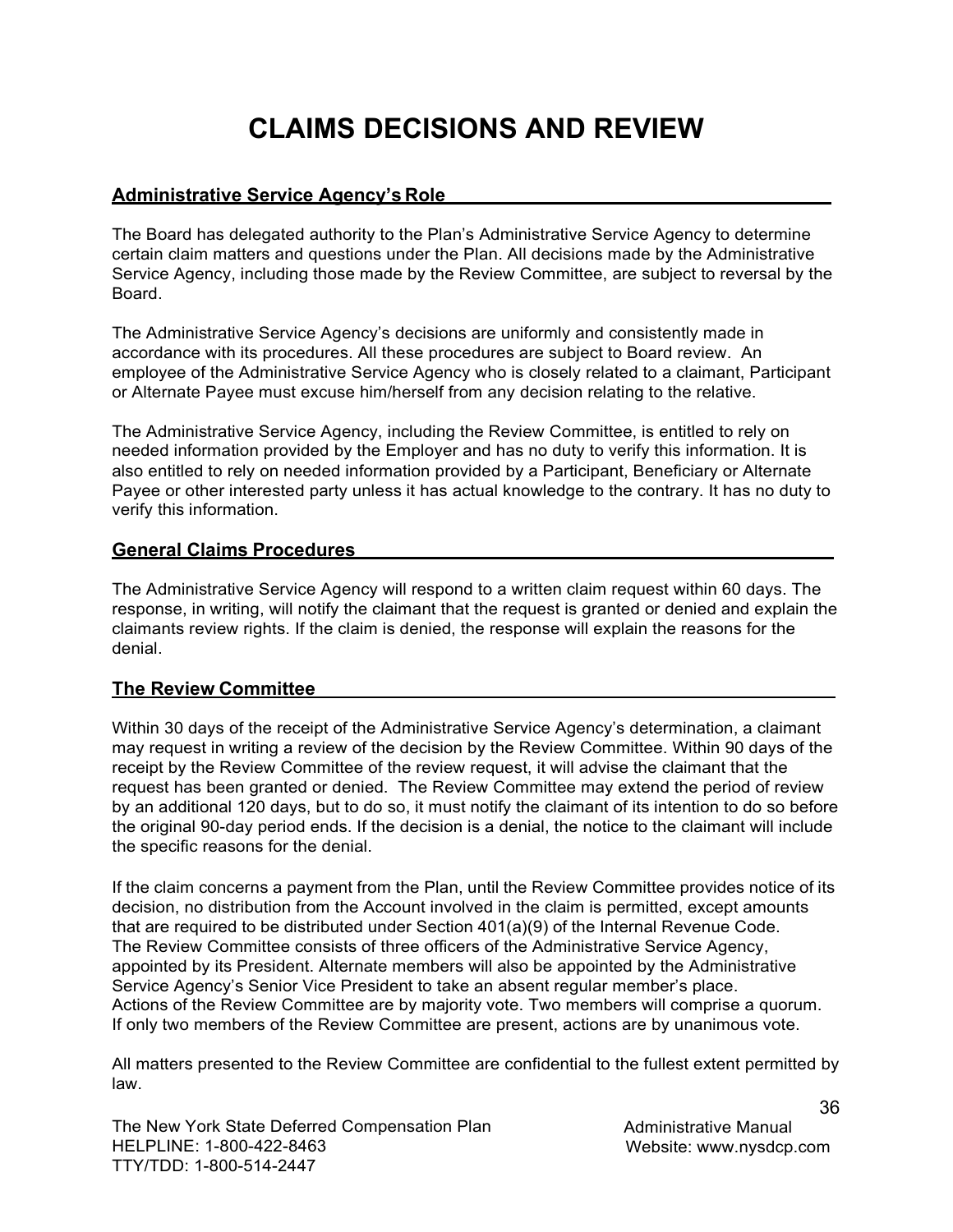A request for a review should be in writing, addressed to the Review Committee as follows:

#### **The New York State Deferred Compensation Plan Administrative Service Agency P.O. Box 182797 Columbus OH 43218-2797**

## **Attn: Plan Administrator**

## **Contested Actions**

If the Administrative Service Agency is unable to resolve a dispute with a Participant regarding benefits payable under the Plan or an order of the Federal Bankruptcy Court that affects a Participant's Account, the Administrative Service Agency will notify the Board and Executive Director and its counsel within five business days after receiving notice or otherwise knows or has reason to know that its action is being contested.

The Administrative Service Agency's notice includes a description of the facts and circumstances, the actions taken by the Administrative Service Agency and copies of all related documents.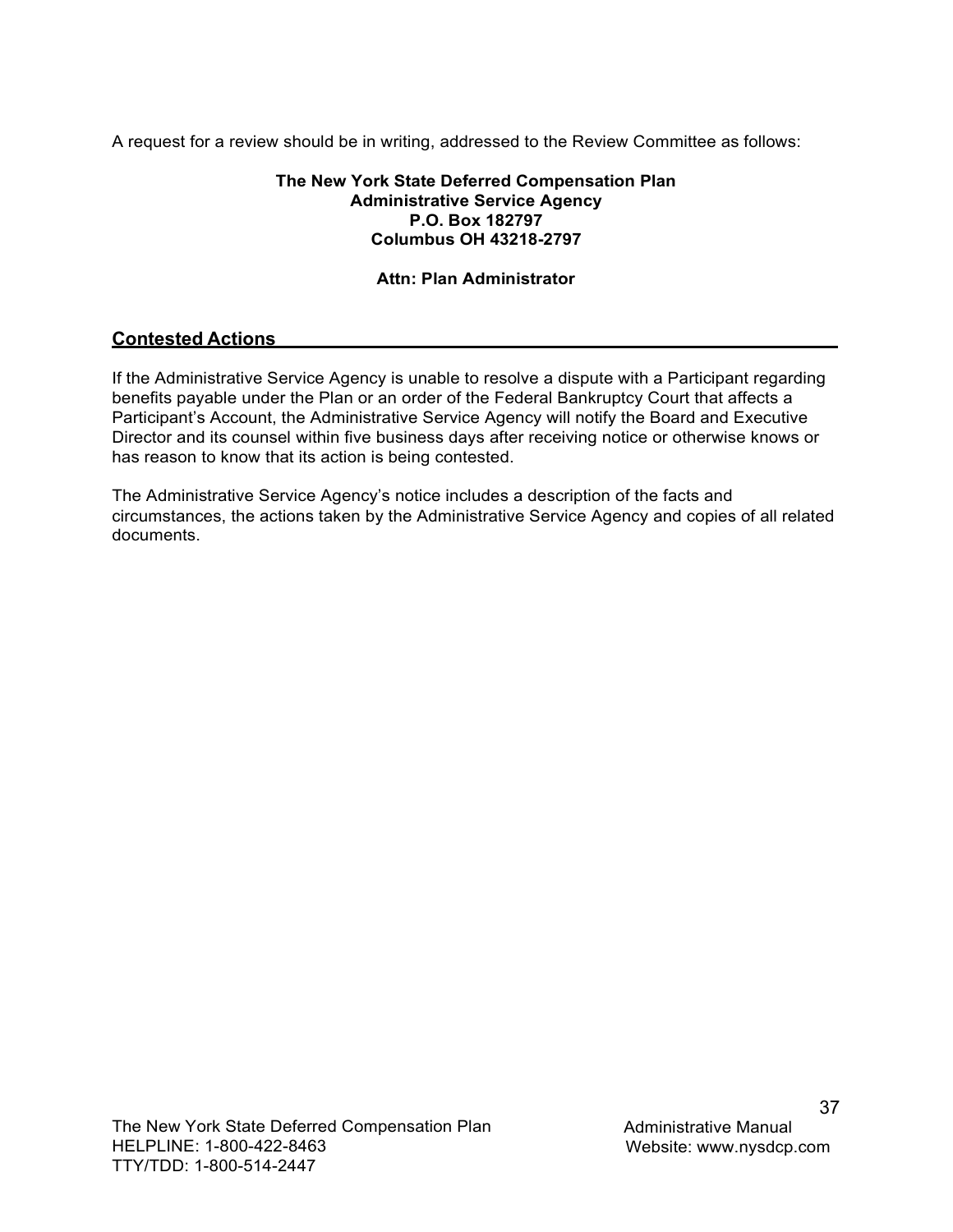## **THE TRUST**

<span id="page-39-0"></span>The Trust holds deferrals made to the Plan, transfers to the Plan, the Plan's investments and the income from the investments. All amounts held in the Trust are for the exclusive benefit of Participants, beneficiaries and alternate payees and to defray reasonable expenses of administering the Plan.

#### <span id="page-39-1"></span>**Investment of Deposits**

The Trustee invests deposits to the Trust into the Plan's investment options no later than two business days after the Trustee receives investment allocation directions from the Administrative Service Agency.

#### <span id="page-39-2"></span>**Exchanges Among Plan Options**

The Trustee liquidates and transfers all or part of an account to one or more of the other investment options under the Plan within one business day of the date the Trust receives a transfer direction from the Administrative Service Agency.

### <span id="page-39-3"></span>**Distributions and Transfers to Other Plans**

The Trustee liquidates and distributes (or transfers to another Plan) all or part of an account based on directions from the Administrative Service Agency. The direction specifies the distribution or transfer amount, the address and the tax withholding and reporting requirements. The Trust will remit amounts withheld to the appropriate taxing authority and complete tax reporting within required timeframes.

#### <span id="page-39-4"></span>**Self Directed Investment Account**

The Plan authorizes the investment of a portion of Plan account assets in exchange traded funds (ETFs), closed-end funds and over 3,200 mutual funds offered through Schwab PCRA with the exception of mutual funds offered as core investment options under the Plan and taxexempt mutual funds. Currently, the Plan does not permit investments in individual stocks and bonds or the trading of options through the PCRA.

Because the PCRA is not a basic Plan service, a one-time \$15.00 set-up fee and a \$15.00 annual maintenance fee to utilize the PCRA will be deducted from the Plan account once the PCRA has been established. In addition to these fees, there may be additional transaction fees imposed by Schwab for the purchase and sale of mutual funds with "loads" or for short-term redemptions.

To open the Schwab PCRA account, a transfer of assets is initiated from the core investment options in the Plan account to the PCRA account. This transfer is similar to exchanging assets between the Plan's core investment options.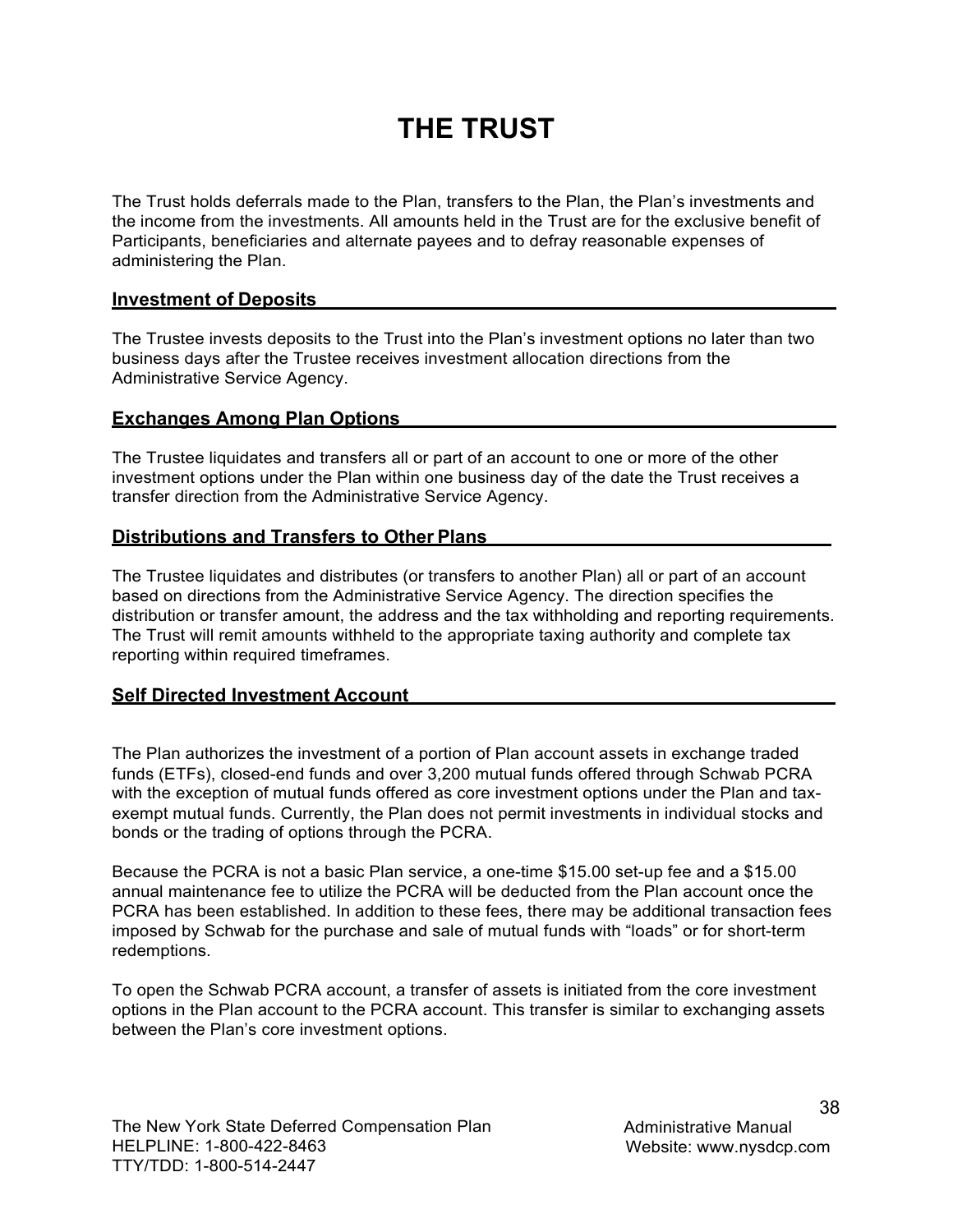However, the following guidelines apply:

- The processing of a transfer of funds from the Plan account to the PCRA takes two business days. Once the funds are transferred to the PCRA the funds must be invested in a Schwab Money Market Sweep account for one business day.
- A minimum balance in a Plan account of \$10,000 is required to establish a PCRA.
- A \$2,500 minimum initial transfer to the PCRA is required.
- Subsequent transfers from the Plan account will be permitted to the extent that the aggregate balance of your core investment options equals or exceeds the balance in the PCRA at the time of the requested transfer. For example, if the balance in the core investment options is \$20,000 and the balance of the PCRA is \$15,000, a transfer up to \$2,500 to PCRA may be made leaving a \$17,500 balance in each account.
- A \$500 minimum transfer is required for subsequent transfers to the PCRA.

When a Participant wishes to open a Schwab PCRA account he/she must contact the HELPLINE or access the Plan web site to obtain the appropriate paperwork.

## <span id="page-40-0"></span>**Self Directed Investment Account Religious Exception**

For participants with religious beliefs that require investment into socially responsible funds that meet the religious requirements, the Plan is allowing a Religious Exception. This will allow the participant to lower the amount that is invested in the Core option and increase the amount of funds that can be transferred to the Self Directed Investment Account.

Participants open a Schwab PCRA account as described in the section above and submit a completed Self Directed Investment Account Religious Exception form. Once both are completed and in good order, the following guidelines apply:

- The processing of a transfer of funds from the Plan account to the PCRA takes two business days. Once the funds are transferred to the PCRA the funds must be invested in a Schwab Money Market Sweep account for one business day.
- A minimum balance in a Plan account of \$500 is required to establish a PCRA.
- A \$250 minimum initial transfer to the PCRA is required.
- Subsequent transfers from the Plan account will be permitted to the extent that the aggregate balance of your core investment options equals or exceeds the balance of \$500.
- A \$250 minimum transfer is required for subsequent transfers to the PCRA.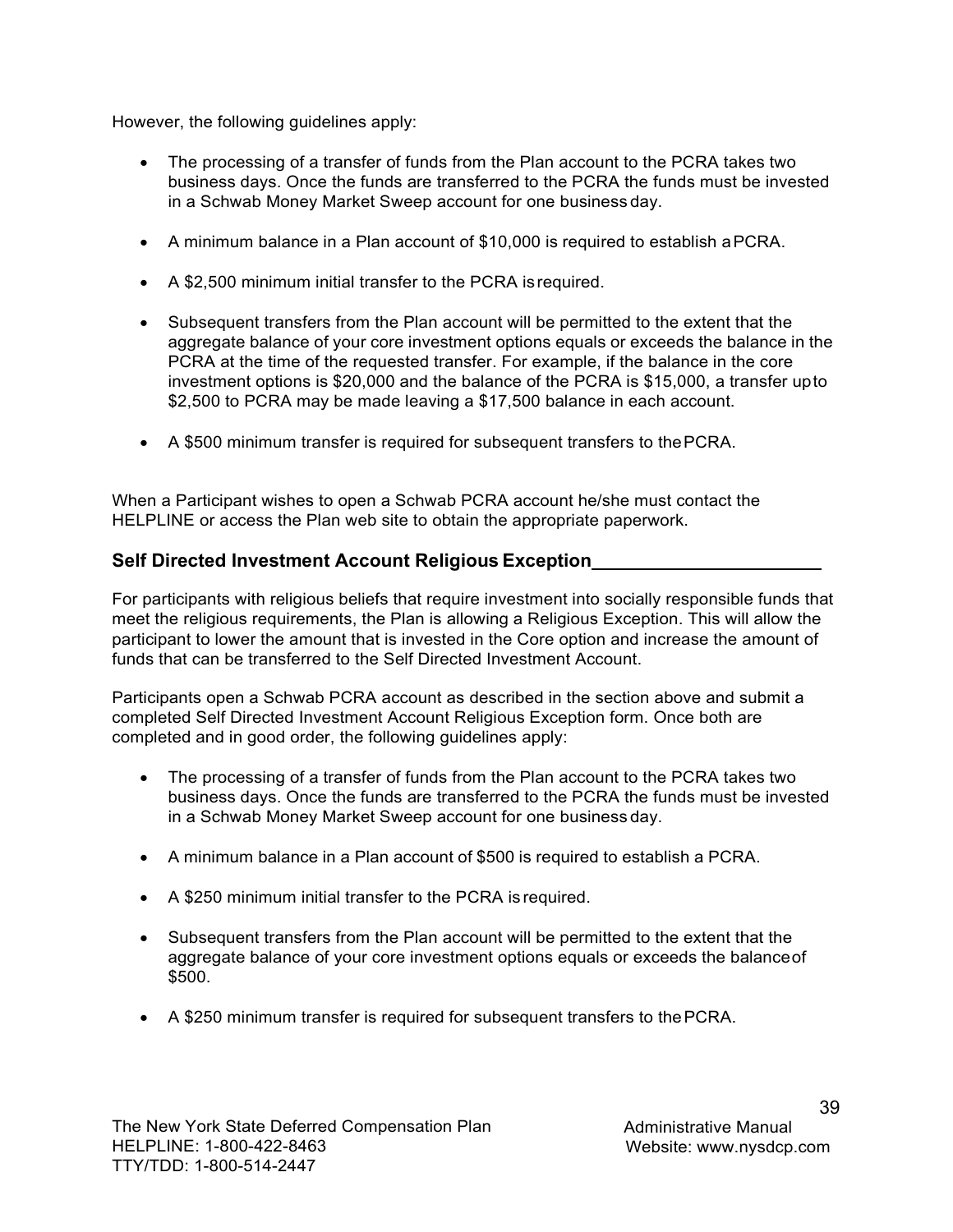## **PARTICIPATING EMPLOYERS**

### <span id="page-41-1"></span><span id="page-41-0"></span>**Eligible Employers**

Any New York State public employer is eligible to elect to participate in the Plan. For these purposes a "Public Employer" is defined in section 5 of the State Finance Law to include:

A county, city, town, village or other political subdivision as defined in section 131 of the Retirement and Social Security law or a civil division of the State: a school district or other governmental entity operating a public school, college or public university: a public improvement or special district, a public authority, commission or public benefit corporation or any other public corporation, agency or instrumentality of unit of government which exercises governmental powers under the laws of the State.

#### <span id="page-41-2"></span>**Procedures to Participate**

To participate, a public employer must adopt a resolution of its governing body to formally adopt the Plan, complete the related certification and remit two copies to the Administrative Service Agency along with the Administrative Checklist.

The Administrative Service Agency will then file all required information with the President of the New York State Civil Service Commission and will contact the employer to arrange for employee enrollment and payroll deductions to begin. Before adopting the Plan, an employer should consult with local counsel regarding any special requirements for adopting the Plan under local law.

### <span id="page-41-3"></span>**Duties of a Participating Employer**

A participating employer must forward Participant deferrals to the Trust as promptly as possible but in no event later than two business days from the payroll date. Because of this urgency electronic forms of submission such as FastPay are strongly encouraged.

#### **Example:**

If the payroll date is on a Friday, deferrals must be submitted to the Trust no later than the following Tuesday.

The participating employer must also withhold the appropriate federal, state and local taxes from a Participant's wages, taking pre-tax deferrals and designated Roth contributions to the Plan into account. The applicability of other taxes, including city taxes, should be reviewed with local counsel.

### <span id="page-41-4"></span>**Procedures to Terminate**

A participating employer may terminate its participation in the Plan by adopting a resolution that specifies a termination date. A certified copy of the resolution is submitted to the Administrative Service Agency and the Board. The termination date is the last business day of the month at least three months after the date the employer's termination notice is received by the Administrative Service Agency and the Board.

The New York State Deferred Compensation Plan HELPLINE: 1-800-422-8463 TTY/TDD: 1-800-514-2447

Administrative Manual Website: [www.nysdcp.com](http://www.nysdcp.com/)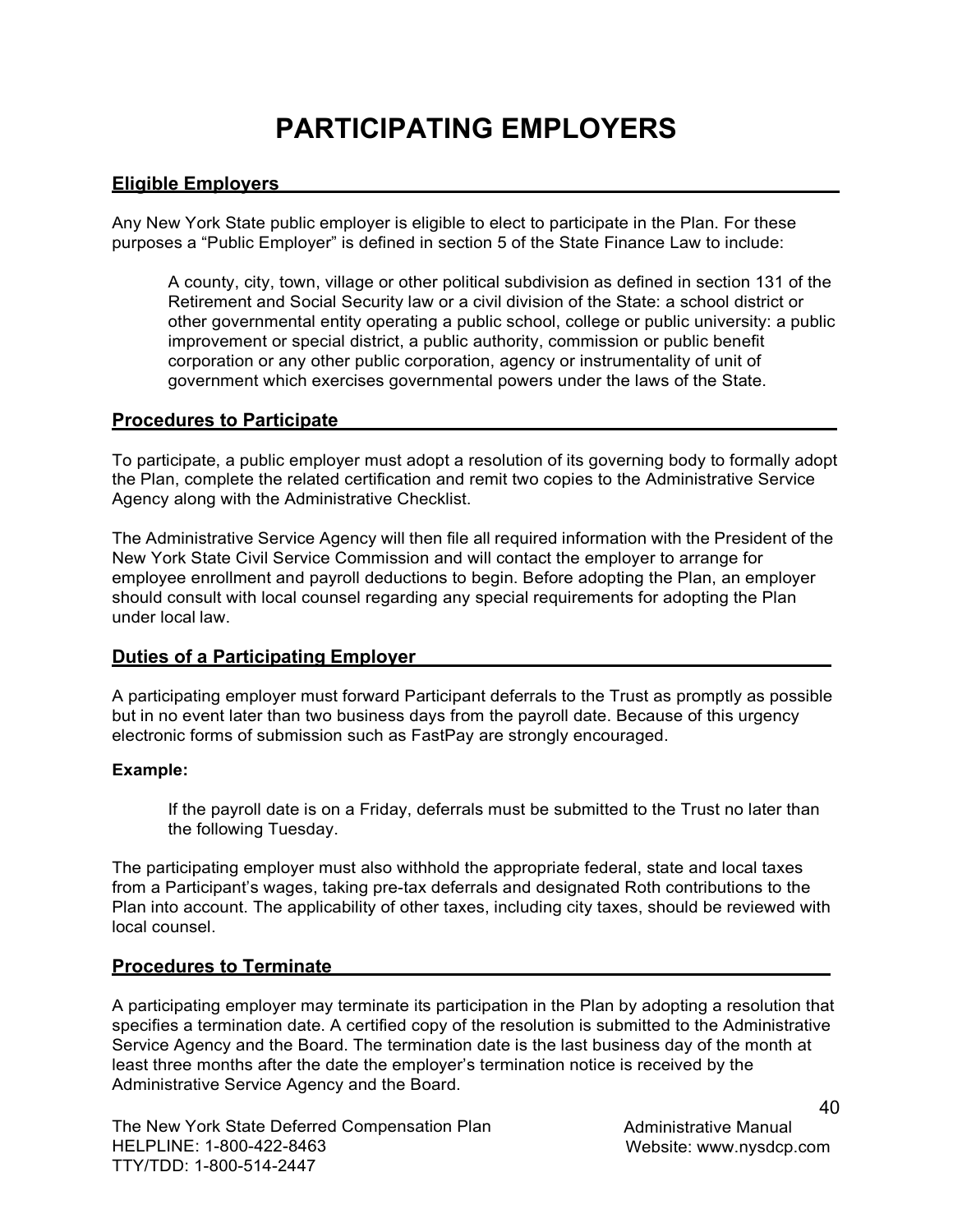### **Example:**

If a termination notice is received on April 15<sup>th</sup>, the termination date is July 31<sup>st</sup>.

The Board will terminate an employer's participation for an employer's failure to comply with the Plan's provisions or any rules or regulations issued by the Board. Participation may also be terminated if all deferrals by an employer's employees discontinue.

Subsequent to the termination date, no further deferrals of the terminated employer's employees are accepted by the Plan. Employees of a terminated employer are entitled to distributions under the Plan's rules as if the termination had not occurred.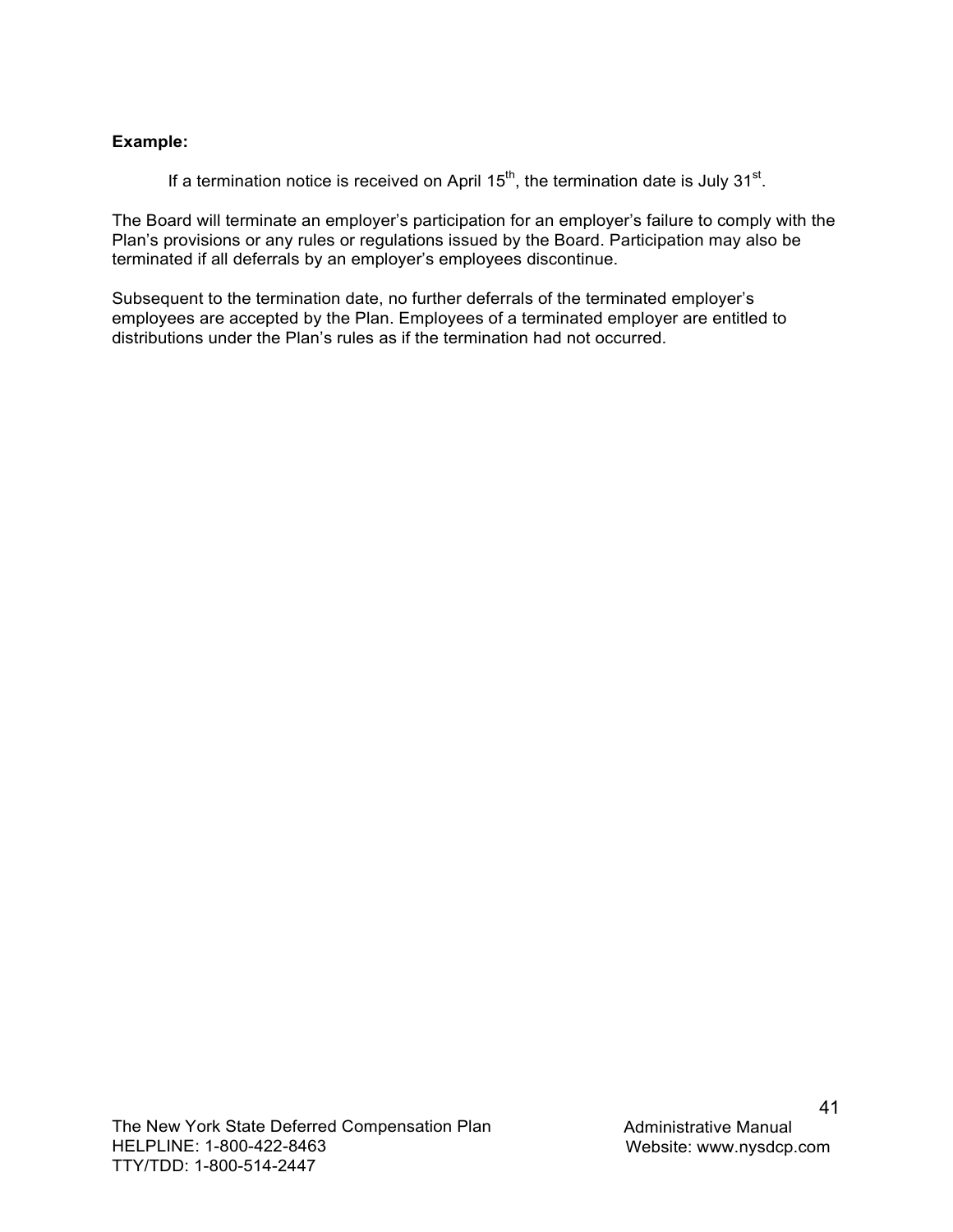## **ACCOUNT EXECUTIVES**

## <span id="page-43-1"></span><span id="page-43-0"></span>**Personal Counseling, Enrollment and Servicing**

Account Executives conduct individual and group education sessions to enroll and educate eligible employees at various State and participating employer work locations. During the education sessions, Account Executives work with the employees to provide retirement planning basics and to help them complete the necessary forms to Participate in the Plan.

During individual education sessions, Account Executives are supported through the use of laptop computers which allow the Account Executives to:

- Complete a paycheck illustration.
- Complete an accumulation illustration.
- Complete a retirement needs illustration.

Additionally, Account Executives make outreach efforts in accordance with the Management Plan to increase Plan participation among the eligible employees and to bring more eligible employers into the Plan.

Account Executives provide, on an ongoing basis, information about the Plan, account information, counseling on Plan transactions and assistance with administrative policies and procedures.

### <span id="page-43-2"></span>**Certification and Training**

Except for those exempted under the Administrative Service Agreement between the Administrative Service Agency and the Board, Account Executives are required to meet the following certification and training requirements:

- Successful completion of FINRA Series 6 or 7 and 63 examinations within 120 days of employment.
- Prior experience in the financial services industry or in the field of defined contribution plan administration.
- Working knowledge of the terms and provisions of the Plan, the investment options, the Code provisions applicable to the Plan, the procedures for accessing account information and initiating transactions, the automated systems and all other Plan information.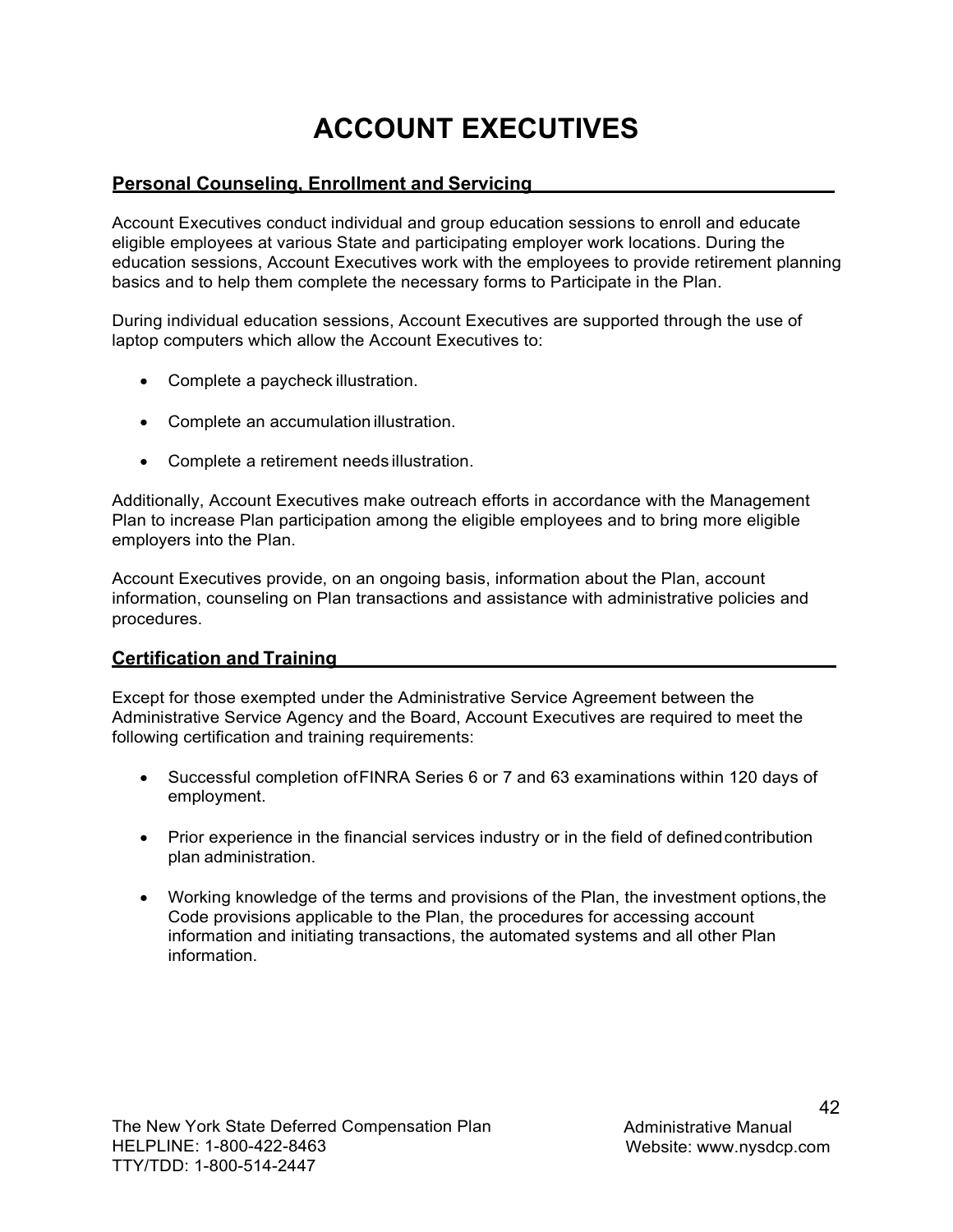## **HELPLINE**

## **1-800-422-8463**

<span id="page-44-0"></span>The Plan's Administrative Service Agency has exclusively dedicated a toll-free HELPLINE service to the New York State Deferred Compensation Plan. The HELPLINE is designed as a primary focal point for Plan inquiries.

### <span id="page-44-1"></span>**Staff**

The HELPLINE is staffed with full-time, licensed and FINRA registered HELPLINE Representatives and managers.

### <span id="page-44-2"></span>**HELPLINE Services**

- Researching and rectifying participant inquiries
- Documenting and responding to Participant complaints and inquiries
- Processing Participant requests to change deferrals and/or allocations
- Process loan applications

### **Explanations of**

- Plan design and structure
- Statements and statement delivery timeframes
- Investment allocations
- Procedures for decreasing and increasing deferrals
- Separation from service procedures
- Plan account distribution procedures
- Loan procedures
- Fund performance results

### **Requests for**

- Enrollment information and forms
- Deferral change forms
- Unforeseeable Emergency withdrawal request forms

The New York State Deferred Compensation Plan HELPLINE: 1-800-422-8463 TTY/TDD: 1-800-514-2447

Administrative Manual Website: [www.nysdcp.com](http://www.nysdcp.com/)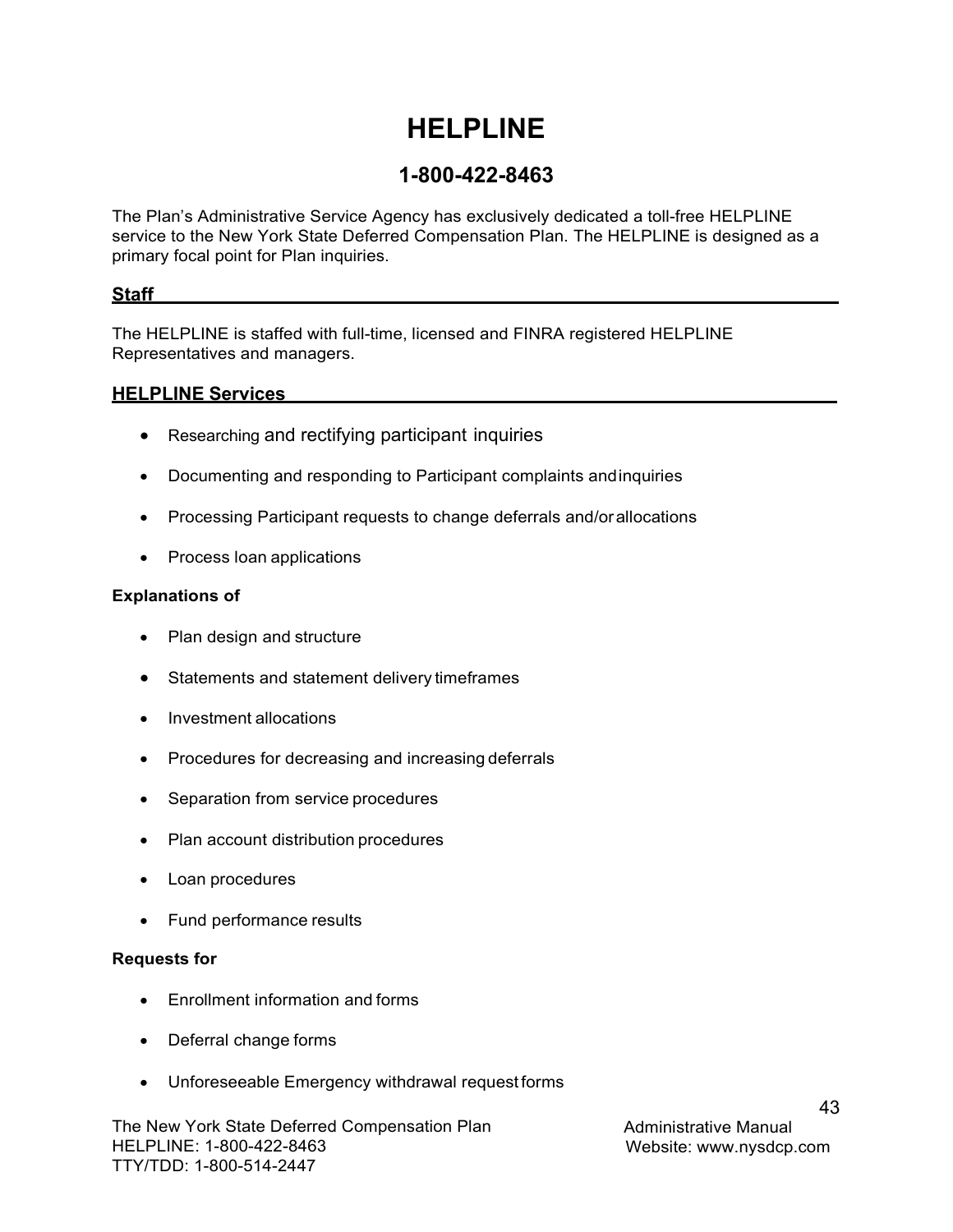- Installment payment change form
- Additional information
- Exchanges of existing balances
- Allocation changes and deferral changes
- Schwab Information Packets (PCRA)
- Transfers to/from the Schwab Option

### <span id="page-45-0"></span>**Availability and Response Times**

HELPLINE Representatives are available Monday through Friday from 8:00 A.M. to 11:00 P.M. and Saturdays from 9:00 A.M. to 6:00 P.M. HELPLINE Representatives are not available on Sundays or weekdays on which the New York Stock Exchange is closed, except Good Friday.

The service goal is that 80 percent of the incoming calls in any month are answered in 20 seconds or less.

"Abandoned calls", those calls that are terminated before being answered by a Representative, are at a rate of less than five percent, excluding calls terminated during the first 15 seconds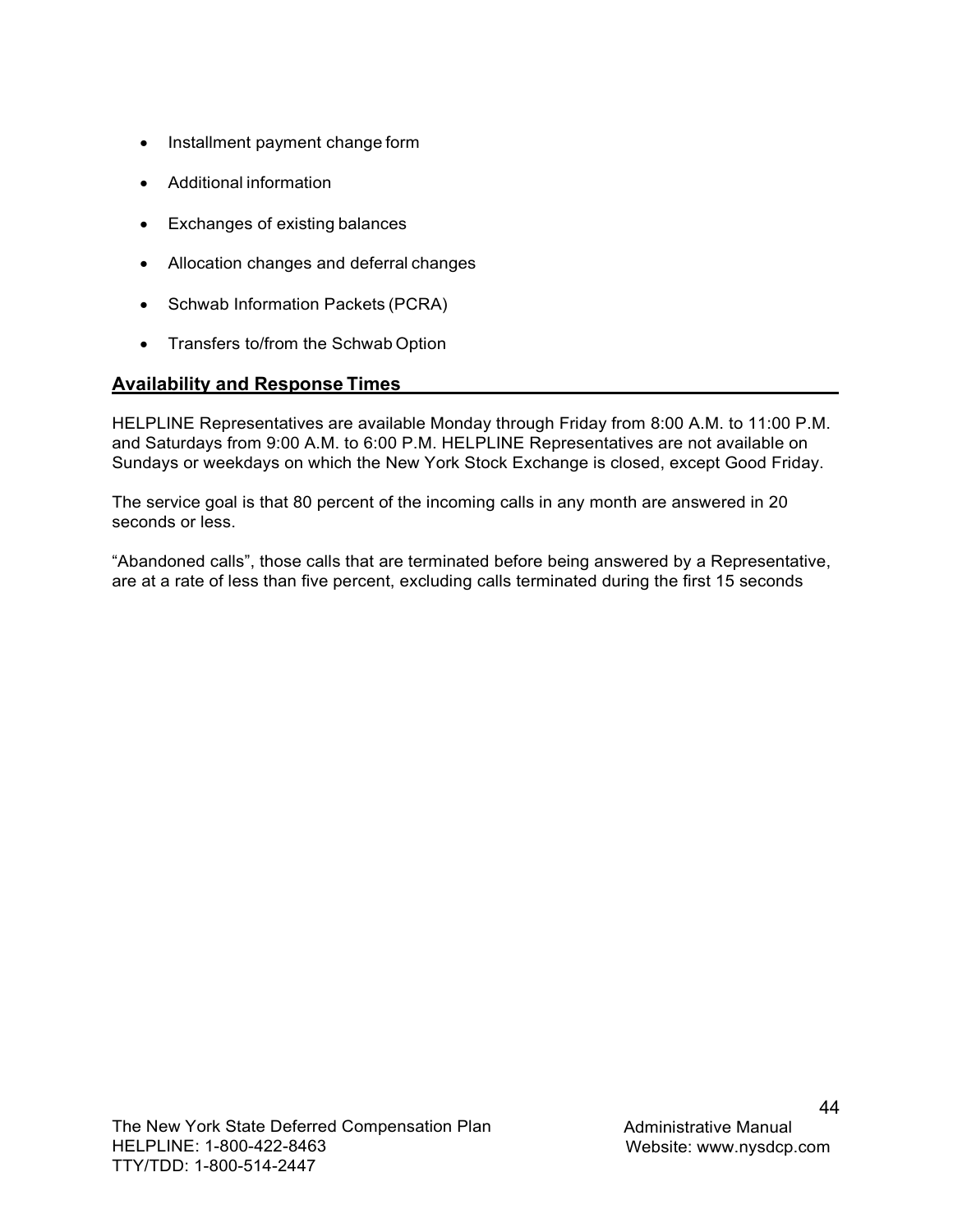## **AE Connect**

## **1-844-867-8197**

<span id="page-46-0"></span>The Plan's Administrative Service Agency has exclusively dedicated a toll-free Internal Account Executive service to the New York State Deferred Compensation Plan. This service is referred to as AE Connect.

## <span id="page-46-1"></span> $Staff$   $\qquad \qquad$

AE Connect is staffed with full-time, licensed and FINRA registered Representatives and a manager. The AE Connect staff are referred to as Internal Account Executives because they are not responsible for a designated territory in NYS as the traditional Account Executives are.

## <span id="page-46-2"></span>**Certification and Training\_\_\_\_\_\_\_\_\_\_\_\_\_\_\_\_\_\_\_\_\_\_\_\_\_\_\_\_\_\_\_\_\_\_\_\_\_\_\_\_\_\_\_\_\_\_\_\_**

Except for those exempted under the Administrative Service Agreement between the Administrative Service Agency and the Board, Internal Account Executives are required to meet the following certification and training requirements:

- Successful completion of FINRA Series 6 or 7 and 63 examinations within 120 days of employment. Successful completion of the NYS Life and Health Insurance License.
- Prior experience in the financial services industry or in the field of defined contribution plan administration.
- Working knowledge of the terms and provisions of the Plan, the investment options, the Code provisions applicable to the Plan, the procedures for accessing account information and initiating transactions, the automated systems and all other Plan information.

## <span id="page-46-3"></span>**AE Connect Services\_\_\_\_\_\_\_\_\_\_\_\_\_\_\_\_\_\_\_\_\_\_\_\_\_\_\_\_\_\_\_\_\_\_\_\_\_\_\_\_\_\_\_\_\_\_\_\_\_\_\_**

- On demand, one on one consultations
- Fnrollment assistance
- Account reviews
- Investment education
- Pre and post retirement consultations
- Local Employer adoption support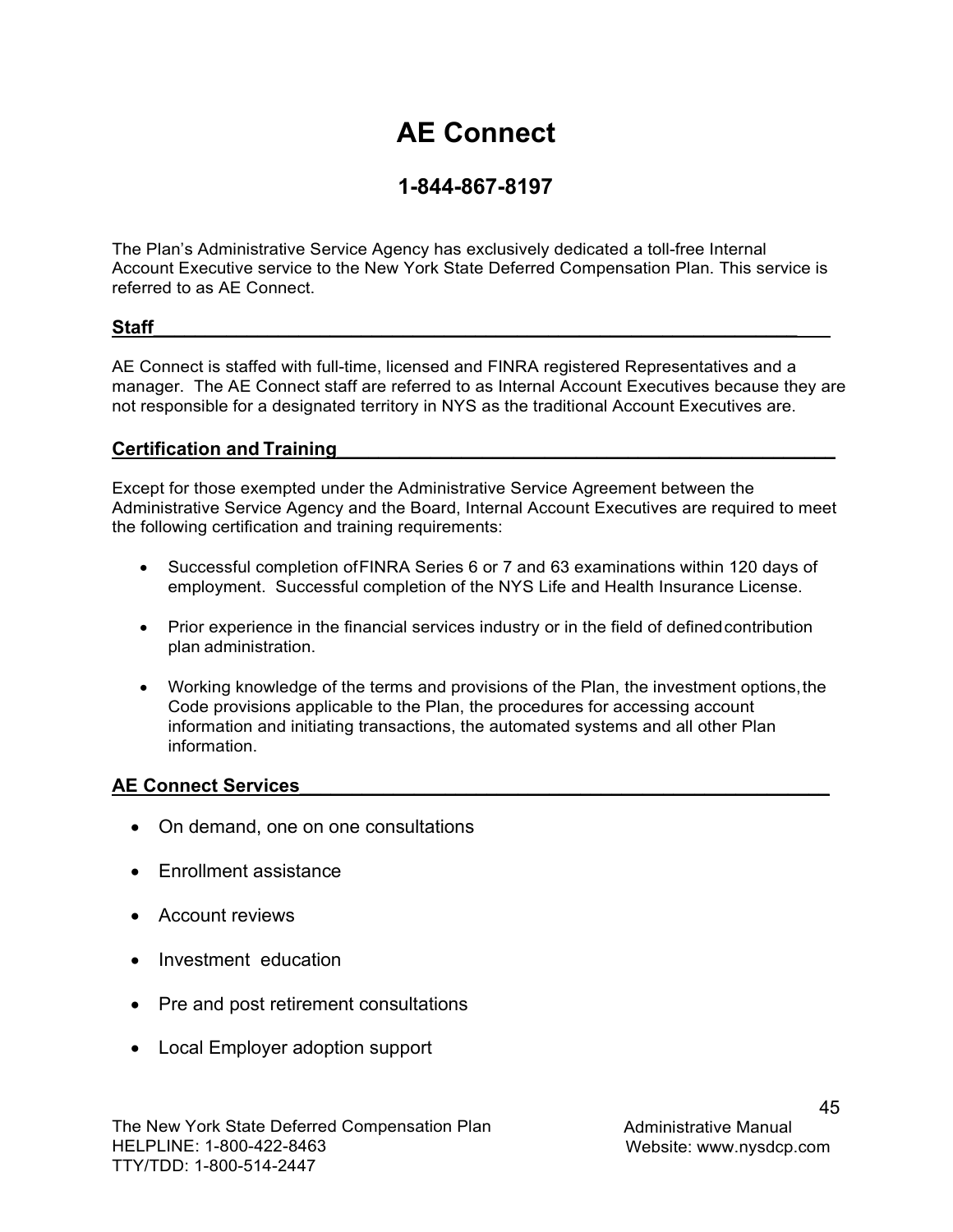- Webinar follow-up
- Participant support to change deferrals and/or allocations

## **Explanations of**

.

- Plan design and structure
- Statements details
- Investment allocations and strategies
- Reasons for decreasing and increasing deferrals
- Separation from service procedures and checklist items
- Plan account distribution strategies
- Fund performance overview and review

## <span id="page-47-0"></span>**Availability and Response Times\_\_\_\_\_\_\_\_\_\_\_\_\_\_\_\_\_\_\_\_\_\_\_\_\_\_\_\_\_\_\_\_\_\_\_\_\_\_\_\_\_**

AE Connect is available Monday through Friday from 9:00 A.M. to 4:30 P.M. Internal Account Executives are not available on Sundays or weekdays on which the New York Stock Exchange is closed.

The service goal is that 90 percent of the incoming calls in any month are answered in 10 seconds or less.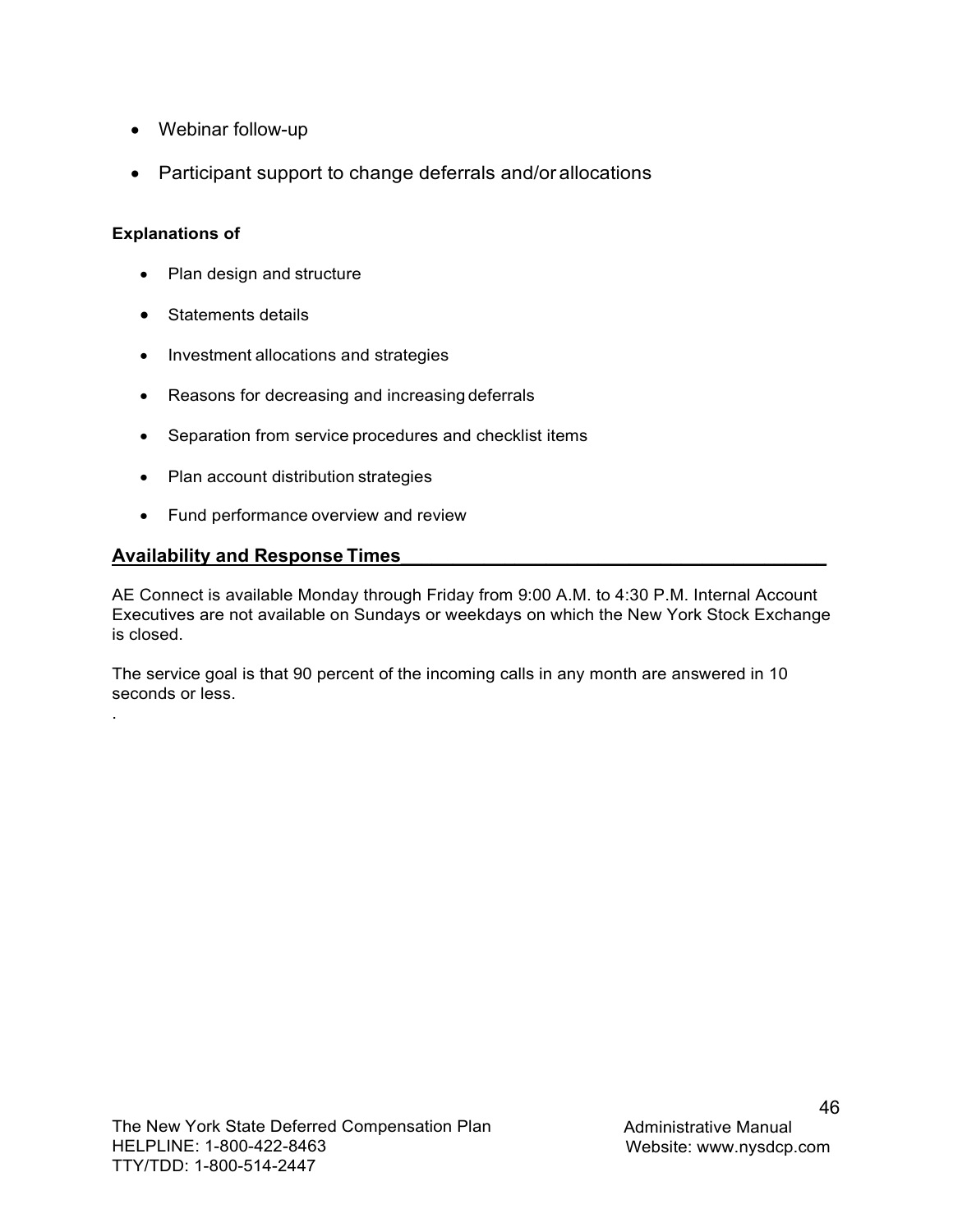## **AUTOMATED VOICE RESPONSE UNIT (VRU)**

## <span id="page-48-1"></span><span id="page-48-0"></span>**VRU Services**

The Administrative Service Agency provides Participants with an automated method of receiving Plan account information. When Participants call the HELPLINE number, 1-800-422-8463, they are given the option of utilizing the Automated Voice Response Unit (VRU) or speaking directly to a HELPLINE Representative. For security purposes, Participants must enter their social security number followed by their personal identification number (PIN) to obtain Plan account information through the VRU.

Through the VRU, Participants may:

- Obtain total Plan account balances.
- Obtain account balances by individual funds.
- Obtain the most recent fund share prices or yields for the investment products within the Plan.
- Execute exchanges of existing assets between investment options
- Execute transfers to/from the Schwab Option
- Change the allocation of future deferrals.
- Change the amount of future contributions.
- Order Plan materials.

### <span id="page-48-2"></span>**Availability and Response Times**

Except for limited downtime, the VRU is available 24 hours a day, seven days a week.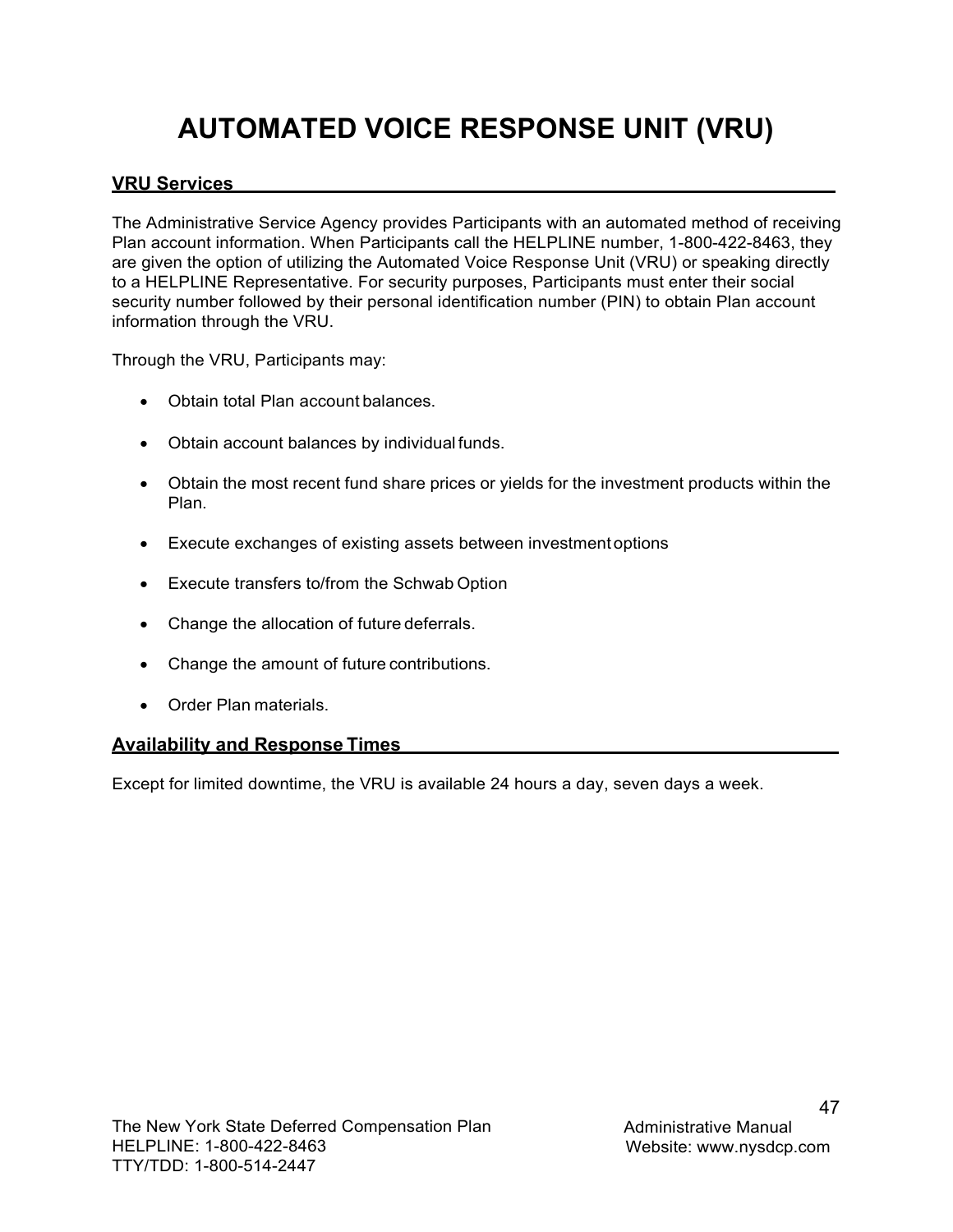## **STATE OF NEW YORK WEB SITE**

## <span id="page-49-1"></span><span id="page-49-0"></span>**Website**

A customized Web site dedicated to the New York State Deferred Compensation Plan is available to Participants and those interested in enrolling in the Plan and employers considering adopting the Plan.

The site provides general information about the Plan and also allows Participants to download many Plan resources.

A Participant has the ability to view all of the following:

- Account balance and activity
- Current investment allocation
- Current contribution percentage or amount
- Listed beneficiaries
- Fund descriptions
- Fund performance
- Fund prospectuses and annual reports (also available for download)
- Quarterly Statements
- Asset Allocation Tool
- Financial Calculators

Additionally, eligible employees have the ability to enroll in the Plan online. Once enrolled, participants have the ability to access basic account information, access Plan forms and materials, transfer existing assets, transfer into and out of Schwab, reallocate future deferrals among the Plan's investment options and initiate a distribution via the Plan Web site.

The Plan web site can be accessed at: [www.nysdcp.com](http://www.nysdcp.com/)

### <span id="page-49-2"></span>**Availability and Response Times**

Except for limited downtime, the Plan web site is available 24 hours a day, 7 days a week.